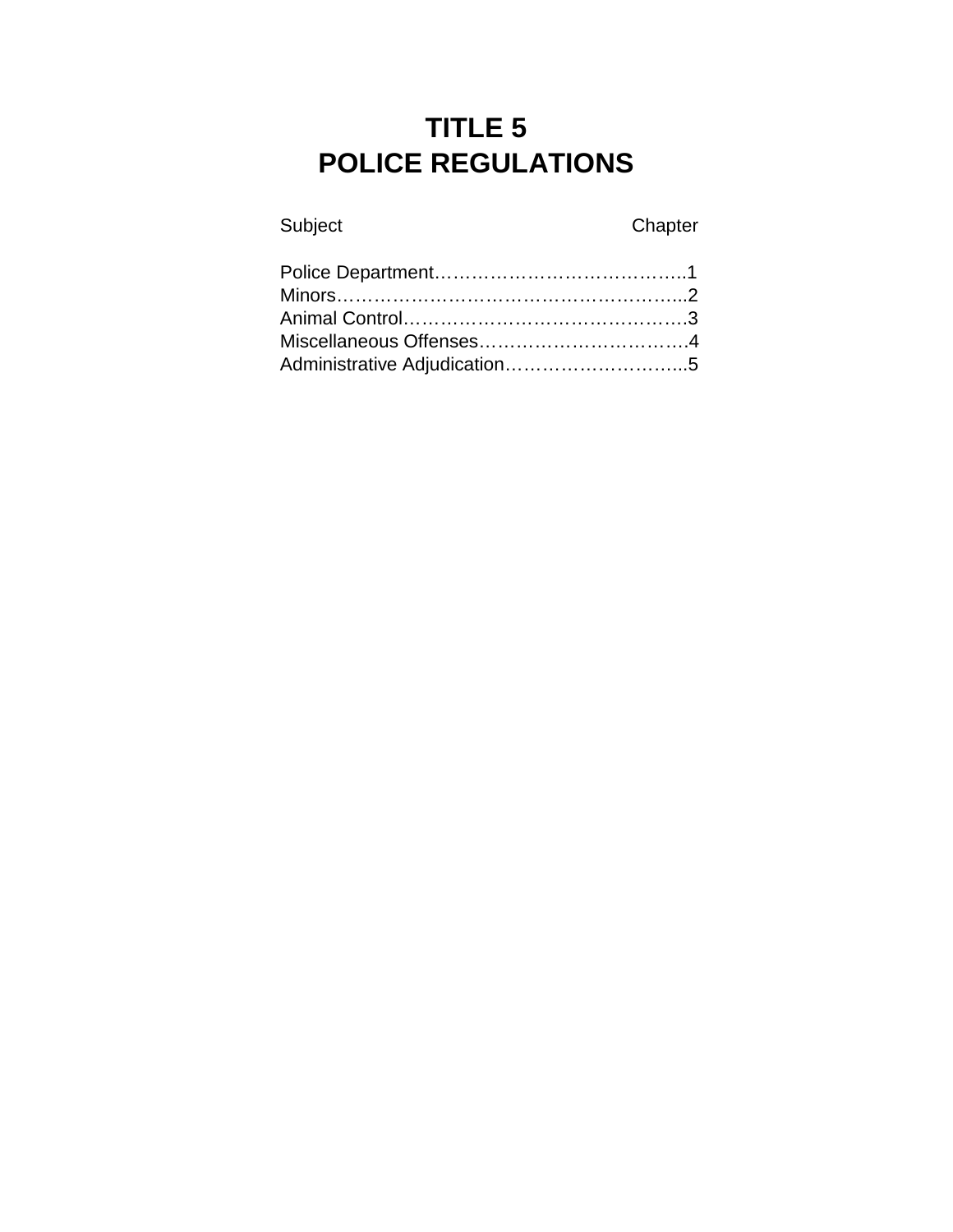# **CHAPTER 1 POLICE DEPARTMENT**

#### **SECTION:**

- **5-1-1: Department Created**
- **5-1-2: Chief of Police**
- **5-1-3: Duties of Department Members**
- **5-1-4: Conduct of Members**
- **5-1-5: Rules and Regulations**
- **5-1-6: Serving Process**
- **5-1-7: Serve as Witness; Fees**
- **5-1-8: Part-Time Police**
- **5-1-9: Auxiliary Police**

### **5-1-1: DEPARTMENT CREATED:**

There is hereby created a Police Department, an executive department of the City. The Police Department shall consist of the Chief of Police who shall be appointed by the Mayor, with approval of the Council, eight (8) full-time police officers and such other members as may be provided, from time to time, by the Board of Fire and Police Commissioners. To that end, Division 2.2. of Article 1 of the Illinois Municipal Code (65 ILCS 5/1-2.2) is hereby adopted. (Ord. 845, 2-8-1994; amd. Ord. 1995-5, 228-1995; Ord 2013-16, 9-17-2013)

#### **5-1-2: CHIEF OF POLICE:**

- A. Office Created: There is hereby created the office of Chief of Police. He shall be ex officio City Marshall and Superintendent of Police.
- B. Term Of Office: The term of appointment shall not exceed one year and ends, in any case, at the end of the fiscal year.
- C. Powers And Duties: The Chief of Police shall:
	- 1. Keep such records and make such reports concerning the activities of his Department as may be required by statute or by the Mayor and Council.
	- 2. Be responsible for the performance by the Police Department of all its functions, and all persons who are members of the Department shall serve subject to the orders of the Chief of Police.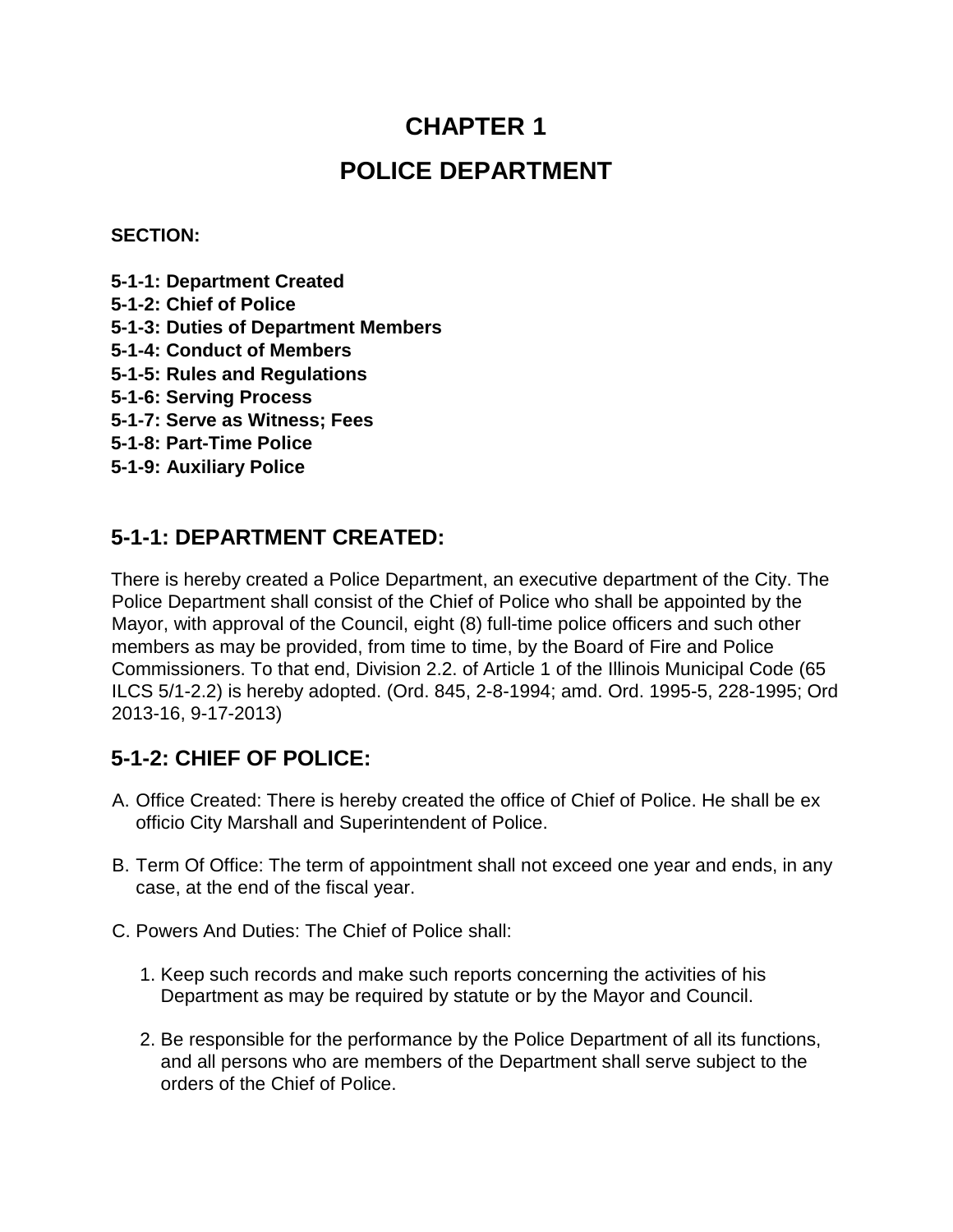- 3. Carry out administrative duties. (1978 Code §4.02)
- 4. Be the custodian of all lost and abandoned or stolen property in the City. (1978 Code §4.08)

#### **5-1-3: DUTIES OF DEPARTMENT MEMBERS:**

It shall be the duty of the members of the Police Department to see to the enforcement of all of the ordinances of the City and all statutes applicable herein and to preserve order and prevent infractions of the law and arrest violators thereof. (1978 Code §4.03)

#### **5-1-4: CONDUCT OF MEMBERS:**

It shall be the duty of every member of the Police Department to conduct himself in a proper and law-abiding manner at all times, and to avoid the use of unnecessary force. Each member of the Department shall obey the orders and directions of his superior. (1978 Code §4.05)

#### **5-1-5: RULES AND REGULATIONS:**

The Chief of Police may make or prescribe such rules and regulations for the conduct and guidance of the members of the Police Department as he shall deem advisable, and such rules, when approved by the Mayor and Council, shall be binding on such members. (1978 Code §4.07)

#### **5-1-6: SERVING PROCESS:**

No member of the Police Department except the Chief shall serve any process except on command of the Chief of Police. (1978 Code §4.04)

#### **5-1-7: SERVE AS WITNESS; FEES:**

Any member of the Police Department shall appear as witness whenever it is necessary in the prosecution for a violation of an ordinance or of any State or Federal law. No such member shall retain any witness fee for service as witness in any action or suit to which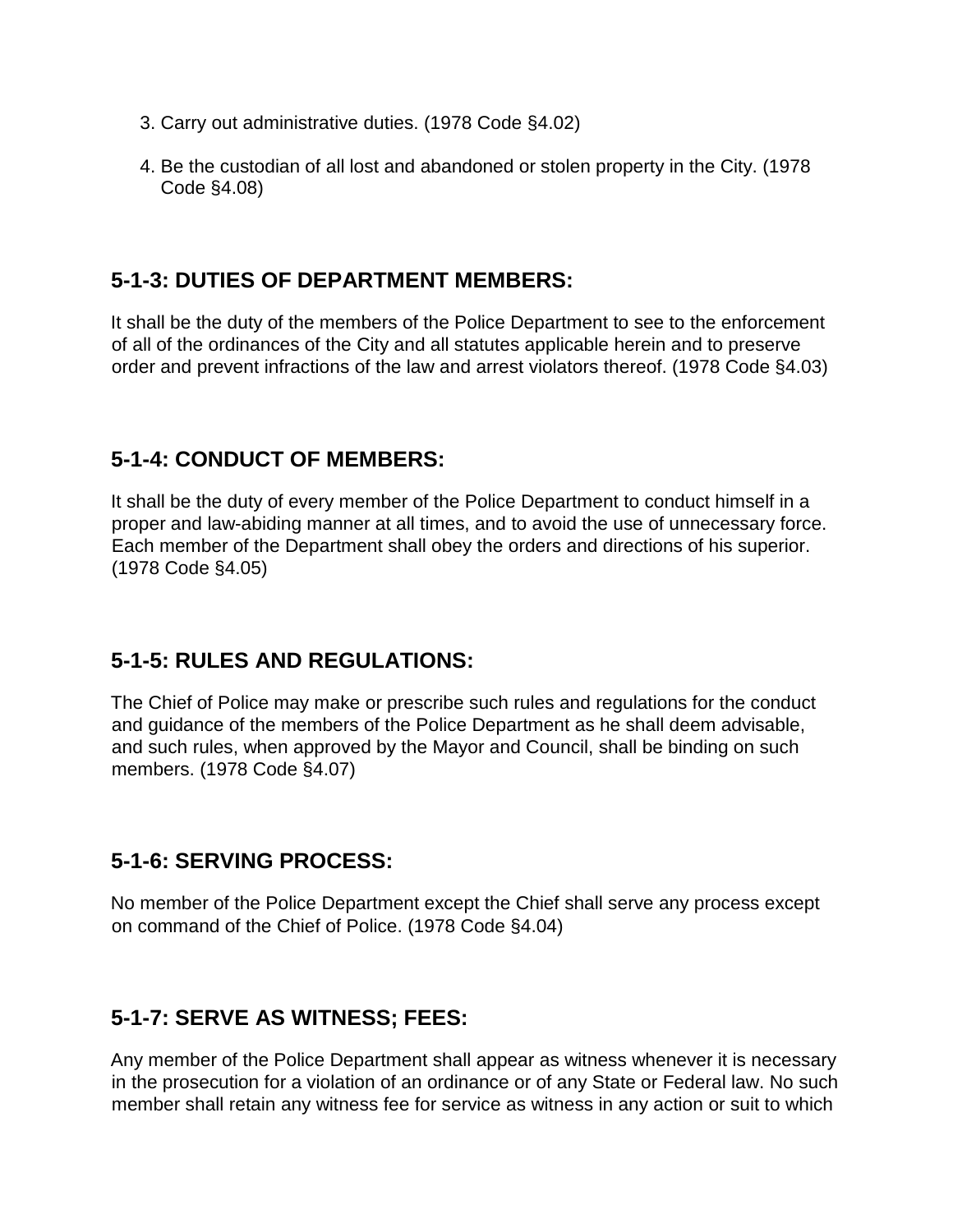the City is a party, and fees paid for such services shall be turned over to the Chief of Police, who shall deposit the same with the Finance Office Manager. (1978 Code §4.06; Ord. 2017-14, 04-18-2017))

### **5-1-8: PART-TIME POLICE:**

- A. Appointment: The Chief of Police is authorized to appoint part-time Patrol Officers. The Chief will interview part-time officer candidates after a complete background investigation has been done. The Chief of Police will keep the Mayor and City Council informed of all part-time police appointments. (Ord 2012-17B, 08-07-2012)
- B. A part-time police officer shall have all the responsibilities of a full time police officer and such specific duties as delineated in the Policies and Procedures of the Genoa Police Department, but the number of hours a part-time officer may work within a calendar year is restricted. Part-time police officers shall not be assigned to supervise or direct full-time police officers. Part-time police officers shall be trained in accordance with the Illinois Police Training Act (50 ILCS 705/1 et. Seq.) and the rules and requirements of the Illinois Law Enforcement Training and Standards Board (ILETSB). (Ord. 2012-15, 06-05-2012)
- C. Any person employed as a part-time police officer must meet the following standards:
	- 1. Be of good moral character, of temperate habits, of sound health, and physically and mentally able to perform assigned duties.
	- 2. Be at least twenty-one (21) years of age.
	- 3. Pass a medical examination if requested.
	- 4. Possess a high school diploma or GED certificate.
	- 5. Possess a valid State of Illinois Driver's License.
	- 6. Possess a valid Firearms Owners Identification Card (FOID) Card.
	- 7. Possess no prior felony convictions.
	- 8. Any individual who served in the U.S. military must have been honorably discharged. (Ord. 2012-15, 06-05-2012)
	- 9. Pass a background investigation conducted by the Police Department.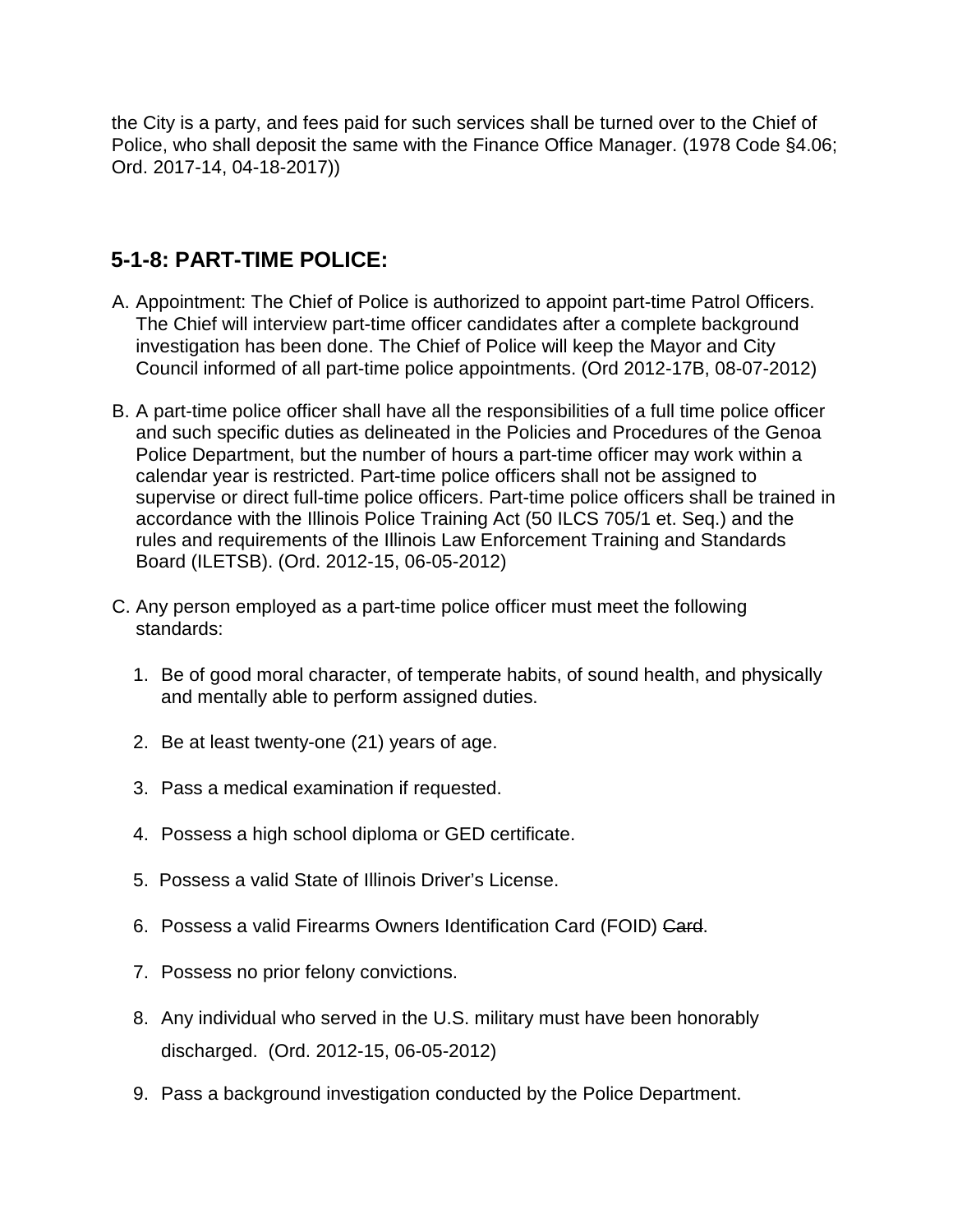- D. Relationship to Police Department; Duties:
	- 1. Part-time policemen shall not be members of the regular Police Department for the purposes of tenure and promotion only.
	- 2. Part-time policemen shall supplement members of the regular Police Department in the performance of their assigned and normal duties and shall have the powers of a regular police officer when on duty and in the performance of those assigned and normal duties.
	- 3. Part-time policemen shall, at all times during the course of their duties, be subject to the direction and control of the Chief of Police.
- E. Part-time officers shall be under the disciplinary jurisdiction of the Chief of Police. Part-time officers serve at the discretion of the City of Genoa Authorities, shall not have any property rights in said employment, and may be removed by the City of Genoa Authorities at any time. Part-time police officers shall comply with all applicable Policies and Procedures issued by the Genoa Police Department. (Ord. 2012-15, 06-05-2012)
- F. Uniforms and Firearms:
	- 1. Part-time police officers shall wear the uniform prescribed by the Chief of Police and approved by the City Council.
	- 2. Part-time police officers may carry firearms while off duty if the following standards are followed: (The Law Enforcement Officer's Safety Act of 2010)
	- 3. The Part-time police officer is a qualified, active law enforcement officer employed with the City of Genoa Police Department.

Qualified Law Enforcement Officer is defined as:

- a. Authorized by law to engage in or supervise the prevention, detection, investigation, prosecution, or the incarceration of any person for any violation of law;
- b. Has statutory powers of arrest;
- c. Is authorized by the agency to carry a firearm;
- d. Is not the subject of any disciplinary action by the agency;
- e. Meets the standards, established by the agency which require the employee to regularly qualify in the use of the firearm.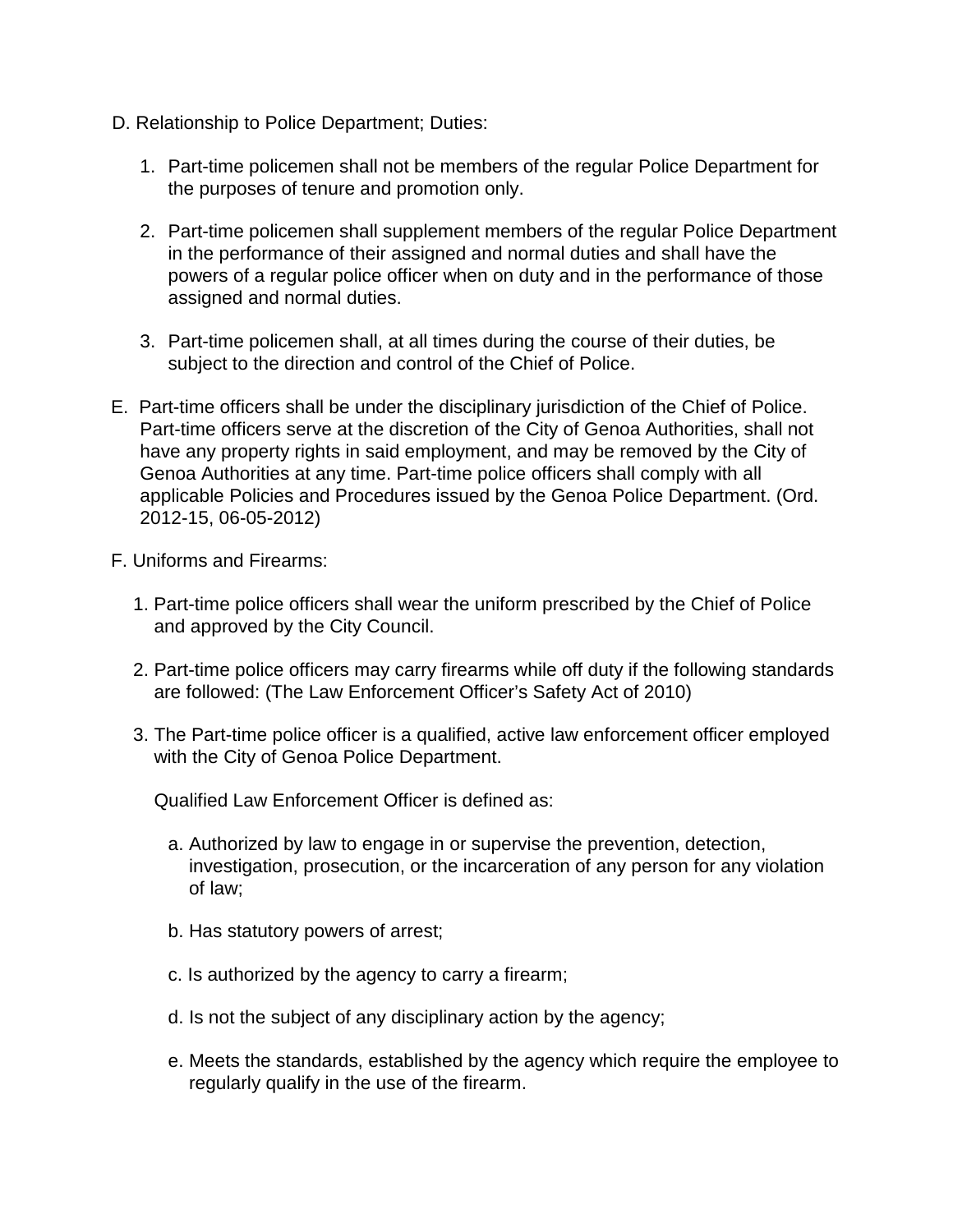- f. Is not under the influence of alcohol or other intoxicating or hallucinatory drug or substance; and is not prohibited by Federal law from possessing a firearm.
- 4. Authorized retirees (Police Officers) in good standing are allowed to carry a concealed firearm if the following standards are followed: (Retired Officer Law Enforcement Safety Act Firearms Class, HR-218)

Qualified Retired Law Enforcement Officer is defined as:

- a. Has retired in good standing from service with a government agency as a law enforcement officer for an aggregate of fifteen (15) years or more for reasons other than mental instability, or retired from such an agency due to a serviceconnected disability after completing any applicable probationary period of such service;
- b. Was authorized by law to engage in or supervise the prevention, detection, investigation, prosecution or the incarceration of any person for any violation law;
- c. Had statutory powers of arrest;
- d. Has a non-forfeitable right to benefits under the retirement plan of the agency for which he was employed;
- e. Meets, at his own expense, the same standards for qualification with a firearm as an active officer with the State in which he resides;
- f. Is not under the influence of alcohol or another intoxicating hallucinatory drug or substance; and
- g. Is not prohibited by Federal law from possessing a firearm.
- 5. Additional Requirements for Part-time and Retired officers to carry a firearm.
	- a. Always be in possession of their Department Identification or unexpired Retired Officer Identification Card issued by their department.
	- b. Retired officers must bring documentation that they are qualified with the firearm they are carrying within the last twelve (12) months if they transport a concealed firearm across State lines.
	- c. Follow any other requirements outlined in the Police Department's policies and procedures.
	- d. The ordinance doesn't exempt any Police Officer from the concealed carry of firearms that are strictly prohibited under Federal Laws.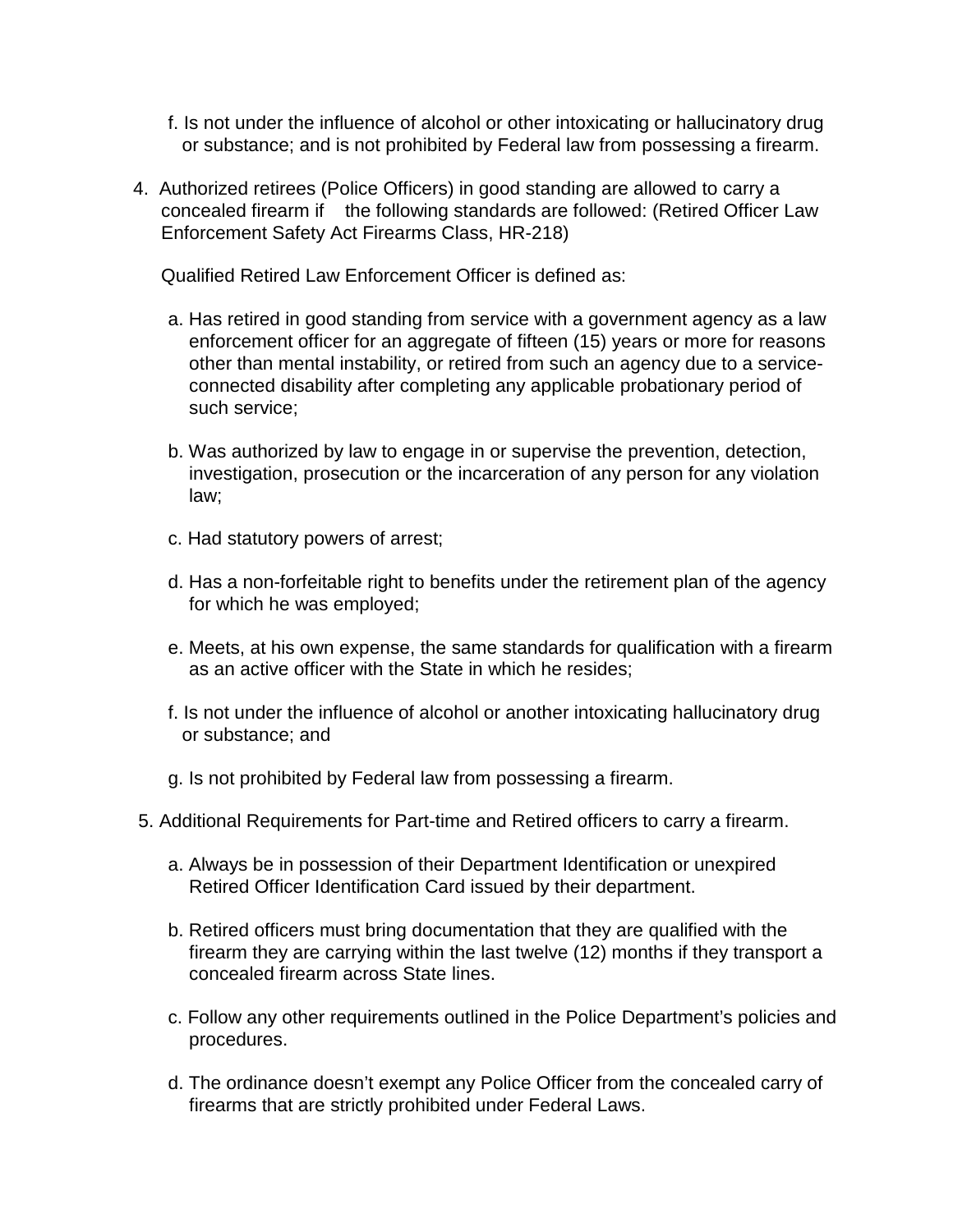G. Compensation: Part-time police officers shall serve with such pay as shall be fixed by the City Council from time to time. (1978 Code §4.12; Ord 2015-16, 9-1-2015)

### **5-1-9: AUXILIARY POLICE:**

- A. Appointment: Auxiliary Officers shall be appointed by the Police Chief after the completion of a thorough background investigation. Auxiliary Officers shall not be considered "Conservators of the Peace" as defined and shall not be utilized to supplement members of the regular police department. Auxiliary Officers are not authorized to carry firearms while on duty.
- B. Any person employed as an Auxiliary Police officer must meet the following standards:
	- 1. Be of good moral character, of temperate habits, of sound health, and physically and mentally able to perform assigned duties.
	- 2. Be at least eighteen (18) years of age.
	- 3. Possess a High School Diploma or GED Certificate.
	- 4. Possess a valid State of Illinois Driver's License.
	- 5. Possess no prior felony convictions.
	- 6. Pass a background investigation conducted by the Police Department.
- C. Relationship to Police Department; Duties:
	- 1. Auxiliary Police shall not be members of the regular Police Department for the purpose of tenure and promotion only;
	- 2. Support for community relations activities including special events;
	- 3. Quasi law enforcement duties including but not limited to emergency procedures or similar operations;
	- 4. Aiding or directing traffic;
	- 5. Assist Police Officers when needed with the processing of arrestees;
	- 6. Auxiliary Officers shall, at all times during the course of their duties, be subject to the direction and control of the on duty Police Officer.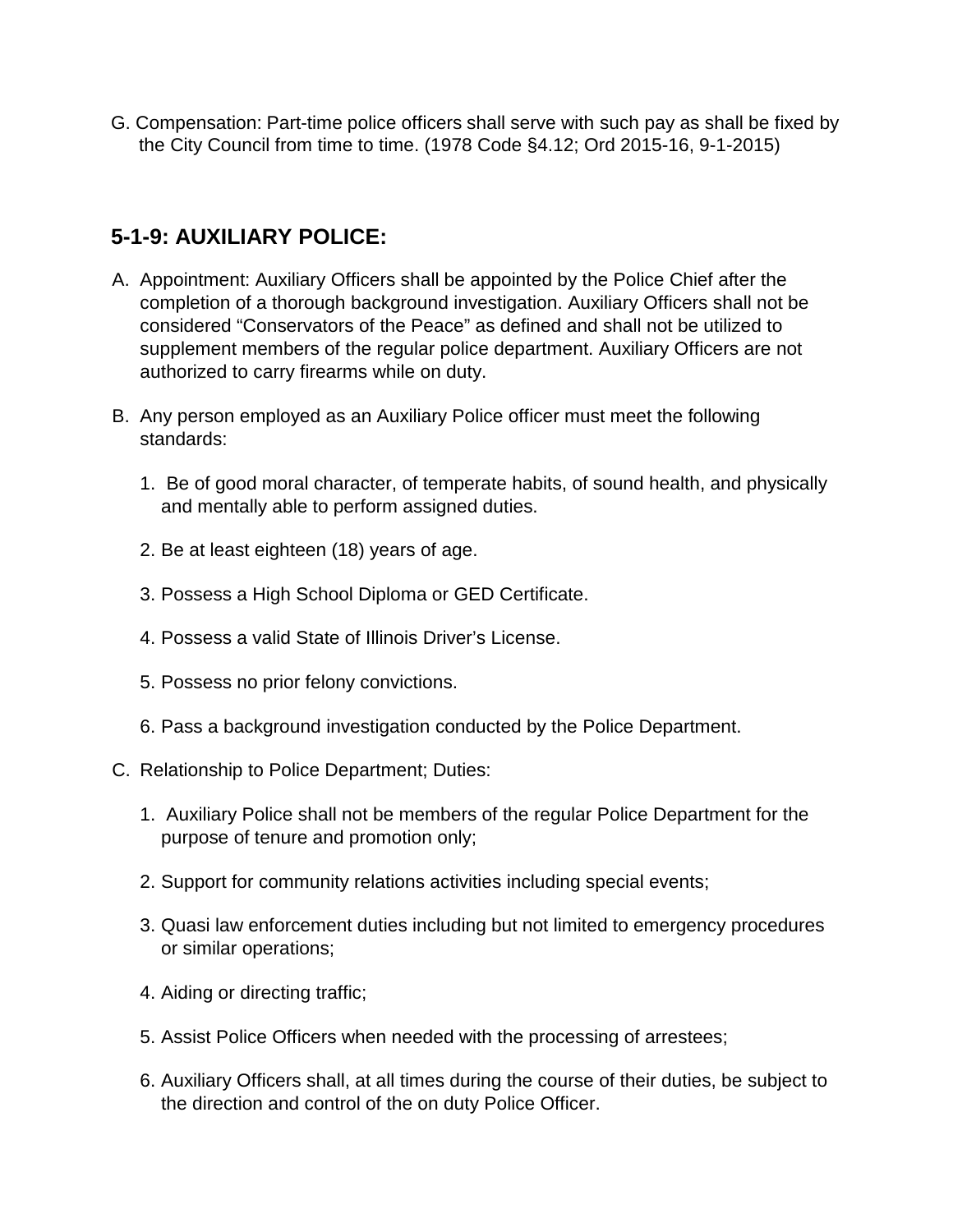- D. Auxiliary Police Officers shall be under the disciplinary jurisdiction of the Chief of Police.
- E. Uniforms and Firearms:
	- 1. Auxiliary Police Officers shall wear the uniform prescribed by the Chief of Police.
	- 2. Auxiliary Police Officers shall not carry firearms while on duty.
- F. Compensation: Auxiliary Police Officers shall served with such pay as shall be fixed by the City Council from time to time. (1978 Code 4.12; Ord. 2017-03, 02-07-2017)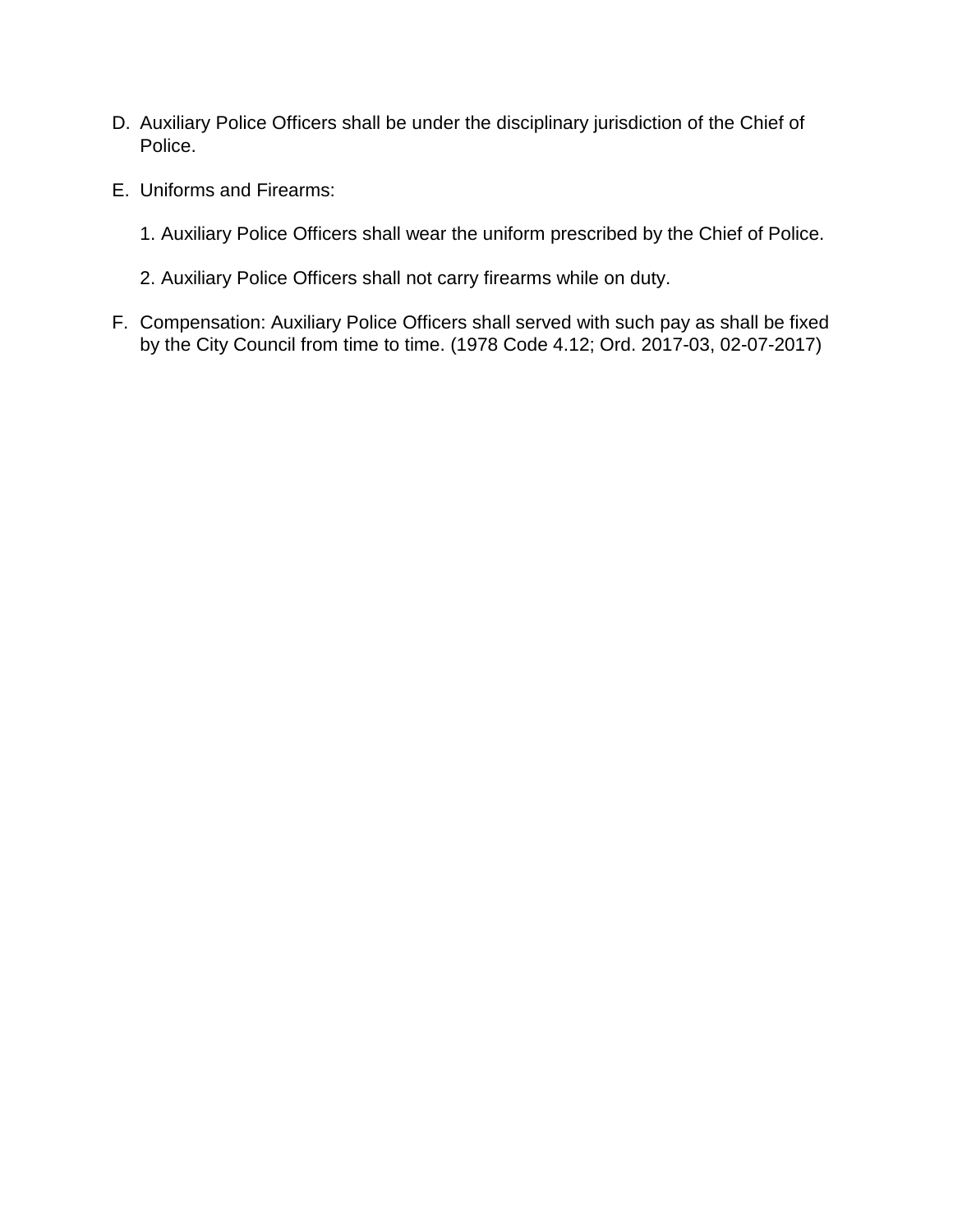## **CHAPTER 2 MINORS**

#### **SECTION:**

#### **5-2-1: Curfew**

**5-2-2: Tobacco Products; Sale of to Minors** 

#### **5-2-3: Parental Responsibility for Acts of Minor Established**

### **5-2-1: CURFEW:**

- A. Age and Hours Restrictions: No person less than seventeen (17) years of age shall be present at or upon any public assembly, building, place, street or highway between the hours of 11:00 o'clock p.m. and 6:00 o'clock a.m. unless accompanied and supervised by a parent, legal guardian or other responsible companion at least twenty one (21) years of age approved by a parent or legal guardian or unless engaged in a business or occupation which the laws of the State authorize a person less than seventeen (17) years to perform. (Ord 2005-50, 12-062005)
- B. Responsibility of Adult: Any parent, legal guardian or other person shall not knowingly permit a person in his custody or control to violate this Section. (1978 Code §42.13; 1993 Code)
- C. Any person who violates this section and has been issued a citation signed by a City law enforcement officer of this section shall be fined in accordance with Section 1-4- 1.(Ord 2008-16, 04-28-08)

### **5-2-2: TOBACCO PRODUCTS; SALE OF TO MINORS:**

- A. Purchase Unlawful: It shall be unlawful for any person under twenty-one (21) years of age to attempt to purchase a tobacco product or e-cigarettes or their components, or to misrepresent their identity or age, or to use any false or altered identification for the purpose of purchasing tobacco products or e-cigarettes or their components. (Ord. 2018-05, 03-06-2018)
- B. Unlawful Sales and Distribution: It shall be unlawful for any person to sell, buy, or distribute any tobacco product to a person under twenty-one (21) years of age. (Ord. 2019-16, 07-16-2019)
- C. Definition: For purposes of this Section, "tobacco product" means cigar, cigarette, pipe tobacco, chewing tobacco or tobacco pouches.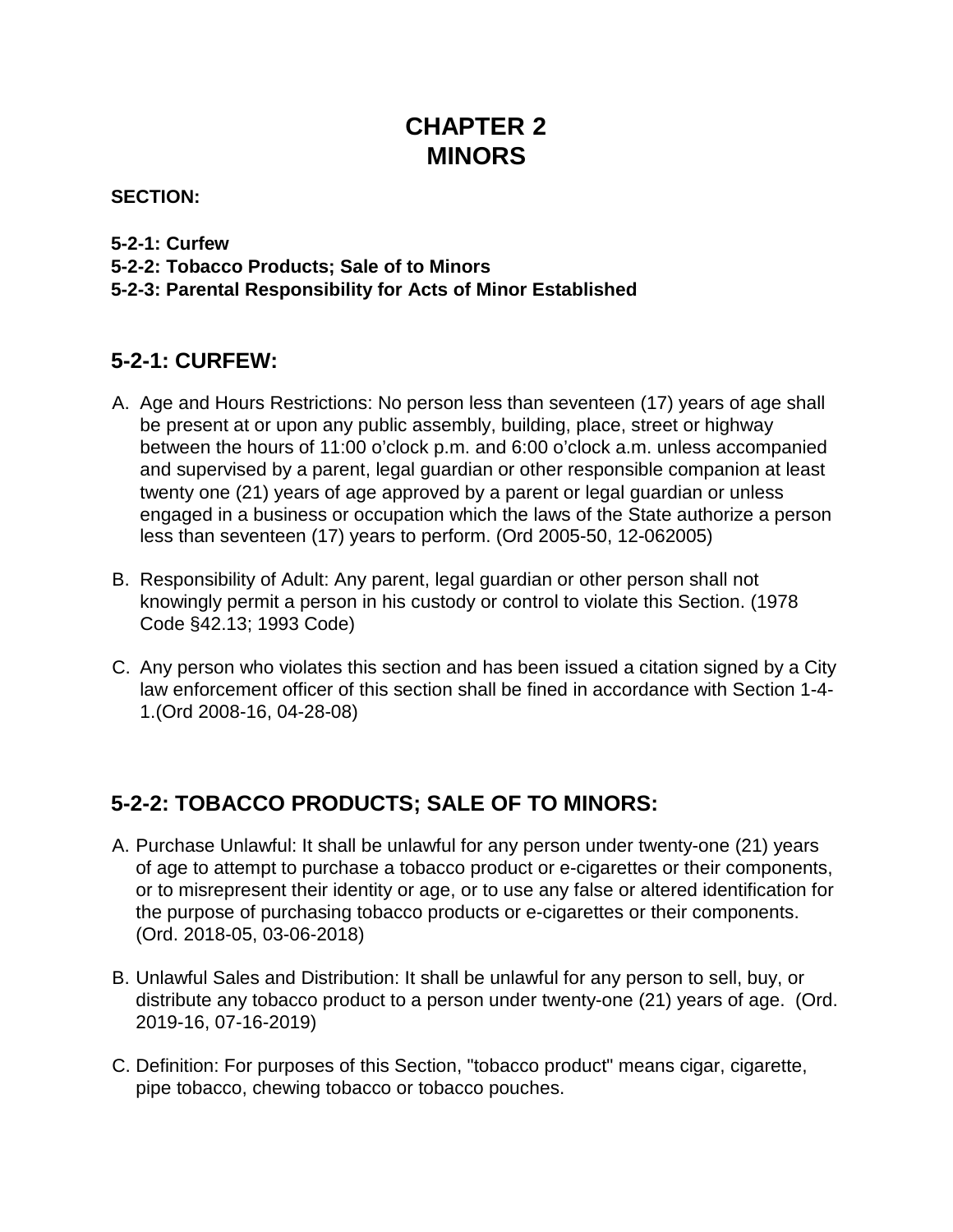D. Any person who violates this section and has been issued a citation signed by a City law enforcement officer of this section shall be fined in accordance with section 1-4- 1.

### **5-2-3: PARENTAL RESPONSIBILITY FOR ACTS OF MINOR ESTABLISHED:**

- A. Specific Acts Enumerated: It shall be unlawful for the parent, parents or legal guardian of a minor not emancipated residing with such parent, parents or legal guardian to fail to exercise proper parental responsibility by permitting said minor to commit any violation of a City ordinance or a violation of State statute concerning vandalism, fireworks, obscene conduct, trespass, possession of alcoholic liquor or any willful or malicious acts causing injury to persons or property. (Ord. 2017-14, 04- 18-2017)
- B. Notice to Responsible Party(s): The parents or legal guardian of a minor shall be notified in person or by U.S. mail sent by the Police Department and required to appear in court whenever the minor is charged with a violation of an ordinance concerning vandalism, fireworks, obscene conduct, trespass, possession of alcoholic liquor or any willful or malicious act causing injury to persons or property which requires the minor's appearance in court. Such notice shall be sent to the parents or legal guardian of the minor, and shall state the alleged violation, that the minor must appear in court, and that one of the parents or legal guardians must appear in court on the date set for the minor's first appearance and at such other times as ordered by the Court. The notice shall also state that failure to appear will result in a subpoena being issued by the court to bring such parent or legal guardian into court, and that failure to obey a subpoena can result in contempt of court. (Ord. 2017-14, 04-18-2017)
- C. Any person who violates this section and has been issued a citation signed by a City Law Enforcement Officer of this section shall be fined in accordance with Section 1- 4-1. (Ord. 2011-29, 09-20-2011)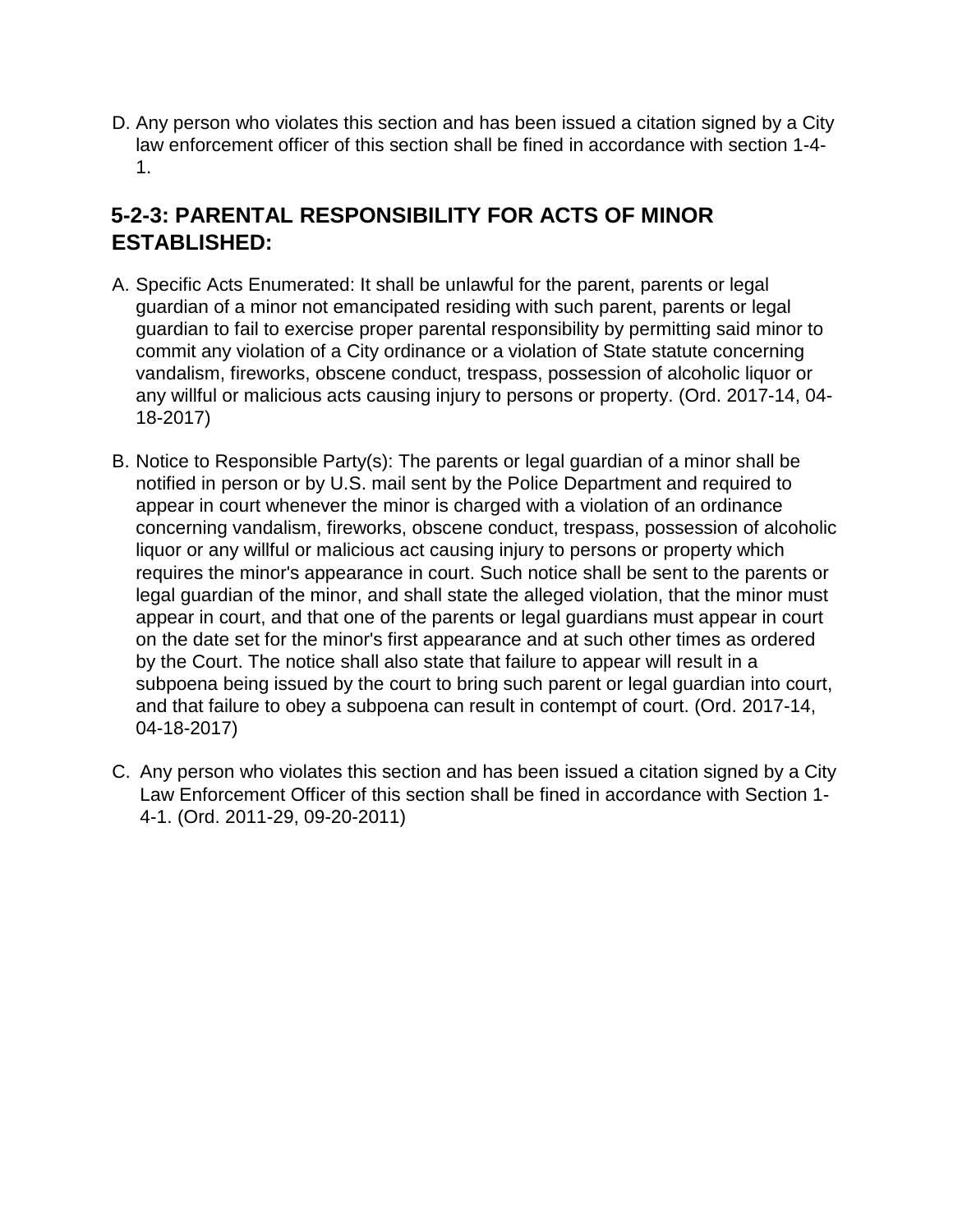### **CHAPTER 3**

### **ANIMAL CONTROL**

#### **SECTION:**

- **5-3-1: Certain Animals Prohibited**
- **5-3-2: Prohibited Acts and Conditions**
- **5-3-3: Rabies Control**
- **5-3-4: Interfering with Officer**
- **5-3-5: Provisions are Additional**
- **5-3-6: Dogs**
- **5-3-7: Cats**
- **5-3-8: Violation; Penalty**

### **5-3-1: CERTAIN ANIMALS PROHIBITED:**

- A. Livestock, Fowl, Wild Animals: Except as provided in paragraph C of this Section, it shall be unlawful to keep any swine, cows, horses, sheep, goats, domestic fowl and pigeons, or any wild animal which is dangerous to mankind, in the City.
- B. Bee Keeping: No person shall keep or house bees in the City. (1978 Code §14.06)
- C. Chickens:
	- 1. The Finance Office is authorized to issue permits, upon application therefore, allowing the applicant to keep chickens in the City. The application shall be provided by the Finance Office (Ord 2015-19, 10-6-2015).
	- 2. The application must set forth the location in the City where chickens will be kept, which shall be within a residential zoning district and on a lot with a minimum size of one-half (1/2) acre upon which there is an existing principal building used as a single family dwelling by the applicant, and must be signed by the property owner and the applicant, if different. (Ord. 2013-12, 07-02-13)
	- 3. The completed permit application must include a copy of a plat of survey for the property and the survey and application form shall be submitted with such information provided by the applicant as required by the Development Administrator to allow a determination to be made by the Development Administrator that the proposed areas for the keeping of chickens and property thereon comply with the provisions of this section.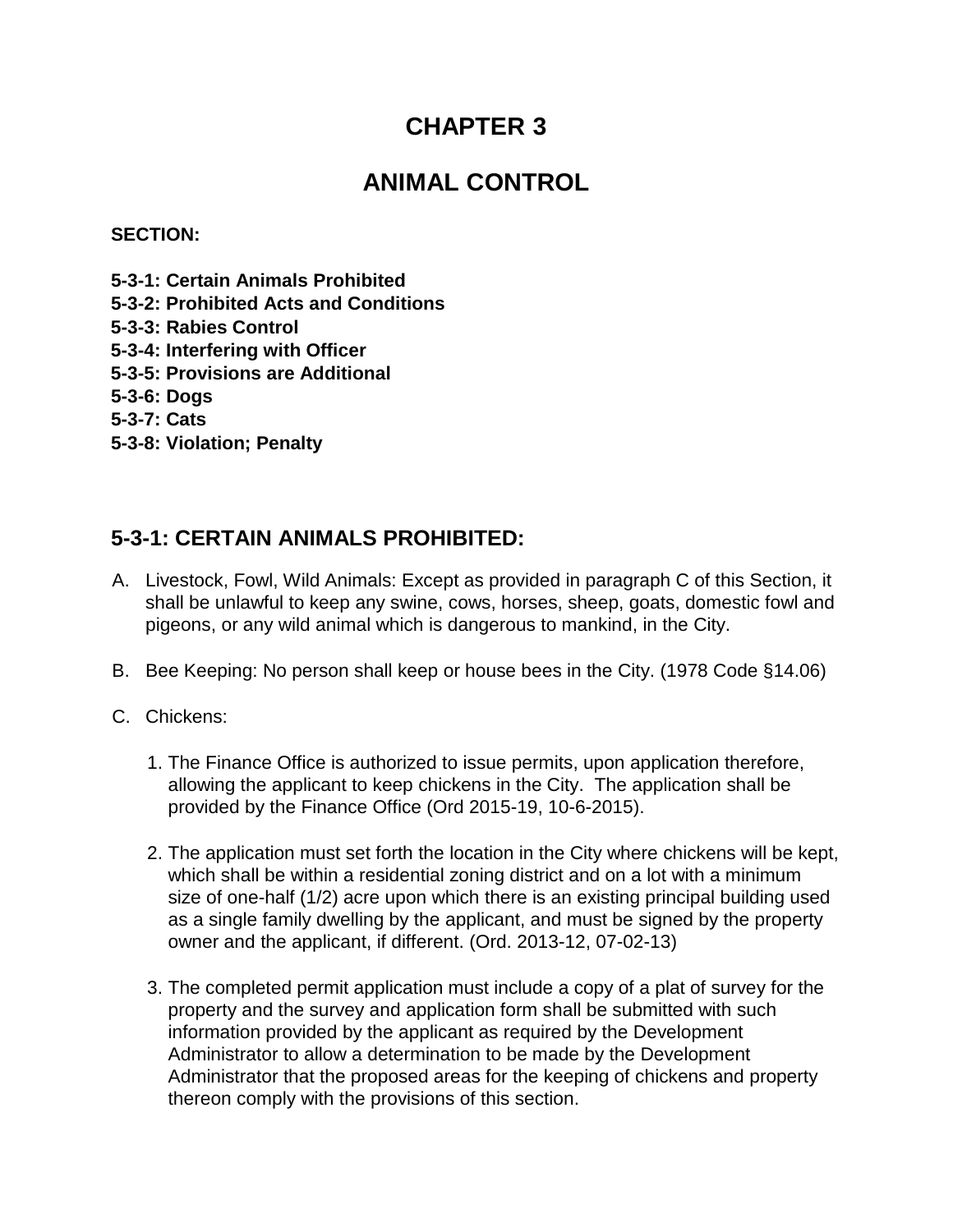- 4. A Permit issued shall allow the person to whom it is issued to keep chickens in the City for one year following issuance, upon the payment of an initial permit fee of \$20.00, and upon a determination by the Development Administrator that the applicant has complied with the provisions of this Section (Ord 2015-19, 10-6- 2015).
- 5. The permit shall authorize the keeping of chickens only under the following conditions:
	- a. Only hen chickens, to the exclusion of roosters, shall be kept;
	- b. A maximum of six chickens may be kept.
	- c. Chickens shall be contained within areas that shall not be within a front yard area as defined by the Unified Development Ordinances, and may only be within side or rear yards as defined by the Unified Development Ordinances, and areas containing chickens shall have a minimum setback of 25 feet from any property line.
- 6. A permit issued hereunder shall automatically renew for subsequent periods of one year, upon payment of a renewal fee established by ordinance.
- 7. A Permit issued hereunder may be revoked at any time if 1) the City Council by ordinance so provides, or 2) the Development Administrator determines that chickens are being kept in violation of this ordinance or the conditions of the permit. (Ord. 2011-10, 0419-11; Ord 2013-12, 07-02-13)

### **5-3-2: PROHIBITED ACTS AND CONDITIONS :**

- A. Cruelty to Animals: No person shall abuse or mistreat any animal. No person shall beat, injure or otherwise abuse any dumb animal or fail to provide any animal in his charge or custody with proper and necessary food, drink or shelter. Any person who underfeeds, overloads or abandons any animal shall be deemed guilty of violating this Section. (1978 Code §14.07)
- B. Noisy Animals: It shall be unlawful to keep or harbor any animal which continually and unreasonably alarms or disturbs the public by loud noises. Excessive, continuous or untimely barking, molesting passersby, chasing vehicles, habitually attacking other domestic animals, trespassing upon school grounds or trespassing upon private property in such manner as to damage property, shall be deemed a nuisance. (1978 Code §14.03)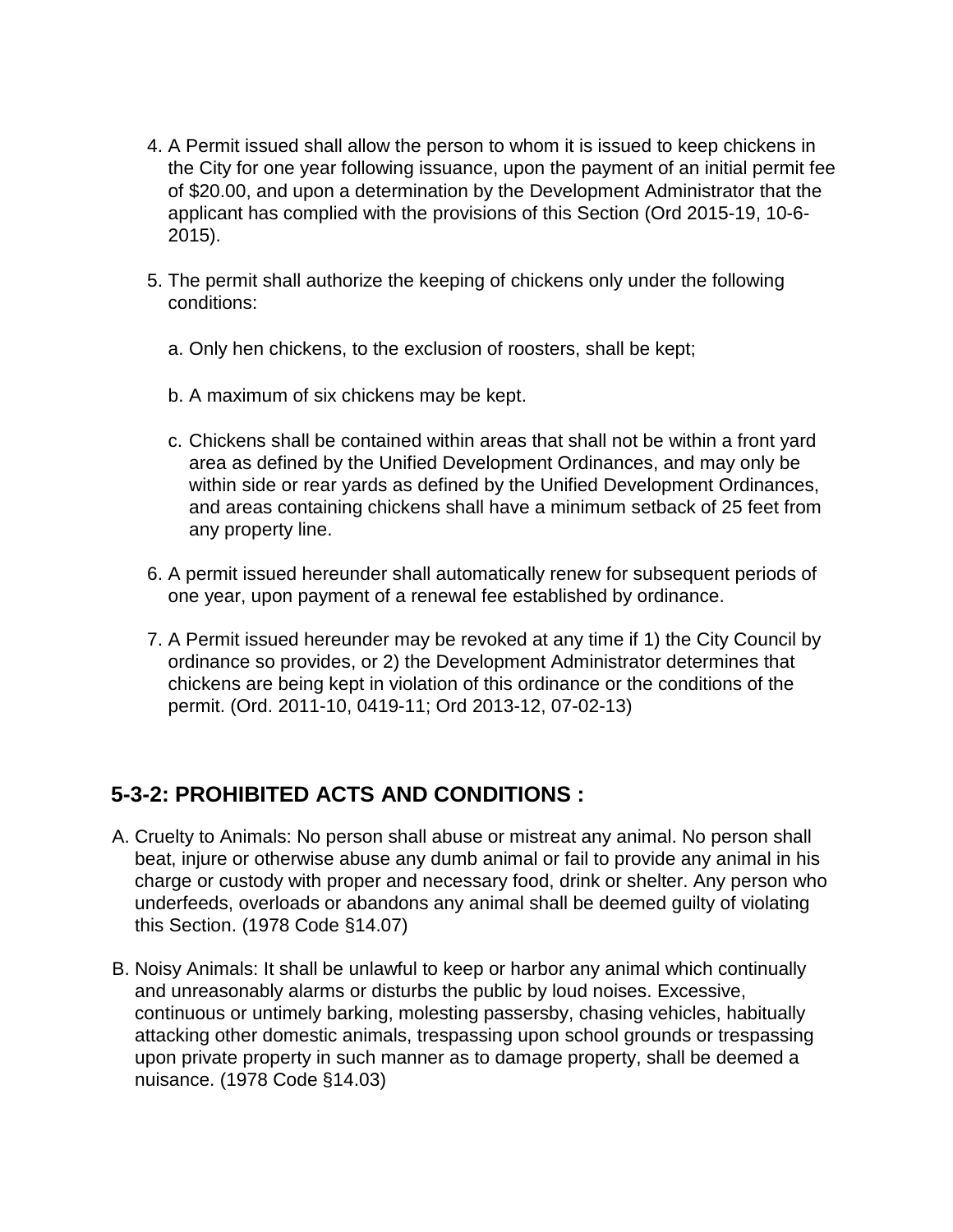C. Any person who violates this section and has been issued a citation signed by a City Law Enforcement Officer of this section shall be fined in accordance with Section 1- 4-1. (Ordinance 2019-1, 01-02-2018)

### **5-3-3: RABIES CONTROL:**

- A. Any dog or animal which shall have bitten any person shall be reported to the Chief of Police or any person authorized by him to impound dogs and animals. The Chief of Police or any person authorized by him to impound dogs and animals may contact DeKalb County Animal Control for the purpose of impounding said dog or apprehend and impound in the City pound said dog or animal, unless in the case of a dog, it is wearing evidence of inoculation and a certificate of inoculation can be produced pursuant to 510 Illinois Compiled Statutes. The owner shall be liable for all expenses. (Ord. 2017- 14, 04-18-2017)
- B. When a dog or animal is apprehended and impounded following a bite report, notice, in writing, shall be given to the owner, if known, within twenty-four (24) hours of apprehension or within twenty-four (24) hours of discovery of the owners if not known at the time of apprehension.
- C. The owner is any person having any right of property in a dog or other animal or who keeps or harbors a dog or who has a dog in his care or acts as its custodian or who knowingly permits a dog to remain on or about any premises occupied by him. (1978 Code §14.04)

### **5-3-4: INTERFERING WITH OFFICER:**

No person shall molest, resist, interfere with, hinder or prevent any officer in discharging the duties or powers defined by this Chapter. (1978 Code §14.11)

### **5-3-5: PROVISIONS ARE ADDITIONAL:**

The regulations in this Chapter are in addition to the rules and regulations pertaining to dogs and other animals as contained in the Illinois Compiled Statutes, as amended  $44$ . (1978 Code §14.13)

### **5-3-6: DOGS**

A. Running at Large Prohibited

1. No dog shall be permitted to run at large within the limits of the City; and no person shall allow any dog owned or harbored by him to run at large. A dog is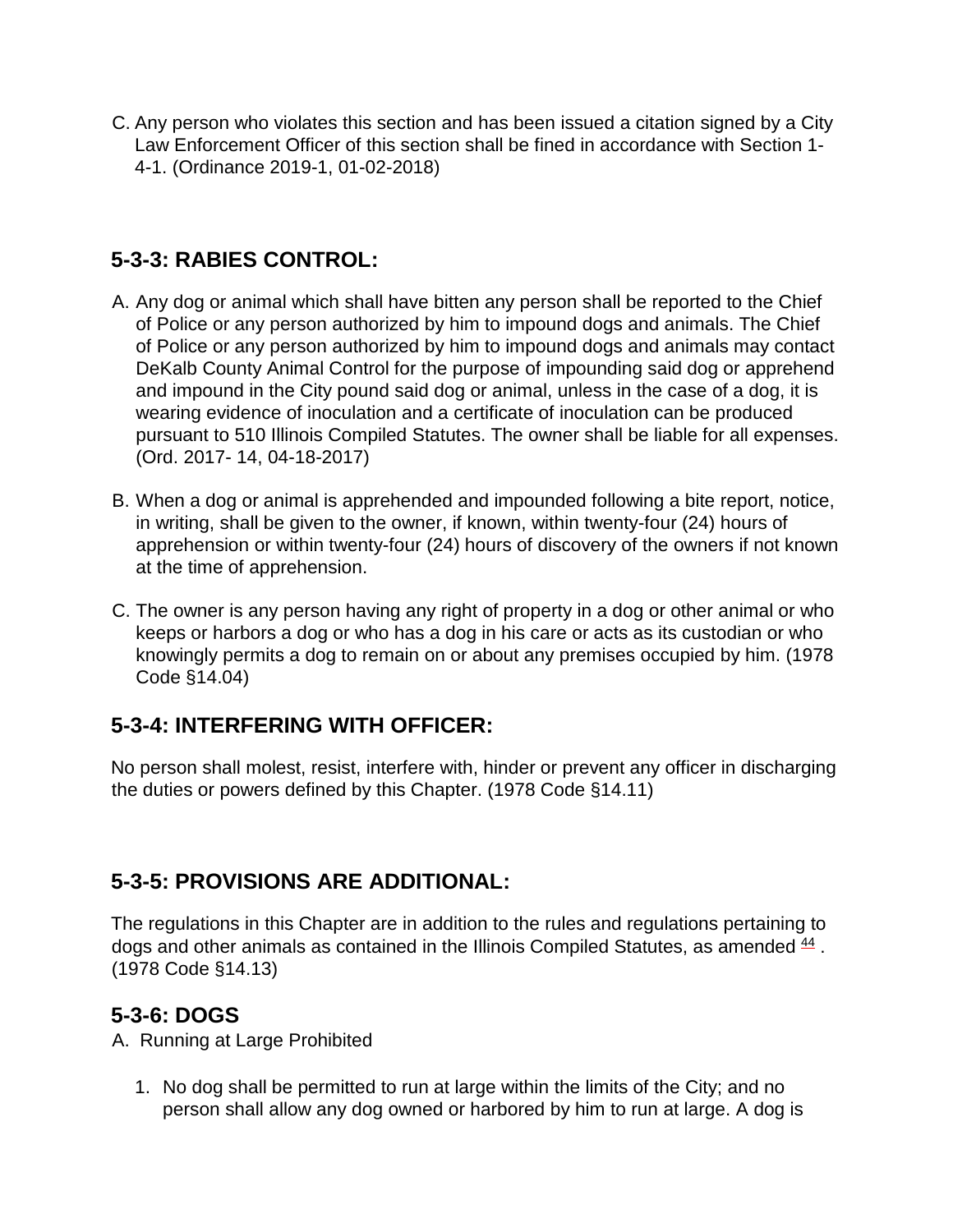"running at large" when it is walking or running about without restraint or confinement off its custodian's premises and within the City limits. (1978 Code §14.05)

2. Dogs, at all times, shall be kept on a leash or tied, except when confined within or on the premises of the owner or possessor thereof. (1978 Code §14.03)

Any person who violates this section and has been issued a citation signed by a City Law Enforcement Officer of this section shall be fined in accordance with Section 1-4- 1. (Ord. 2011-29, 09-20-52011)

- B. Impoundment and Redemption Procedures:
	- 1. Authority to Impound: When any dog or other animal is found running at large, it shall be lawful for the Chief of Police, other police officer or the appointed dog catcher to use any necessary means to capture and impound the dog.
	- 2. Rules of Confinement:
		- a. Any impounded dog with proper County rabies identification shall be confined at the facilities designated by the City.
		- b. Any impounded dog with proper City identification may be confined at temporary quarters within the City for up to a period not exceeding twenty four (24) hours.
		- c. Any impounded dog confined in temporary quarters within the City shall be transferred to the facilities of a designated veterinarian one hour prior to his normal closing hours. (1978 Code §14.05; 1993 Code)
	- 3. Redemption: In case the owner of any impounded dog or other animal desires to make redemption thereof, he may do so on the following conditions:
		- a. He must present proof of current rabies inoculation.
		- b. He must pay the City for the board of the animal for the period it was impounded. The daily fee for impounding shall be five dollars (\$5.00). The owner is also responsible for any fees charged by animal shelters and/or veterinarians.
		- c. He must pay the City for the City's services in apprehending and safeguarding said animal the sum of twenty (\$20.00). (Ord. 812, 8-11-92)
- C. Dangerous, Vicious Dogs:
	- 1. Definitions: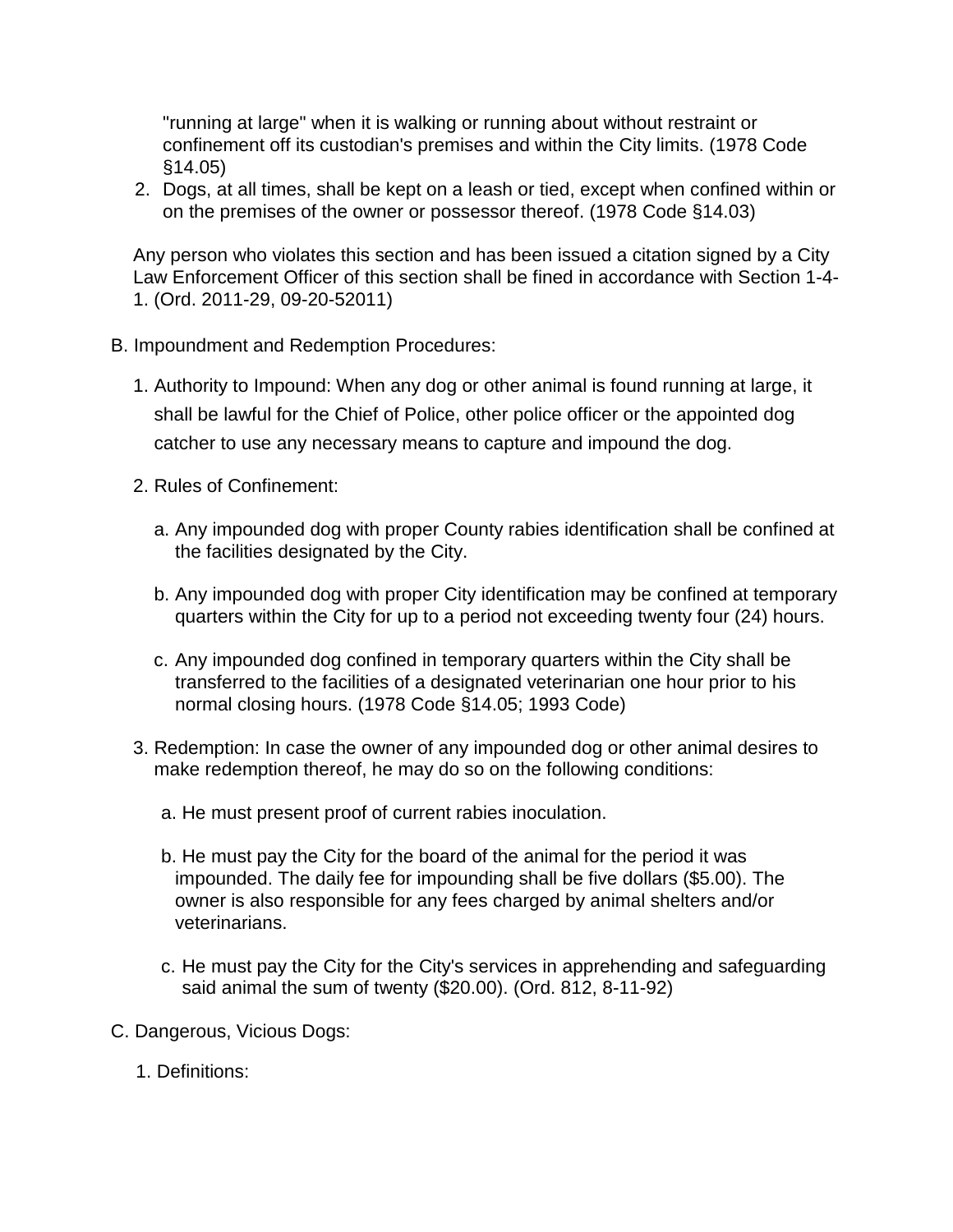- a. "Biting" means seizing with teeth or jaws, so that the person or animal seized has been nipped, gripped, wounded or pierced, and includes contact of saliva with any break or abrasion of the skin.
- b. "Dog" means an animal of the canine species.
- c. "Owner" means any person or persons of a household who collectively possess a legal or equitable right of property in a dog, or any person having a right of property in a dog, or who keeps or harbors a dog, or who has a dog in his/her care, or acts as its custodian or will knowingly permit a dog to remain on any premises occupied by that person.
- d. "Spayed female dog" means a female dog certified by a licensed veterinarian to have been spayed.
- e. "Neutered male dog" means a male dog certified by a licensed veterinarian to have been neutered.
- f. "Dangerous Dog" means (i) a dog present anywhere other than upon the property of the owner or custodian of the dog and un-muzzled, unleashed, or unattended by its owner or custodian, and that behaves in a manner that a reasonable person would believe poses a serious and unjustified imminent threat of serious physical injury or death to a person or a companion animal, or (ii) a dog that, without justification, bites a person and does not cause serious physical injury.
- g. "Vicious dog" means a dog that, without justification, attacks a person or animal causing serious physical injury or death of an animal or person, or any dog that has been found to be a "dangerous dog" on two separate occasions.
- 2. No person owning or having in his/her possession or under his/her control, any dog which shall have attacked any person on any street or public place, either by chasing, biting or attempting to bite any person, shall after notice or having knowledge of such attack, or of the vicious propensity of such dog, allow such dog on any street or public place.
- 3. The Mayor or the Mayor's designee may find a dog to be a dangerous dog, and shall notify the owner of the dog of such finding.
	- a. The owner of a dog that has been found to be dangerous dog shall (i) have the dog microchipped and spayed or neutered within ten days of the finding, (ii) have the dog muzzled any time the dog is outside in a public place, and (iii) provide proof of liability insurance in the amount of \$1,000,000.00 insuring against property damage, injury to a person or animal, or the death of an animal or person, and its owner shall keep said insurance in effect and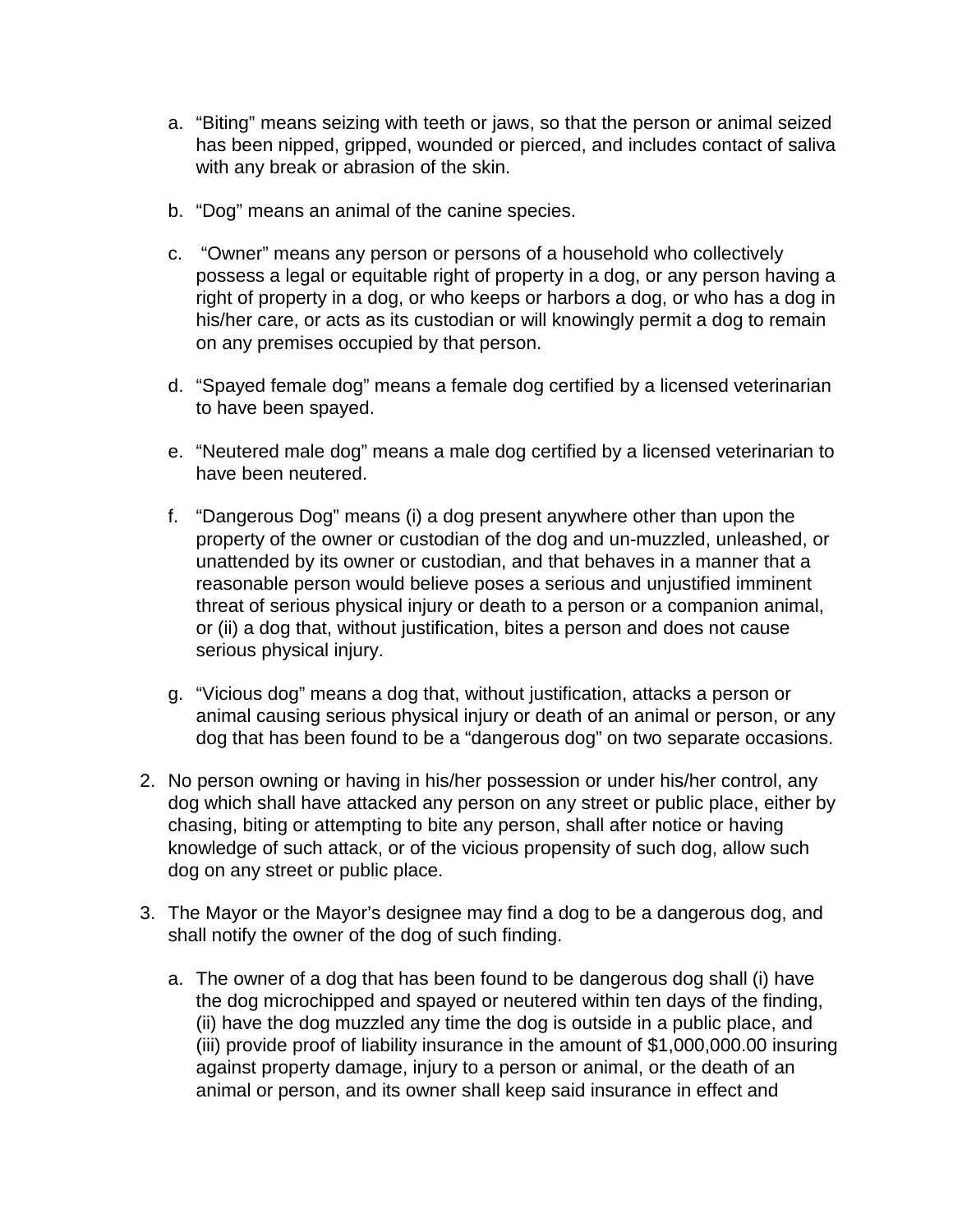provide proof of such, upon demand of the Mayor or his designee during the time that ownership continues.

- b. The owner of the dog can dispute the "Dangerous Dog" finding through the City's Administrative Adjudication process. A request for a hearing must be received by the City within ten days of the owner's receipt of the dangerous dog finding.
- 4. The Mayor or the Mayor's designee may find a dog to be a Vicious Dog, and shall notify the owner of the dog of such a finding.
	- a. The owner of a dog that has been found to be a vicious dog shall (i) cause the dog, while on the owner's property, to be kept inside a building or an enclosure with secure sides at least six feet in height and a top, (ii) have the dog microchipped and spayed or neutered within ten days, (iii) have the dog muzzled any time the dog is outside, and (iv) provide proof of liability insurance in the amount of \$1,000,000.000 insuring against property damage, injury to a person or animal, or the death of an animal or person, and the owner shall keep said insurance in effect and provide proof of such, upon demand of the Mayor or his designee, during the time that ownership continues. The only times a vicious dog may be allowed out of a building on the owner's property or the enclosure, are (1) if it's necessary for the owner or keeper to obtain veterinary care for the dog, (2) in the case of an emergency or natural disaster where the dog's life is threatened, or (3) to comply with the order of a court of competent jurisdiction. While outside of a building on the owner's property or the enclosure, the vicious dog must be muzzled securely, restrained by a substantial chain or leash, and under the control of a responsible adult at all times.
	- b. Any dog which has been found to be a vicious dog and which is not inside the building of an owner or not confined to an enclosure or is not muzzled, restrained and supervised shall be impounded by the order of the Mayor or his designee, and the owner of the dog shall be notified of such order. The impoundment shall be for seven days at the owner's expense, unless the owner redeems the dog sooner by paying the impoundment fee. The seven day holding period shall not apply to a vicious dog relinquished by its owner to the City under owner signature authorizing the City to make immediate disposition of the animal at its discretion at the owner's expense, nor shall any required holding period apply to an animal received for impounding in obviously critical physical condition or for which immediate euthanasia shall be deemed proper for humane reasons by the Mayor or the Mayor's designee. A vicious dog of unknown ownership shall be held for a minimum of five days, or for such longer length of time as the Mayor or the Mayor's designee may deem necessary to permit location of and redemption of the rightful owner. Any vicious dog remaining unredeemed after the prescribed holding period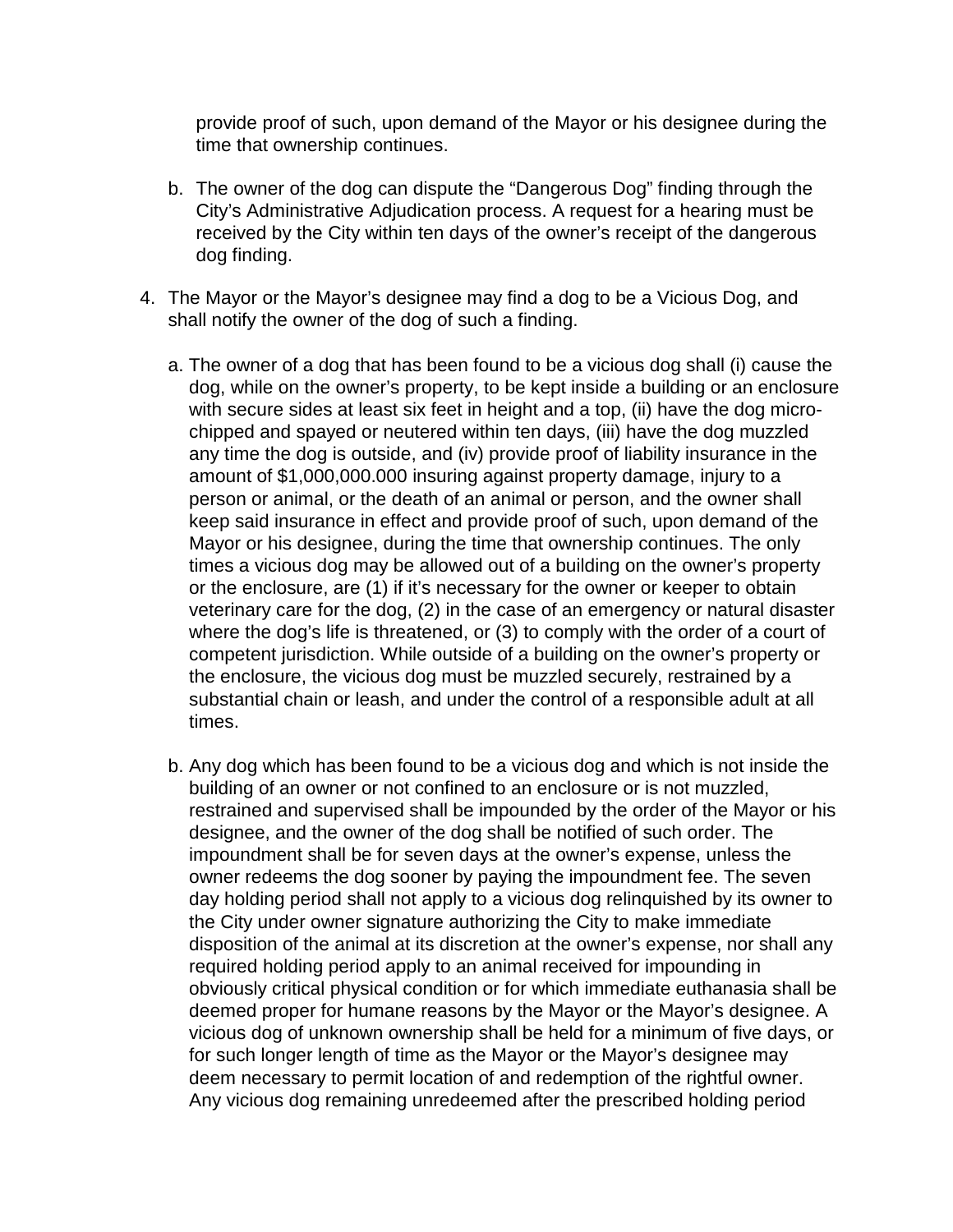shall at once become the property of the City and thereafter, the Mayor may order the vicious do to be transferred to a humane shelter or rescue group or may order its humane destruction.

- c. The owner of the dog can dispute the Vicious Dog finding through the City's Administrative Adjudication process. A request for a hearing must be received by the City within ten days of the owner's receipt of the vicious dog finding.
- 5. Any person who violates this section and has been issued a citation, signed by a City Law Enforcement Officer, shall be fined in accordance with section 1-4-1. (Ord. 2014-01, 02-18-2014; Ord 2015-12, 7-7-15)
- 6. When a dog or animal is apprehended and impounded following a bite report, notice, in writing, shall be given to the owner, if known, within twenty four (24) hours of apprehension or within twenty four (24) hours of discovery of the owners if not known at the time of apprehension.
- 7. The owner is any person having any right of property in a dog or other animal or who keeps or harbors a dog or who has a dog in his care or acts as its custodian or who knowingly permits a dog to remain on or about any premises occupied by him. (1978 Code §14.04)

D. REMOVAL OF EXCREMENT:

No owner or person who has possession or control of a dog shall fail to remove excrement deposited by such dog or other animal upon the public ways or within the public places of the City or upon the premises of any person other than the owner. (1978 Code §14.12; Ord. 2017-8, 03-07-2017)

Any person who violates this section and has been issued a citation signed by a City Law Enforcement Officer of this section shall be fined in accordance with Section 1-4-1. (Ord. 2011-29, 09-20-2011)

### **5-3-7: CATS:**

- A. There is hereby created a program within the police Department of the City of Genoa to provide for the capture and sterilization of stray and feral cats within the City. Any cat found within the City of Genoa and off the premises of its owners or harborers, and not under the immediate control of its owners or harborers, is hereby declared to be subject to capture and sterilization.
- B. The Chief of Police is authorized to enter into a contract with an appropriate entity to provide for the capture, sterilization, and return to its owners stray and feral cats found off the premises of the cat's owners or harborers.
- C.In entering into an agreement for the purposes of the program set forth in this ordinance, the agreement shall provide for: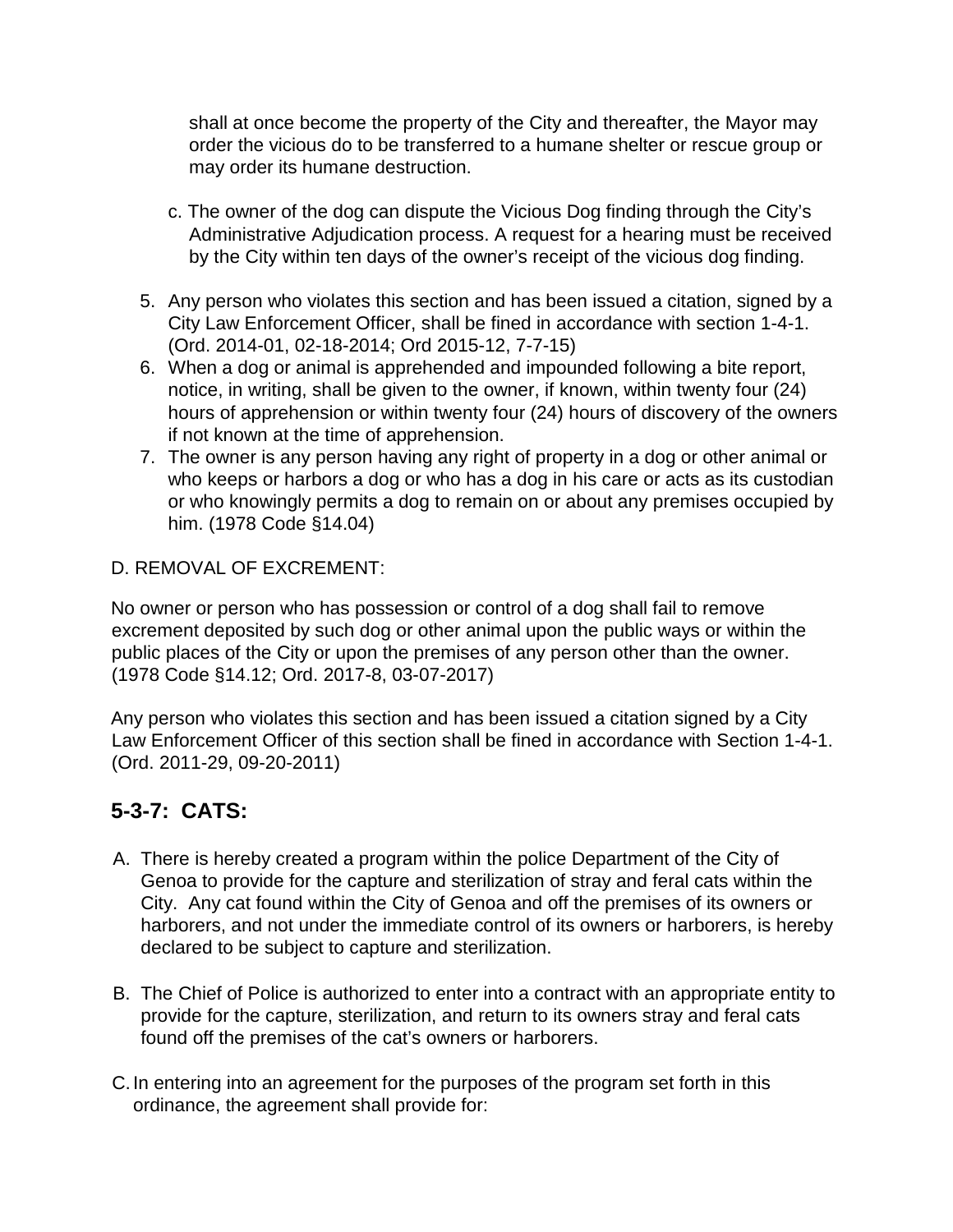- 1. The obligation of the contracting party to respond to the direction of the Chief of Police and is designees and agents to take possession of cats which are off the premises of their owners or harborers;
- 2. The obligation of the contracting party to establish traps within the City to capture stray or feral cats;
- 3. The sterilization of stray and feral cats;
	- a. A reimbursement amount for services provided under the contract;
	- b. The contracting party to hold the City of Genoa harmless from any liability for operation of the program, and to indemnify the City for any costs it incurs with the administration of the program, or defense of any actions related to the program.(Ord 2006-25, 07-03-06)

#### **5-3-8: VIOLATION, PENALTY:**

Any person who violates this section and has been issued a citation signed by a City Law Enforcement Officer of this section shall be fined in accordance with Section 1-4-1. (Ord. 2011-29, 09-20-2011)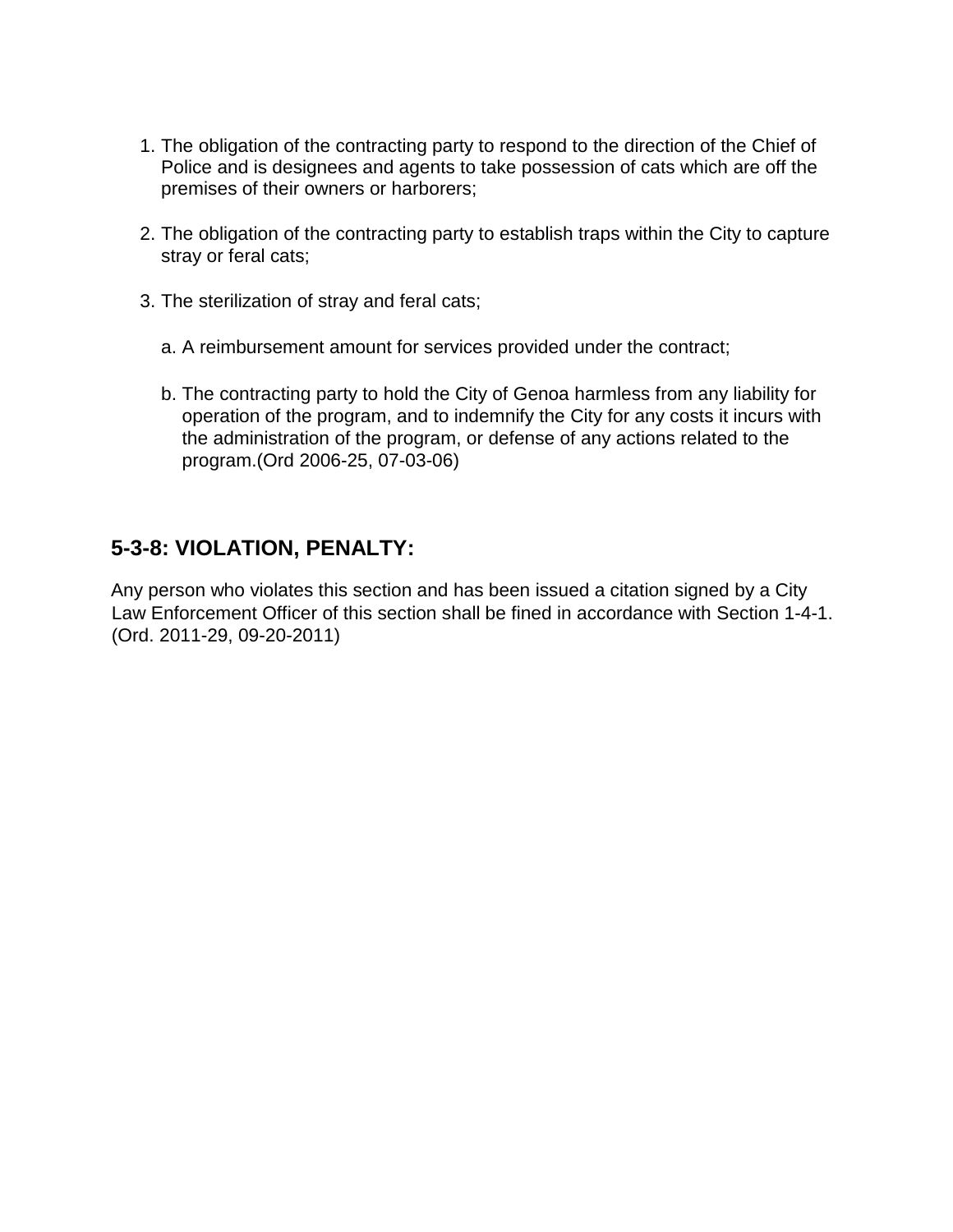## **CHAPTER 4 MISCELLANEOUS OFFENSES**

#### **SECTION:**

- **5-4-1: Disorderly Conduct**
- **5-4-2: Quiet Hours**
- **5-4-3: Offenses Involving Property**
- **5-4-4: Trespasses**
- **5-4-5: Theft of Recyclable Materials**
- **5-4-6: Loitering**
- **5-4-7: Offenses Relating to Public Health and Safety**
- **5-4-8: Reserved**
- **5-4-9: Pollution**
- **5-4-10: Offenses Involving Weapons**
- **5-4-11: Offenses Involving Morals and Decency**
- **5-4-12: Possession of Drug Paraphernalia**
- **5-4-13: Possession of 30 Grams or Less of Cannabis**
- **5-4-14: Littering**
- **5-4-15: Consumption of Alcohol by a Minor**
- **5-4-16: Possession of Alcohol by a Minor**
- **5-4-17: Retail Theft**
- **5-4-18: Theft**

### **5-4-1: DISORDERLY CONDUCT:**

No person shall engage in disorderly conduct in the City. Any of the following acts constitute disorderly conduct and are classified as petty offenses, unless otherwise provided:

- A. Breach of Peace: Making, aiding or assisting in making any improper noise, riot, disturbance, breach of peace or diversion tending to a breach of the peace.
- B. Fighting: Engaging in or aiding or abetting any fight, quarrel or other disturbance.
- C. Disturbing Assemblies: Disturbing any religious service, public or private meeting or assembly of persons.
- D. Creating Crowd: Collecting in crowds for unlawful purposes or for any purpose to the annoyance or disturbance of other persons.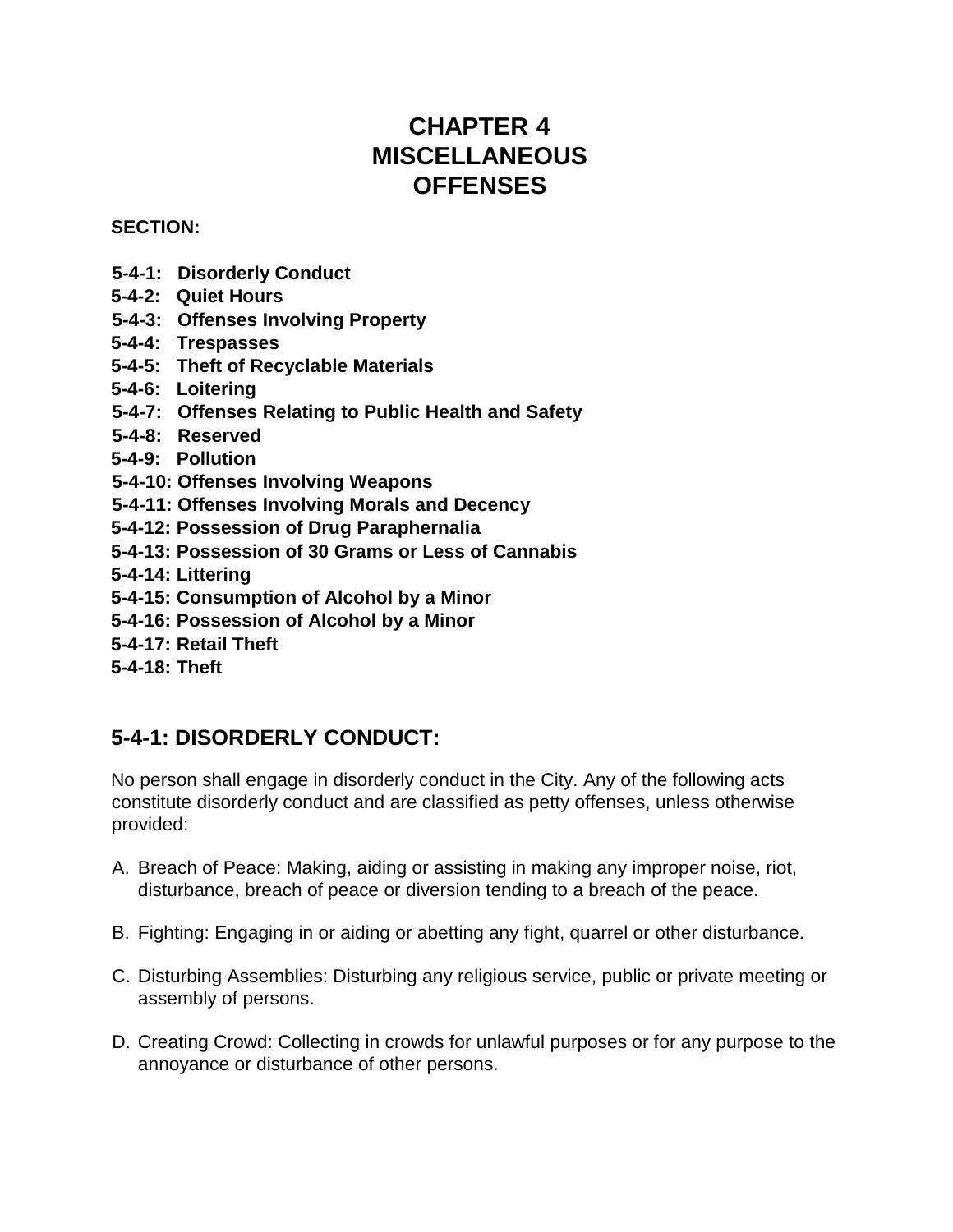- E. Public Intoxication: Being intoxicated in public spaces, or in any place to the annoyance and disturbance of other persons, which is hereby classified as a misdemeanor.
- F. Obstructing Officer: Resisting or obstructing the performance of one known to be a police officer or any authorized act within the police officer's official capacity, which is hereby classified as a misdemeanor.
- G. Inciting Disturbance: Assembling with two (2) or more persons for the purpose of using force or violence to disturb the public peace.
- H. Failure to Obey Officers: Failing to obey a lawful order of dispersal by a person known to be a peace officer, where three (3) or more persons are committing acts of disorderly conduct in the immediate vicinity, which acts are likely to cause substantial harm or serious inconvenience, annoyance or alarm.
- I. Unauthorized Occupancy: Lodging in or being in outhouses, sheds, barns, stables or unoccupied buildings.
- J. Offensive Language: Using any obscene, profane, threatening or inciting language in any public place.
- K. Throwing Missiles: Throwing stones or missiles in public places or at any person or property or brandishing or threatening to use any missile or dangerous weapon or object.
- L. Vandalism: Damaging or defacing trees, bushes, gardens, fences, windows, signs, buildings or vehicles or engaging in any acts of vandalism. (1978 Code §42.01)
- M. Noxious Odors: Engaging in any act that emits noxious odors or fumes for the purpose of alarming or disturbing another and to provoke a breach of the peace. (Ord. 784, 5-28-91)
- N. Noise: Disturbing the peace and quiet of any other person by creating excessive noise on his or any property. Excessive noise shall include, but not by way of limitation, any of the following:
	- 1. Loud playing of phonographs, radios, television sets or music machines or musical instruments. (Ordinance 2019-1, 01-02-2019)
- O. Gang Activity:
	- 1. Temporary Questioning Without Arrest: A police officer, after having identified himself as a police officer, may stop any person in a public place for a reasonable period of time when the person is wearing known gang colors, emblems or other gang insignia, or appears to be engaged in communicating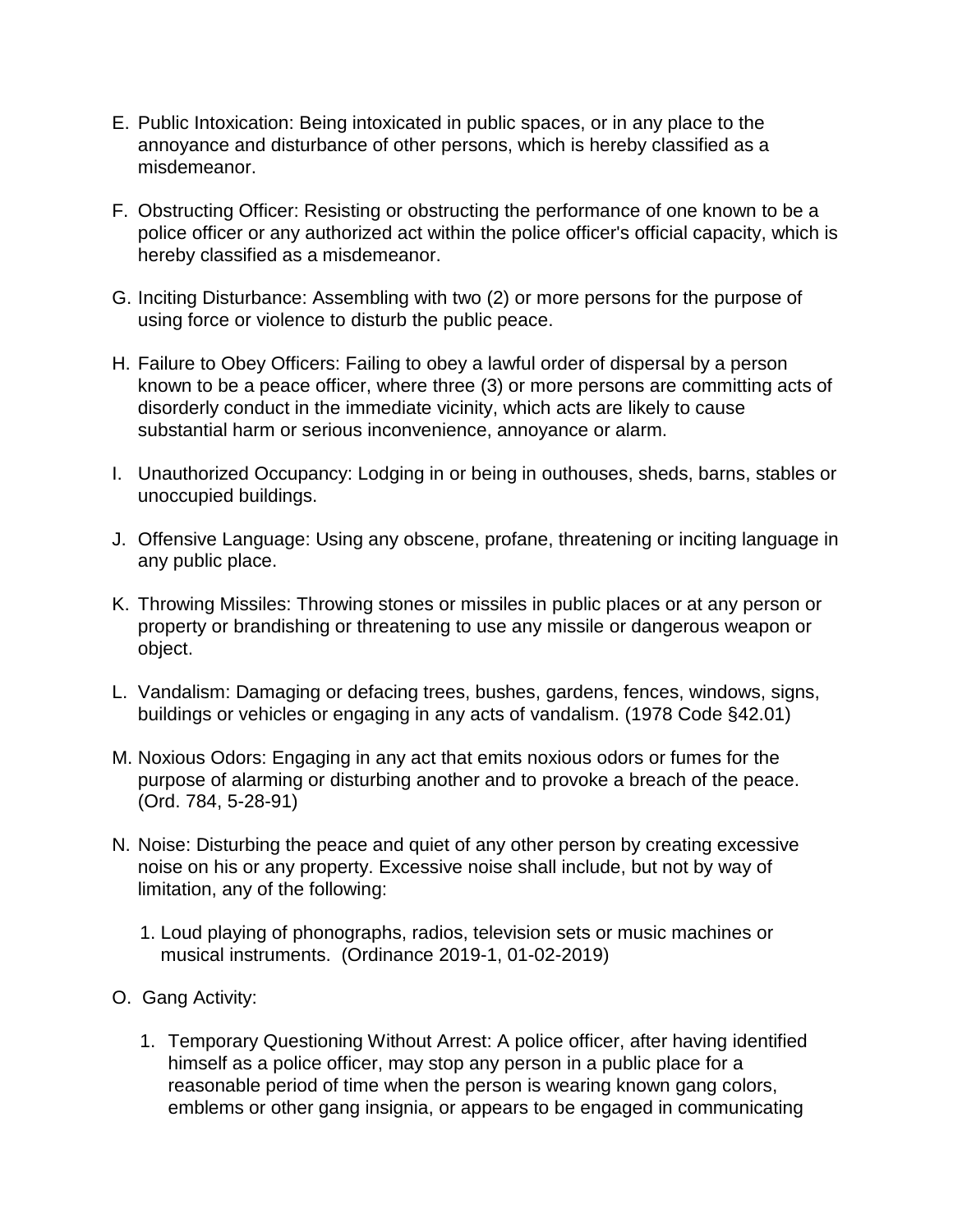gang-related messages through the use of hand signals or other means of communication, or as otherwise provided by law, and the officer reasonably believes from the circumstances that the person is committing, is about to commit or has committed any offense set forth in the ordinances of the City. Once stopped, the officer may demand the name and address of the person and an explanation of his actions. Such detention and temporary questioning will be conducted in the vicinity of where the person was stopped.

- 2. Search Authorized: When a police officer has stopped a person for temporary questioning pursuant to subsection P1 and the officer reasonably suspects that he or another officer is in danger of attack, he may search the person for weapons. If an officer discovers a weapon, he may take it until the completion of the questioning, at which time he shall return the weapon, if lawfully possessed, or arrest the person so questioned. (Ord. 841, 1-11-94)
- P. Any person who violates this section and has been issued a citation signed by a City law enforcement officer of this section shall be fined in accordance with Section 1-4- 1. (Ord 2008-16, 04-28-08)

### **5-4-2: QUIET HOURS:**

- A. Quiet Hours Established:As used in this section, Quiet Hours shall be a time commencing every evening at 10:00 p.m. and ending at 7:00 a.m. Monday through Friday and ending 8:00 a.m. on Saturday and Sunday.
- B. Violation Established:It shall be a violation of this Section for any person to cause, allow or permit the following conditions to exist:
	- 1. Construction or Repairing of Buildings: The erection (including excavation), demolition, alteration or repair of any building (or structure) during quiet hours, except in case of urgent necessity in the interest of public health and safety, and then only with a permit issued by the City that may be granted for a period not to exceed three (3) days or less while the emergency continues and which permit may be renewed for periods of three (3) days or less while the emergency continues.
	- 2. Pile Drivers and Hammers: The operation during quiet hours of any pile driver, steam shovel, pneumatic hammer, derrick, steam or electric hoist or other appliance, the use of which is attended by loud or unusual noise.
	- 3. Loudspeakers, Amplifiers, Paging Systems:
		- a. Use for Advertising & Entertainment: The playing, using, operating or permitting to be played, used or operated any radio receiving set, musical instrument,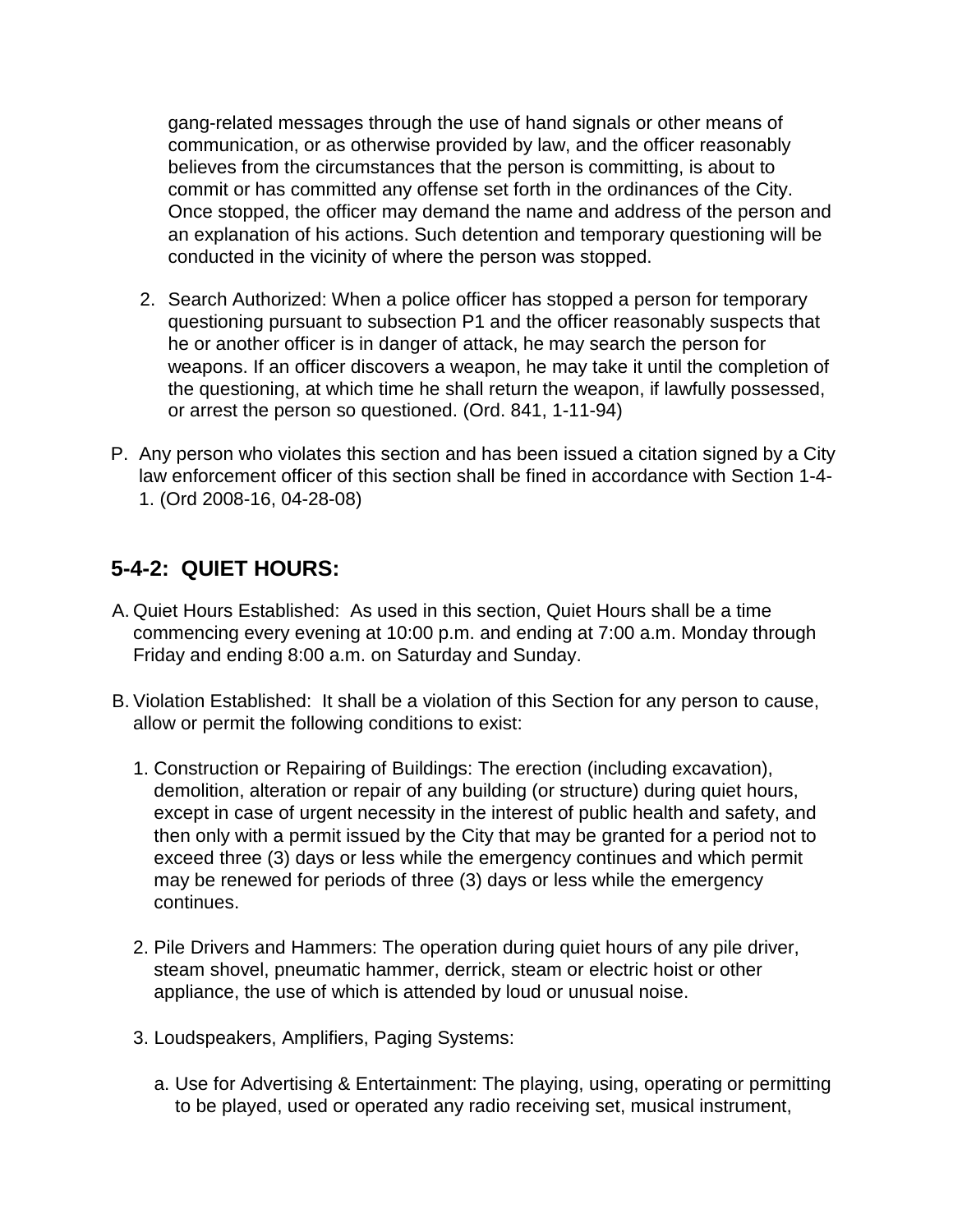phonograph, loudspeaker, sound amplifier or other machine or device for the producing or reproducing of sound which is cast upon the public streets of the City for the purpose of commercial advertising, entertainment or of attracting the attention of the public to any building or structure during quite hours, unless a permit has been issued by the City.

- b. Location Within One Hundred Fifty Feet of Residentially Zoned Property: The operating of, or permitting to be operated, any receiving set, phonograph, loudspeaker, sound amplifier, paging system or other machine or device for the production or reproduction of sounds in such a manner that distinct and loudly audible noises are emitted upon or proximate to a public way, which public way is within one hundred fifty feet (150') of property used for residential purposes during quiet hours, unless a permit has been issued by the city.
- 4. Lawn Care Equipment: The use of any motorized mower, edger, hedge cutter, leaf blower or chain saw during quiet hours. (Ord 2004-40, 09-07-2004)

### **5-4-3: OFFENSES INVOLVING PROPERTY:**

#### A. DAMAGE, INJURY TO PROPERTY**:**

- 1. Damaging Property: No person shall damage, destroy or deface any public or private property without permission of the owner. (1978 Code §42.07)
- 2. Injury to Bills or Posters: No person shall destroy, tear or mutilate or otherwise deface or injure any bill or poster posted in such places as may be permitted without the consent of the person on whose behalf the same shall have been posted. (1978 Code §5.23)

#### B. POSTING BILLS:

- 1. No person shall paste, post, paint, print or nail or otherwise fasten or append or distribute any handbill, poster, advertisement, sign or notice of any kind on or to any curb, sidewalk, tree, lamppost, utility pole, bridge, hydrant or upon other property of the City or over which the City has control without the consent of the Public Works Director or his designee, or upon any private property without the consent of the owner thereof. (Ord. 815, 1110-92; Ord 2015-19, 10-6-2015;)
- 2. Courtesy signs, defined as temporary directional signs such as for garage sales, real estate open houses, and religious and civic events, are permitted on City parkways; provided that: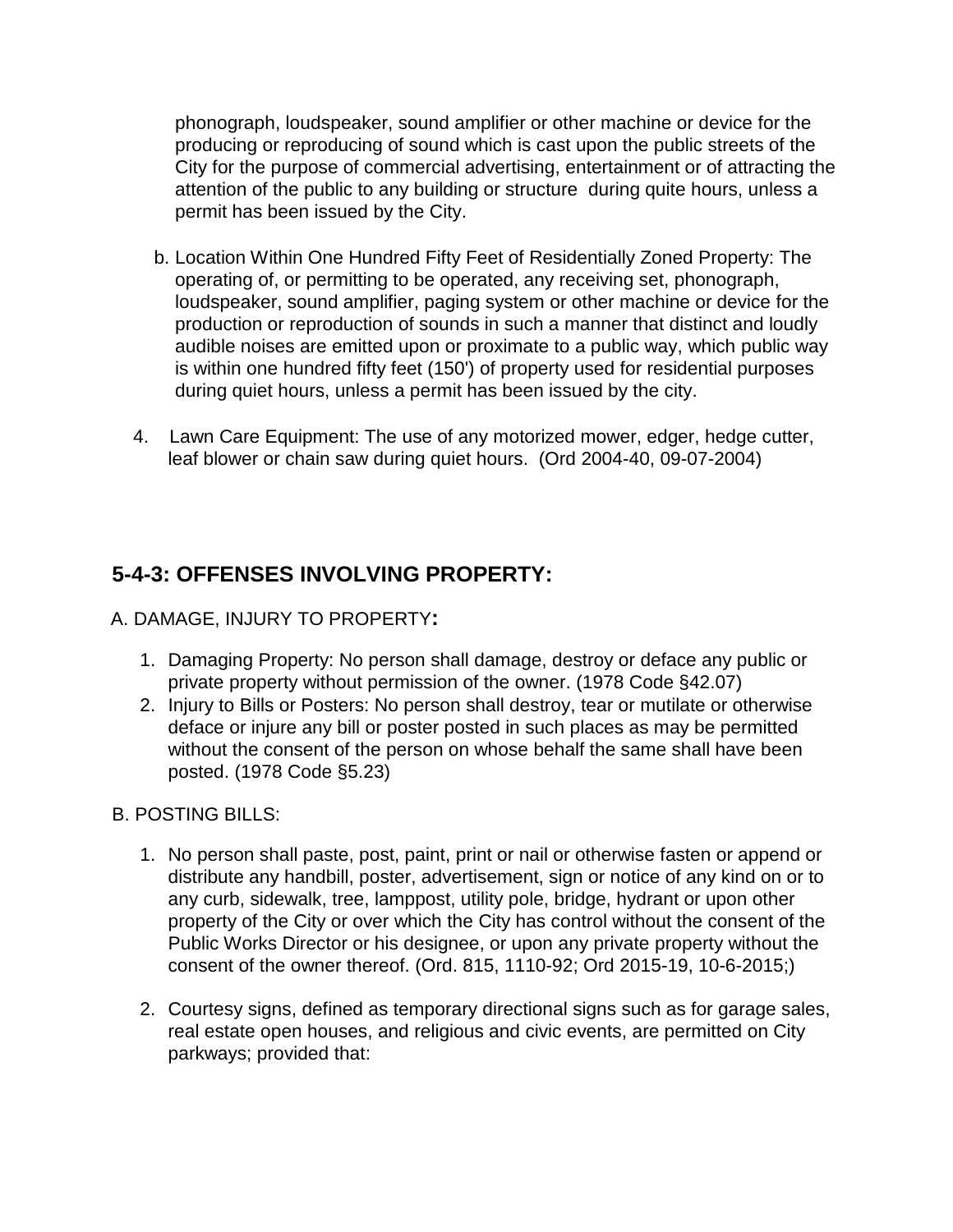- a. A courtesy sign shall not exceed four (4) square feet in size per sign face, may be double sided, shall not exceed three (3) feet in height from ground level, and the address and date of the event must be clearly marked on the sign.
- b. The location of the courtesy sign shall be installed no less than three (3) feet from the edge of a road or curb and the number of courtesy signs shall not exceed one (1) per zoning lot that abuts a City parkway. The sign(s) shall be installed in the ground to withstand adverse weather conditions.
- c. The total number of courtesy signs shall not exceed five (5) in total and may be installed a maximum of seventy-two (72) hours prior to the event and shall be removed no later than the day after the event.
- d. Courtesy signs shall not be installed on any City parkway that abuts private property without the consent of the abutting private property owner of the sign is liable for any damages to public property that may be caused by the sign becoming unsecured from the ground.
- e. Courtesy signs are prohibited on City property that is located between Park Avenue and W. Main Street, commonly referred to as the "Y" section, unless approved by the City Clerk.
- 3. An applicant's request for approval shall be submitted a minimum of 3 business days prior to the date that the courtesy sign will be installed at the "Y" section. The maximum number of signs permitted per request is one (1). The maximum total number of signs per the "Y" section area is three (3) by separate applicants.
- 4. The courtesy sign shall not exceed four (4) square feet in size per sign face, shall not exceed three (3) feet in height from ground level and the address and date of the event is to be clearly marked on the sign. The sign may be installed a maximum of seventy-two (72) hours prior to the event and shall be removed no later than the end of the day of the event.
- 5. Courtesy signs installed at the "Y" section that would exceed four (4) square feet per sign face in size may be installed upon City Council approval. As part of the approval process, the City Council may extend the allowable time the sign can be posted.
- 6. The City may remove an illegal sign(s) found to be in violation of this section without notice and shall retain the sign(s) for (3) days. If the owner has not claimed the sign(s) within that time period, the City may dispose of it. (Ord. 2012- 18, 08-07-2012)
- 7. Any person who violates this section and has been issued a citation signed by a City law enforcement officer of this section shall be fined in accordance with Section 1-4-1. (Ord 2012-18, 08-17-2012)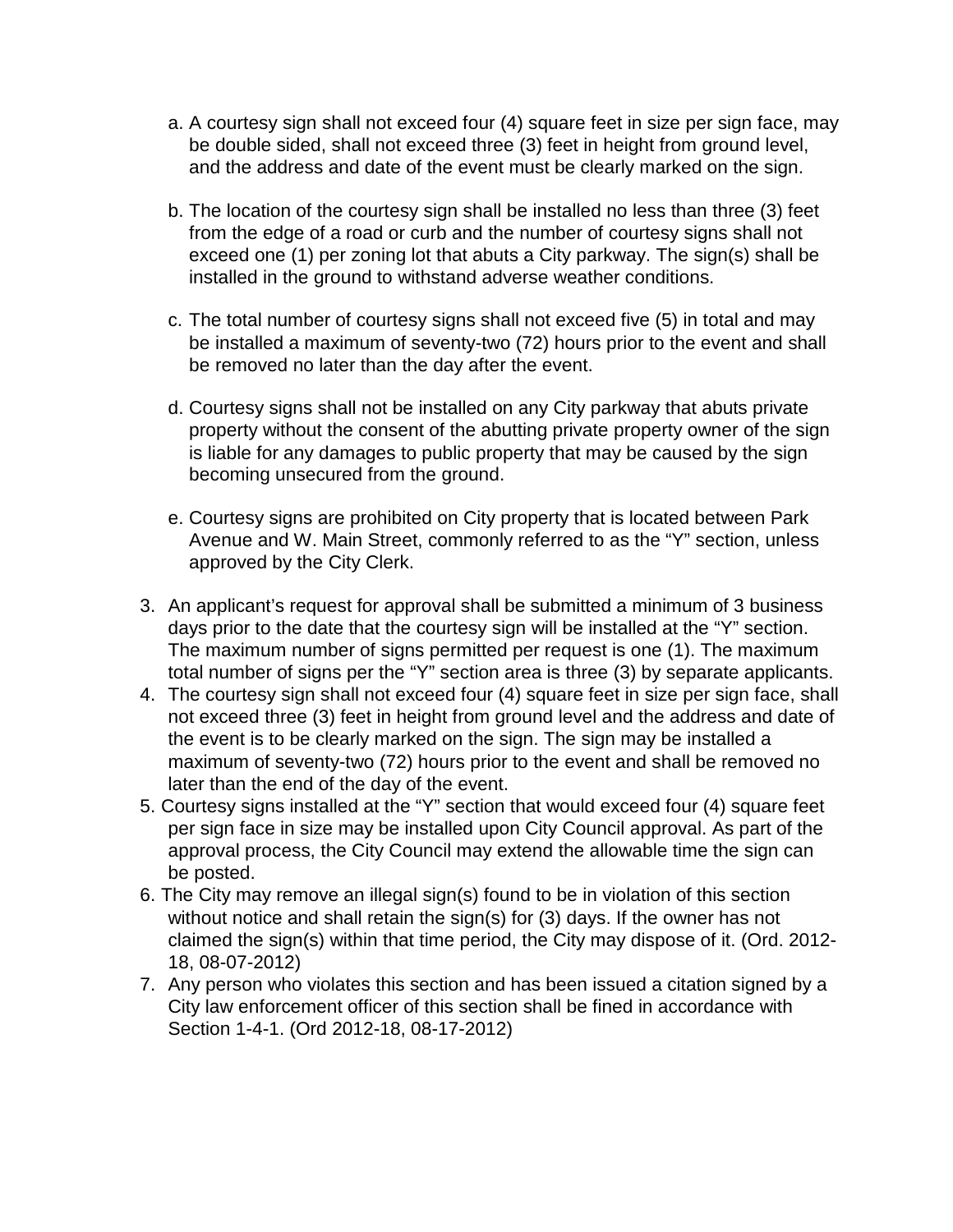### **5-4-4: TRESPASSES:**

- A. It shall be unlawful for any person to commit a trespass within the City upon either public or private property.
- B. Without constituting any limitations upon the provisions of this Section, any of the following acts by any person shall be deemed included among those that constitute trespasses in violation of this Section; the aforesaid enumerated acts so included, being as follows:
	- 1. An entry upon the premises, or any part thereof, of another, including any public property, in violation of a notice posted or exhibited at the main entrance to such premises or at any point of approach or entry or in violation of any notice, warning or protest given orally or in writing by any owner or occupant thereof.
	- 2. The pursuit of a course of conduct or action incidental to the making of an entry upon the land of another in violation of a notice posted or exhibited at the main entrance to such premises or at any point of approach or entry or in violation of any notice, warning or protest given orally or in writing by any owner or occupant thereof.
	- 3. A failure or refusal to depart from the premises of another in case of being requested, either orally or in writing, to leave by any owner or occupant thereof.
	- 4. An entry into or upon any vehicle, aircraft or watercraft made without the consent of the person having the right to the possession or control thereof or a failure or refusal to leave any such vehicle, aircraft or watercraft after being requested to leave by the person having such right. (1978 Code §42.08)
- C. Any person who violates this section and has been issued a citation signed by a City law enforcement officer of this section shall be fined in accordance with Section 1-4- 1. (Ord 2008-16, 04-28-08)

### **5-4-5: THEFT OF RECYCLABLE MATERIALS:**

- A. A person who obtains possession of recyclable materials with the intent to prevent the pickup of such materials by the Municipal garbage disposal service  $48$  commits theft of recyclable materials, if such possession was not authorized by the Mayor or by the Municipal garbage disposal service.
- B. As used in this Section, "recyclable materials" means newsprint or aluminum, tin, plastic or glass containers which have been segregated for recycling purposes and placed for pickup by a Municipal garbage disposal service on or near a public right of way. (1978 Code §42.14)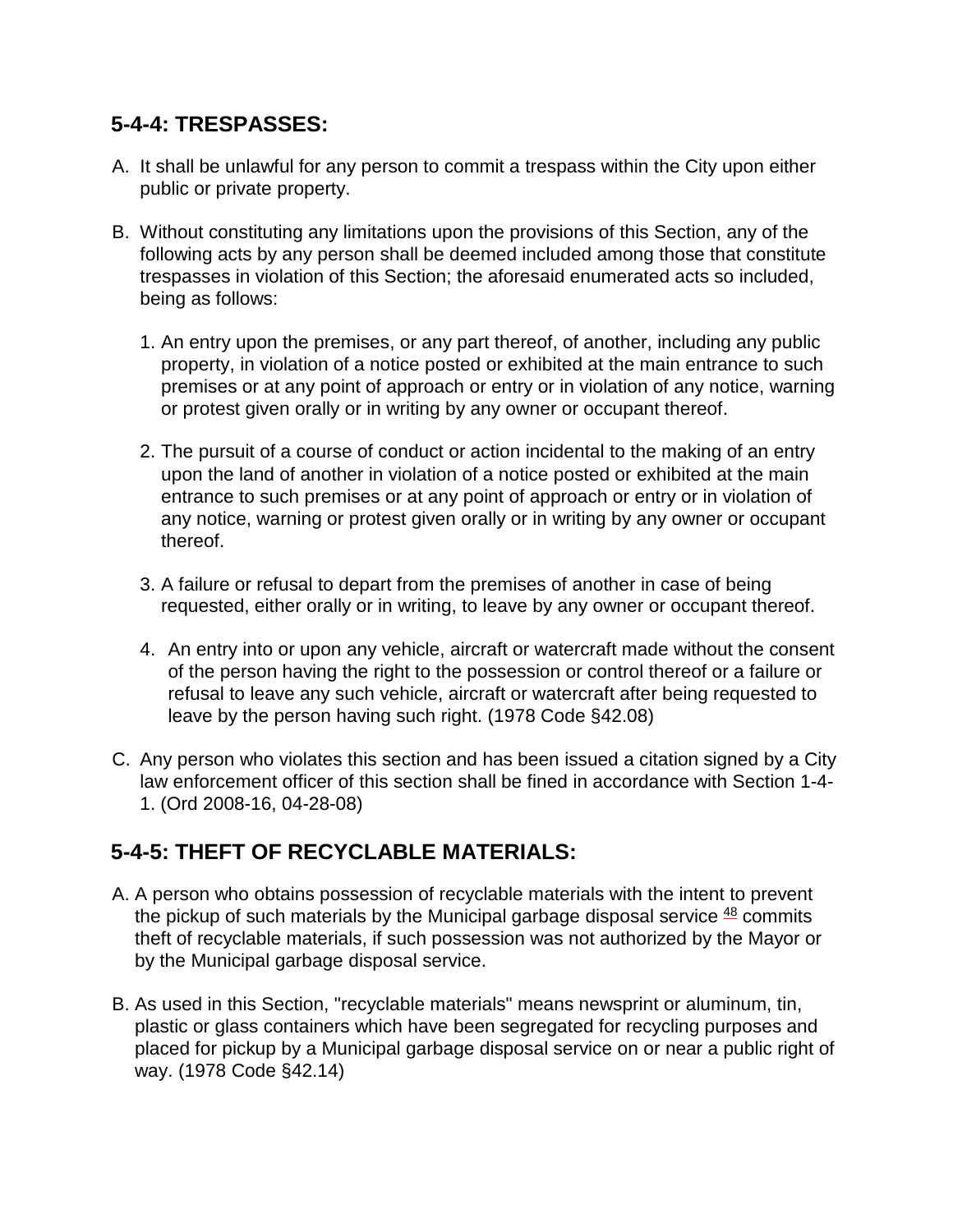### **5-4-6: LOITERING:**

- A. Definition: As used in this Section, "loitering" shall mean remaining idle in essentially one location and shall include the concepts of spending time idly, loafing or walking about aimlessly.
- B. Prohibited Conduct:
	- 1. No person shall loiter or prowl in a public place in such manner as to:
		- a. Warrant a justifiable and reasonable alarm or immediate concern for the safety of person or property in the vicinity;
		- b. Create or cause to be created a danger of a breach of the peace;
		- c. Create or cause to be created any disturbance or annoyance to the comfort and repose of any person;
		- d. Obstruct the free passage of pedestrians or vehicles; or
		- e. Obstruct, molest or interfere with any person lawfully in any public place.
	- 2. This subsection shall include the making of unsolicited remarks of an offensive, disgusting or insulting nature or which are calculated to annoy or disturb the person to, or in whose hearing, they are made.
- C. Request to Leave: Whenever the presence of any person in any public place is causing any of the conditions enumerated in subsection B, any peace officer may order that person to leave the place. Any person who shall refuse to leave after being ordered to do so shall be guilty of separate, nonexclusive violation of this Section if at trial it appears by a preponderance of the evidence that the defendant committed any act prohibited by subsection B of this Section. (Ord. 802, 5-12-92)
- D. Any person who violates this section and has been issued a citation signed by a City law enforcement officer of this section shall be fined in accordance with Section 1-4- 1. (Ord 2008-16, 04-28-08)

### **5-4-7: OFFENSES RELATING TO PUBLIC HEALTH AND SAFETY:**

A. Fireworks:

1. Definitions: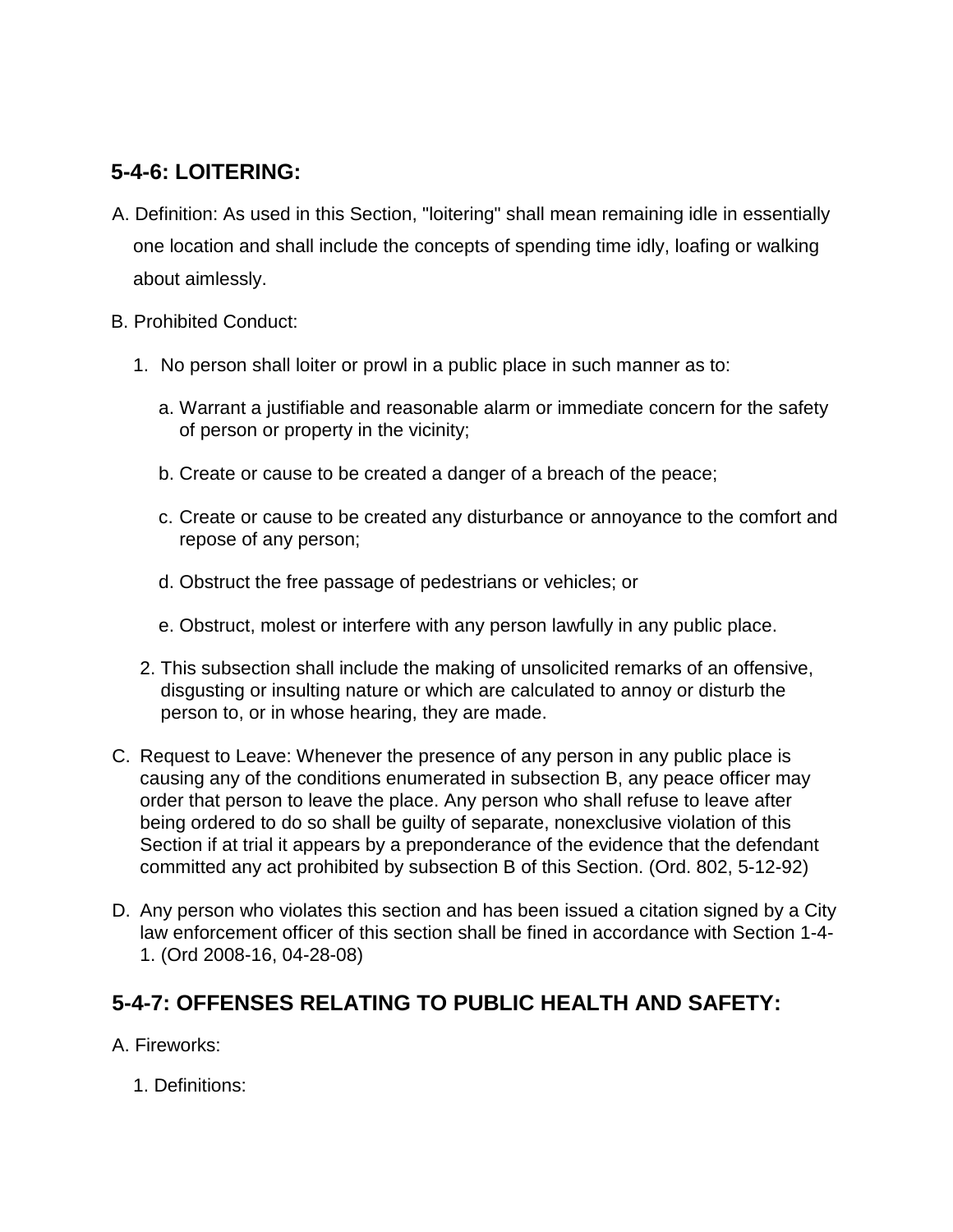For the purpose of the enforcement of City Ordinances, "fireworks" shall mean:

"Any explosive composition or any substance or combination of substances, or article prepared for the purpose of producing a visible or audible effect of a temporary exhibitional nature by explosion, combustion, deflagration or detonation, and shall include blank cartridges, toy cannons in which explosives are used, the type of balloons which require fire underneath to propel the same, firecrackers, torpedoes, sky rockets, Roman candles, bombs or other fireworks of like construction and any fireworks containing any explosive compound; or any tablets or other device containing any explosive substance, or containing combustible substances producing visual effects."

2. Violation. Any person who violates this section and has been issued a citation signed by a City law enforcement officer of this section shall be fined in accordance with Section 1-4-1 (Ord 2008-16, 04-28-08)

No person shall possess, sell, offer for sale, use or explode any fireworks in City, except as provided in Paragraph C herein.

3. Permit for Public Display.

Upon written application, the City Council may grant to the applicant a permit for the public display of fireworks. The applicant must:

- a. Allow the Genoa Fire Protection District Chief, or his designee, to supervise the display; and
- b. Comply with all requirements set forth in 425 ILCS 35/2 as now or hereafter amended. (Ord 2005-33, 09-06-2005)

#### **5-4-8: RESERVED:**

(Rep. by Ord. 840, 1-11-94)

### **5-4-9: POLLUTION:**

No person shall pollute the au or any watercourse by excessive discharge of waste products or foreign matter. (1978 code §42.10)

### **5-4-10: OFFENSES INVOLVING WEAPONS:**

A. Discharging Firearms/Riffles; Hunting

No person shall discharge any firearms, air rifles, or do any hunting in the City. This shall not apply to peace officers in the line of duty or any person acting in self defense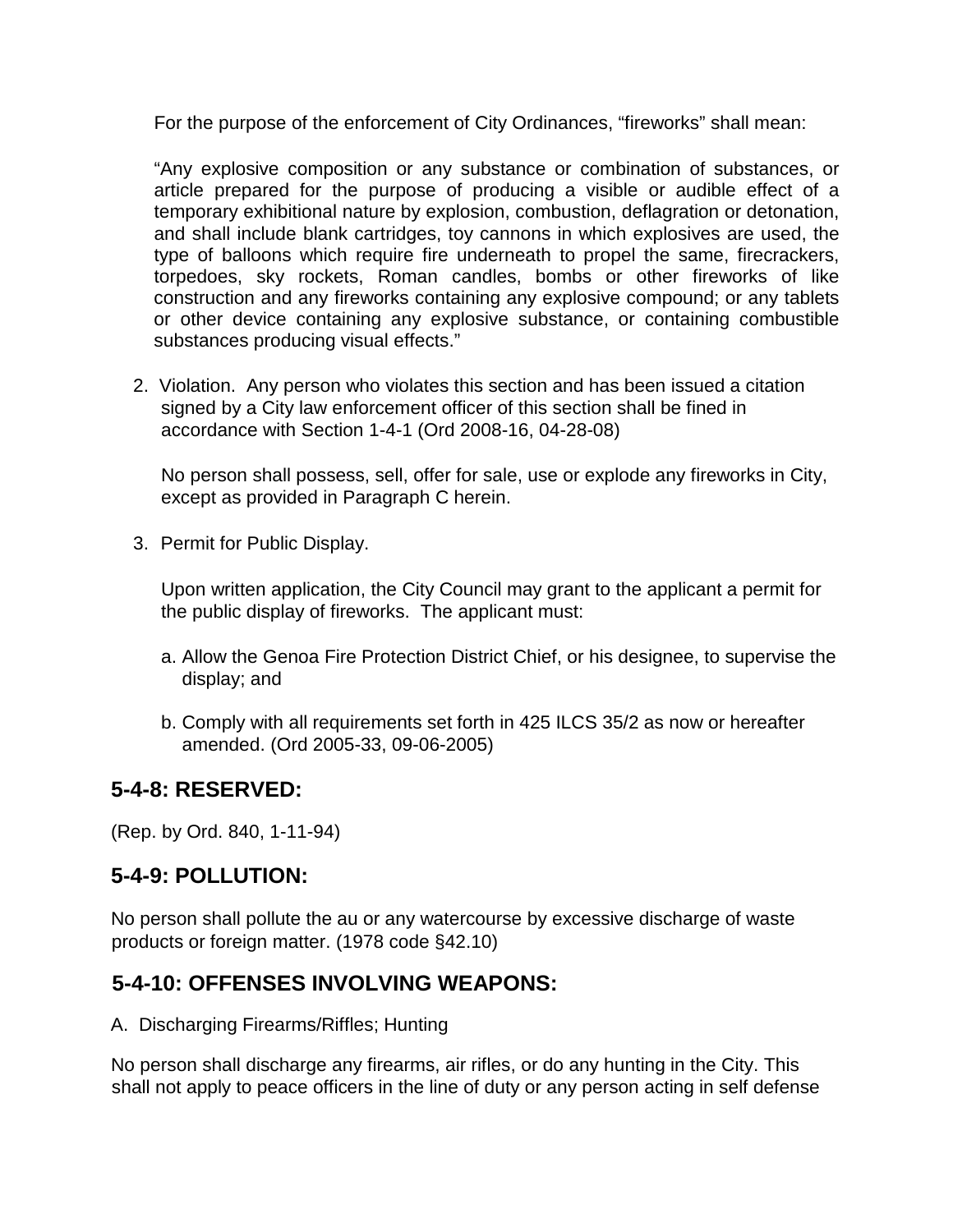or to any person engaged in target practice with a firearm in the basement of an occupied residence; provided, that there is an adequate backstop or bullet trap in use. The term air rifles as used in this ordinance shall be as defined in 720 ILCS 535/1. (1978 Code §42.02; Ord 2003-14, 07-15-03)

B. Concealed Weapons:

A person who is not a City officer shall not carry about his person any concealed pistol, switchblade knife, razor, slingshot, metal knuckles or any other weapon or thing of deadly character, except as authorized by the Illinois Firearm Concealed Carry Act, 430 ILCS 66/1 et seq. (1978 Code §42.03; Ord. 2017-29, 09-19-2017)

C. Any person who violates this section, and has been issued a citation signed by a City Law Enforcement Officer of this section shall be fined in accordance with section 1-4-1. (Ordinance 2019-1, 01-02-2019)

### **5-4-11: OFFENSES INVOLVING MORALS AND DECENCY:**

A: Disorderly Houses:

No person shall, within the City or within three (3) miles of the outer limits of the City, keep, maintain, frequent or be an inmate of or connected therewith or contribute to the support of any disorderly house or house of ill fame or assignation or any place used for the practice of fornication or adultery or knowingly suffer or permit any house or other premises owned or occupied by him or under his control to be used for any such purposes. (1978 Code §42.11)

B: Obscene Material:

No person shall exhibit, sell or offer to sell any obscene or immoral publication, print, pictures or illustrations. (1978 Code §42.12)

C. Any person who violates this section, and has been issued a citation signed by a Law Enforcement Officer of this section shall be fined in accordance with section 1- 4-1. (Ordinance 2019-1, 01-02-2019)

### **5-4-12: POSSESSION OF DRUG PARAPHERNALIA:**

- A. It is unlawful for any person under 21 years of age to knowingly possess an item of drug paraphernalia with any amounts of cannabis or a controlled substance within it.
- B. Any person who violates this section, and has been issued a citation signed by a City Law Enforcement Officer of this section shall be fined in accordance with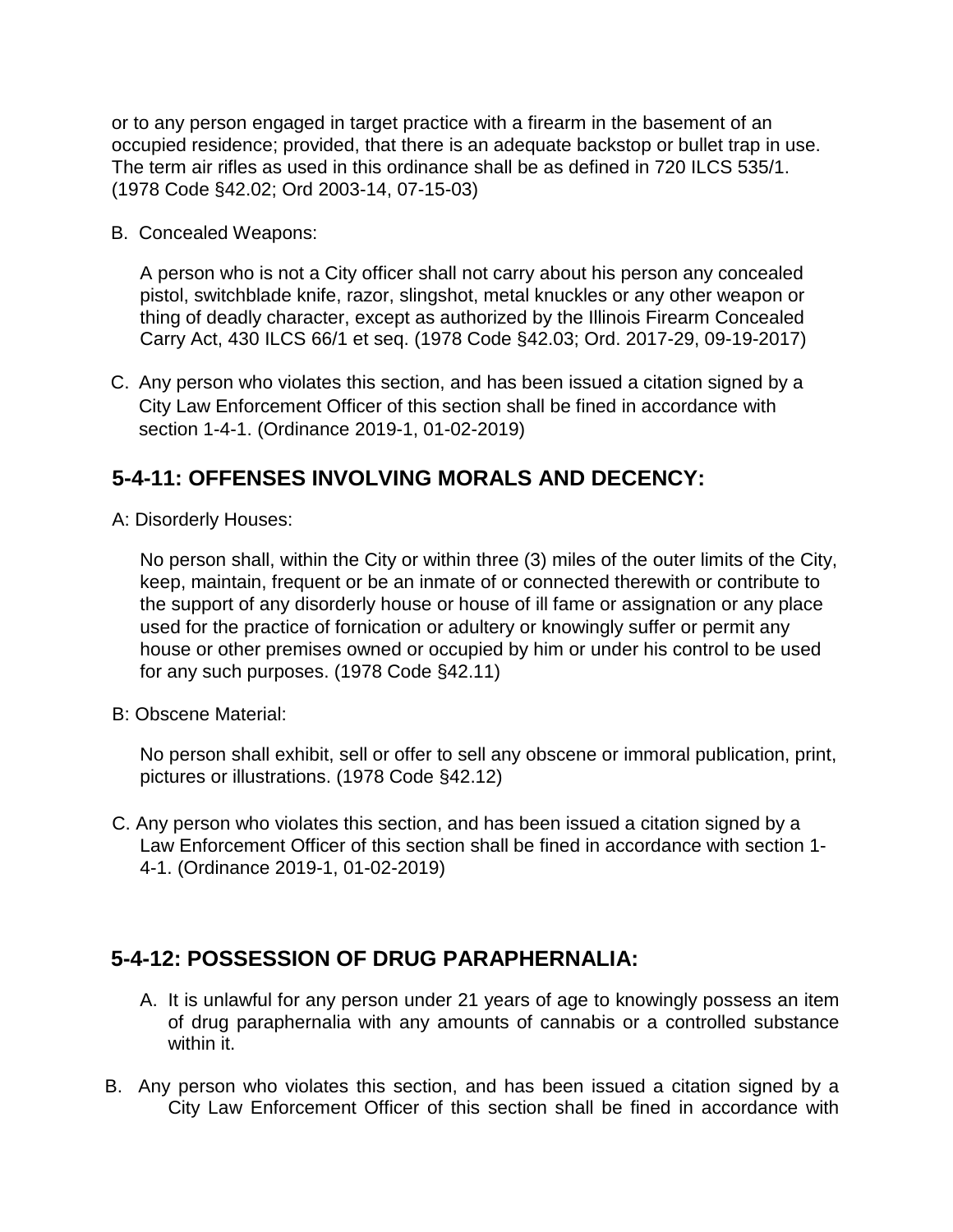section 1-4-1 (Ord. 2011-47, 12-20-2011; Ord. 2017-8, 03-07-2017; Ord. 2019- 40, 12-03-2019; Ordinance 2022-14, 06-01-2022)

#### **5-4-13: POSSESSION OF 30 GRAMS OR LESS OF CANNABIS:**

- A. It is unlawful for any person under 21 years of age to knowingly to possess 30 grams or less of cannabis.
- B. It shall be unlawful to use cannabis in any public place, which includes streets or parks, school grounds or near someone under the age of 21 years of age within the City of Genoa.
- C.Any person who violates this section and has been issued a citation, signed by a City Law Enforcement Officer, of this section shall be fined in accordance with section 1- 4-1. (Ord. 2011-46, 12-20-2011; Ord. 2019-40, 12-03-2019; Ordinance 2022-14, 06- 01-2022)

### **5-4-14: LITTERING:**

- A. No person shall dump, deposit, drop, throw, discard, leave, cause or permit the dumping, depositing, dropping, throwing, discarding or leaving of litter upon any public or private property in this City, or upon or into any river, lake, pond, or other stream or body of water in this City.
- B. Any person who violates this section, and has been issued a citation signed by a City Law Enforcement Officer, of this section shall be fined in accordance with section 1- 4-1. (Ord. 2011-44, 12-20-2011)

### **5-4-15: CONSUMPTION OF ALCOHOL BY A MINOR:**

- A. It is unlawful for any person under (21) years of age to have consumed alcoholic liquor.
- B. Any person who violates this section and has been issued a citation, signed by a City Law Enforcement Officer, of this section shall be fined in accordance with section 1- 4-1.
- C.Any minor under the age of eighteen (18) years of age charged under this provision is required to bring a parent or legal guardian to the Administrative Adjudication Hearing. (Ord. 2012-21, 09-04-2012)

### **5-4-16: POSSESSION OF ALCOHOL BY A MINOR:**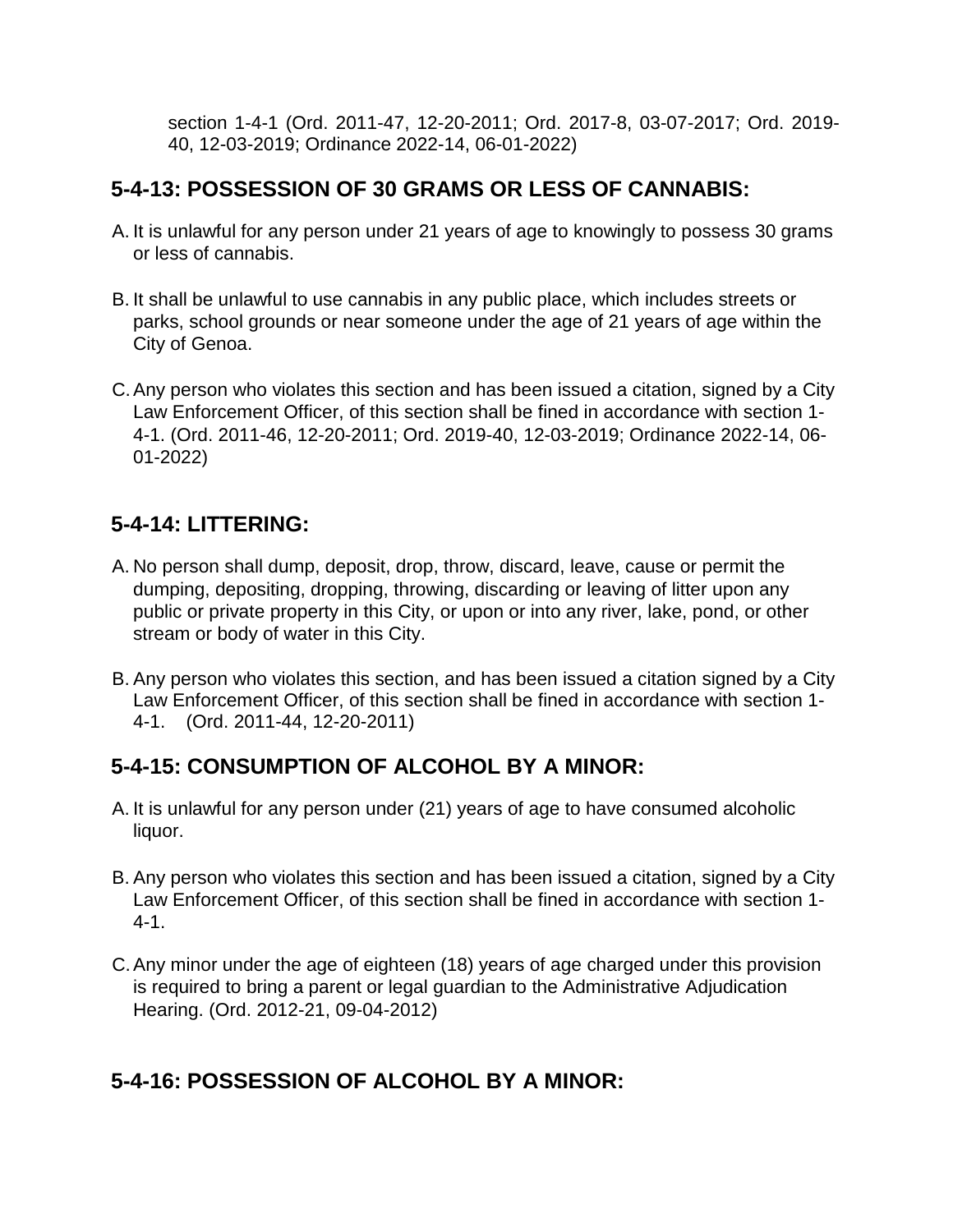- A. It is unlawful for any person under the age of twenty-one (21) years to knowingly possess alcoholic liquor.
- B. Any person who violates this section and has been issued a citation, signed by a City Law Enforcement Officer, of this section shall be fined in accordance with section 1-4-1.
- C.Any minor under the age of eighteen (18) years of age charged under this provision is required to bring a parent or legal guardian to the Administrative Adjudication Hearing. (Ord. 2012-22, 09-04-12)

### **5-4-17: RETAIL THEFT:**

- A. Offense of Retail Theft: An act of retail theft is committed when a person knowingly commits one or more of the following acts enumerated herein and the value of the property does not exceed three hundred dollars (\$300.00) and one hundred and fifty dollars (\$150.00) for motor fuel:
	- 1. Takes possession of, carries away, transfers or causes to be carried away or transferred, any merchandise displayed, held, stored or offered for sale in a retail mercantile establishment with the intention of retaining such merchandise or with the intention of depriving the merchant of the possession, use of benefit of such merchandise without paying the full retail value of such merchandise; or
	- 2. Alters, transfers, or removes any label, price tag, marking, indicia of value or any other markings which aid in determining value affixed to any merchandise displayed, held, stored or offered for sale, in a retail mercantile establishment and attempts to purchase such merchandise personally or in consort with another at less than the full retail value with the intention of depriving the merchant of the full retail value of such merchandise; or
	- 3. Transfers any merchandise displayed, held, stored or offered for sale, in a retail mercantile establishment from the container in or on which such merchandise is displayed to any other container with the intention of depriving the merchant of the full retail value of such merchandise; or
	- 4. Causes the cash register or other sales recording device to reflect less than the full value of the merchandise; or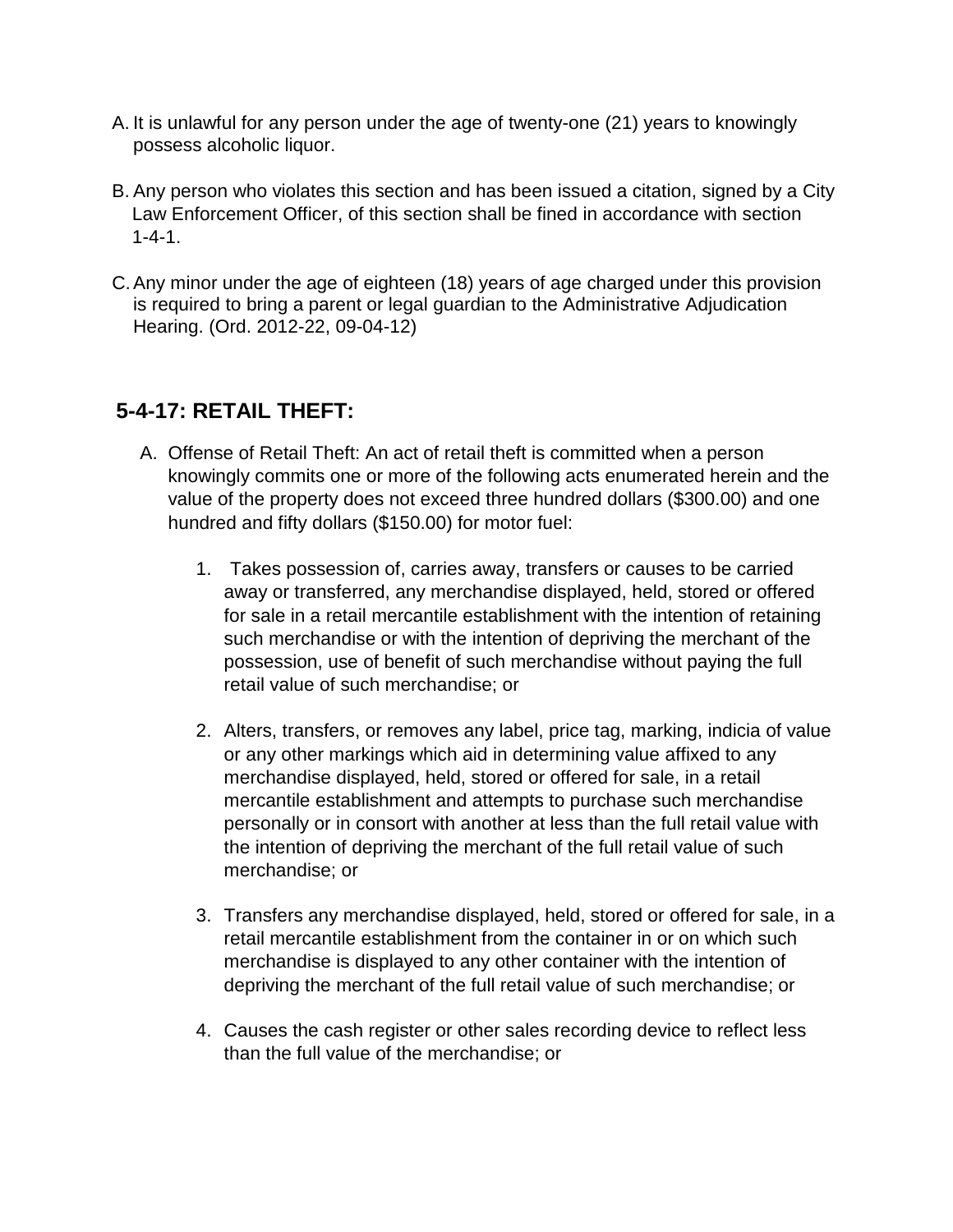- 5. Removes a shopping cart from the premises of a retail mercantile establishment without the consent of the merchant given at the time of such removal with the intention of depriving the merchant permanently of the possession, use or benefit of such cart; or
- 6. Represents to a merchant that he or another is the lawful owner of property knowing that such representation is false, and transfers or attempts to transfer that property to a merchant who is the owner of the property in exchange for money, merchandise credit or other property of the merchant; or
- B. Presumptions. If any person conceals upon his or her person among his or her belongings, unpurchased merchandise displayed, held, stored or offered for sale in a retail mercantile establishment and removes that merchandise beyond the last known station for receiving payments for that merchandise in that retail mercantile establishment, such person shall be presumed to have possessed, carried away or transferred such merchandise with the intention of retaining it or with the intention of depriving the merchant of the merchandise without paying the full retail value of the merchandise.
- C. Any person who violates this section has been issued a citation, signed by a City Law Enforcement Officer, shall be required to make restitution to the retail mercantile establishment for the full retail of the merchandise that is subject to the retail theft and shall also be fined in accordance with section 1-4-1.
- D. Any minor under the age of eighteen (18) years of age who violates this section and has been issued a citation, signed by a City Law Enforcement Officer, is required to attend a mandatory court appearance with section 1-4-1. (Ord. 2017- 20, 06-06-2017)

### **5-4-18: THEFT:**

- A. Offense of Theft: An act of theft is committed when a person knowingly commits one or more of the following acts enumerated herein and the value of the property does not exceed five hundred dollars (\$500.00):
	- 1. Obtains or exerts unauthorized control over property of the owner, or
	- 2. Obtains by deception control over property of the owner; or
	- 3. Obtains by threat control over property of the owner, or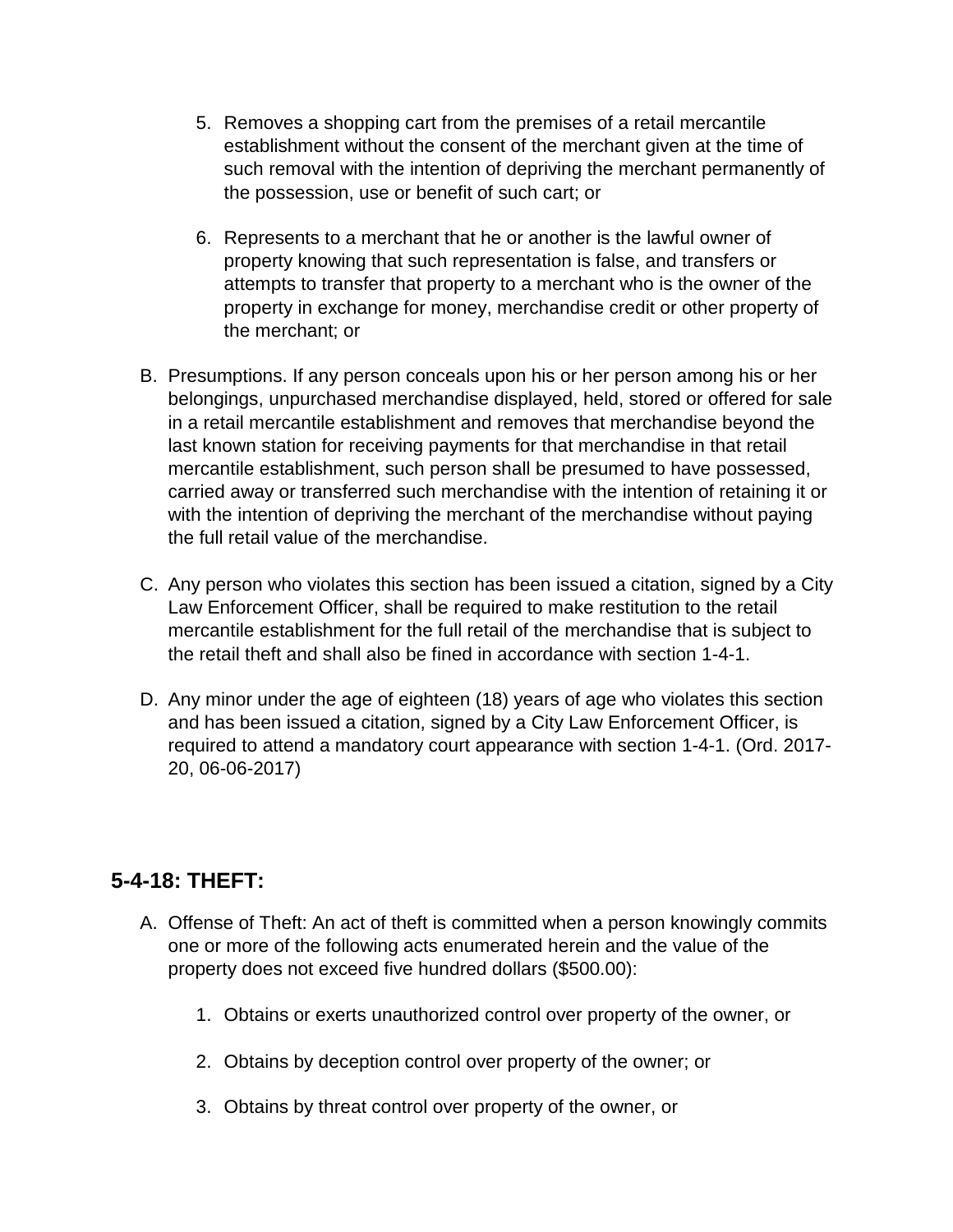- 4. Obtains control over stolen property knowing the property to have been stolen or under such circumstances as would reasonably induce him or her to believe that the property was stolen; or
- 5. Obtains or exerts control over property in the custody of any law enforcement agency which a law enforcement officer or any individual acting in behalf of a law enforcement agency explicitly represents to the person as being stolen or represents to the person such circumstances as would reasonably induce the person to believe that the property was stolen; and
- 6. Intends to deprive the owner permanently of the use of the use or benefit of the property; or
- 7. Knowingly uses, conceals or abandons the property in such manner as to deprive the owner permanently of such use or benefit; or
- 8. Uses, conceals, or abandons the property knowing such use, concealment or abandonment probably will deprive the owner permanently of such use or benefit.
- B. Any person who violates this section and has been issued a citation, signed by a City Law Enforcement Officer, shall be required to make restitution to the owner and shall also be fined in accordance with section 1-4-1.
- C. Any minor under the age of eighteen (18) years of age who violates this section and has been issued a citation, signed by a City Law Enforcement Officer, is required to attend a mandatory court appearance in accordance with section 1-4- 1. (Ord. 2017-26, 09/05/2017)

### **CHAPTER 5 ADMINISTRATIVE ADJUDICATON**

- **5-5-1: Purpose**
- **5-5-2: Creation**
- **5-5-3: Administrative Composition**
- **5-5-4: Notice of Violation**
- **5-5-5: Service and Notice of Hearing**
- **5-5-6: Administrative Hearings**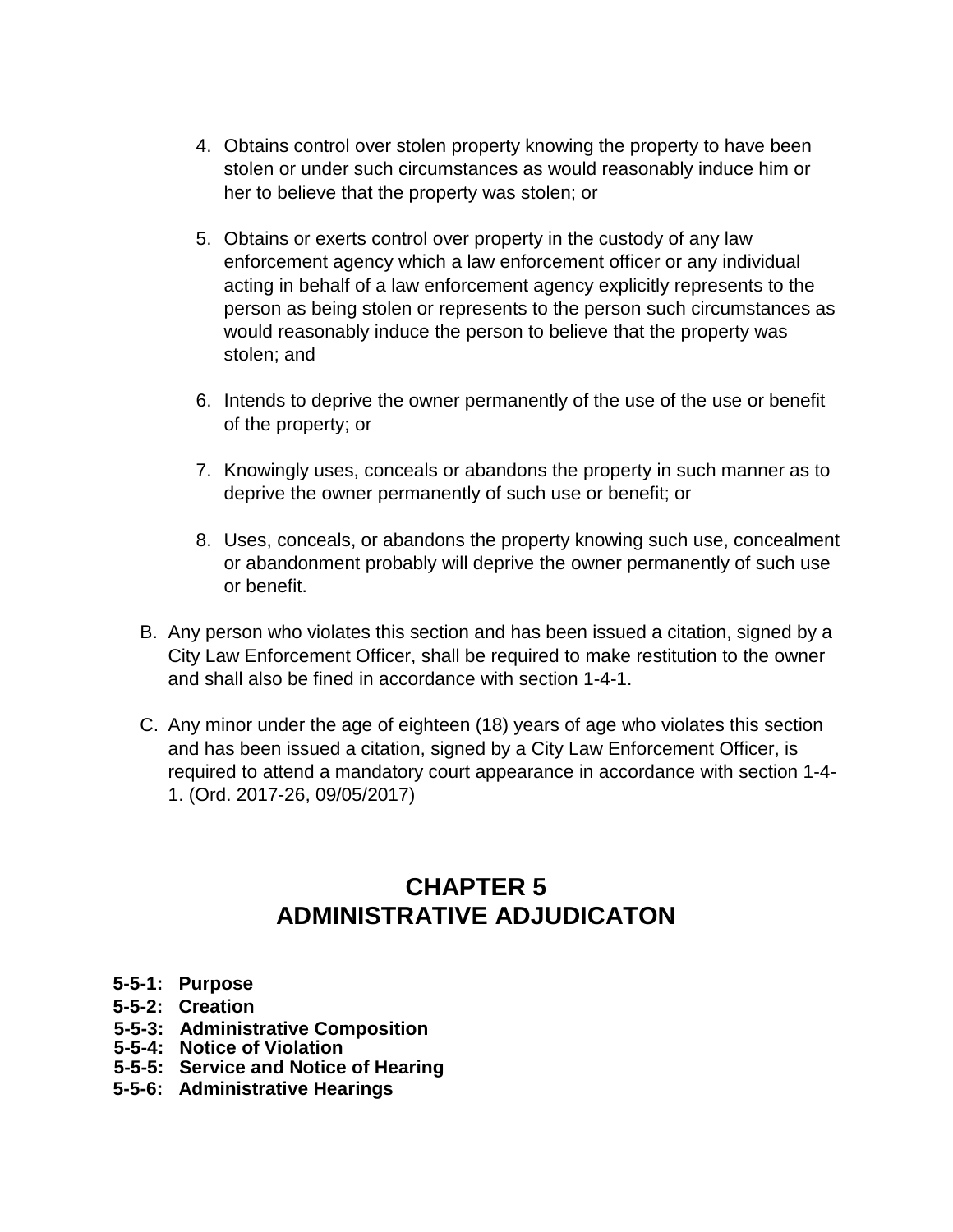- **5-5-7: Final Determination of Liability**
- **5-5-8: Judicial Review**
- **5-5-9: Enforcement of Judgement**
- **5-5-10: Schedule of Fines/Penalties**
- **5-5-11: Notices and Subpoenas**
- **5-5-12: Impending Suspension of Driver's License; Notice**
- **5-5-13: Immobilization/Towing and Impoundment of Motor Vehicles**
- **5-5-14: Request for Hearing in the Case of Towing and Impoundment of Motor Vehicles**
- **5-5-15: Notice Affixed to Vehicle in Cases of Immobilization**
- **5-5-16: Towing of Immobilized Vehicle**
- **5-5-17: Post Impoundment Notice**
- **5-5-18: Hearing in Case of Vehicle Immobilization**
- **5-5-19: Fines and Fees for Immobilization**
- **5-5-20: Towing Services**
- **5-5-21: Eviction Rights of Occupants**
- **5-5-22: Defenses to Building Code Violations**
- **5-5-23: Sanctions Applicable to the Building Owner**
- **5-5-24: Federal Government Contracts Under the Building Code**

#### **5-5-1: PURPOSE:**

The stated purpose of this chapter is to provide for fair and efficient enforcement of City ordinances as may be allowed by law and directed by ordinance, through an administrative adjudication of violations of such city ordinances and establishing a schedule of fines and penalties, and authority and procedures for collection of unpaid fines and penalties.

### **5-5-2: CREATION:**

. There is hereby established an administrative department of the municipal government to be known as the City of Genoa ordinance enforcement department and to have the power to enforce compliance with all municipal ordinances as from time to time authorized by the City Council and any offense under the Illinois building code, but not any offense under the Illinois vehicle code or a similar offense that is a traffic regulation governing the movement of vehicles and except for any reportable offense under section 6-204 of the Illinois vehicle code. The establishment of the City of Genoa ordinance enforcement department does not preclude the mayor and City Council from using any other method to enforce ordinances of the City.

#### **5-5-3: ADMINISTRATIVE COMPOSITION:**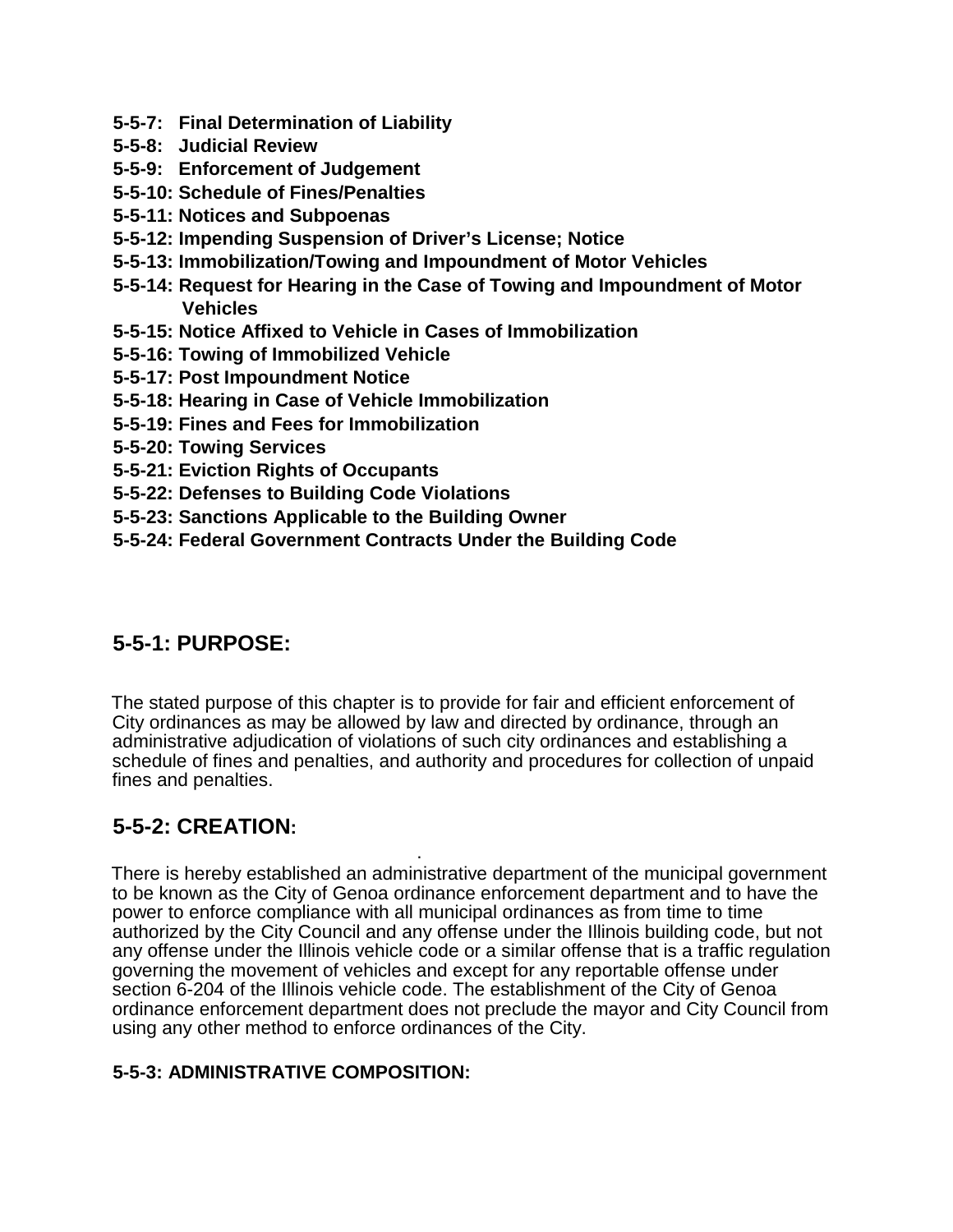The City of Genoa ordinance enforcement department shall be composed of a hearing officer, an ordinance enforcement administrator, system coordinator/computer operator and such other personnel hereinafter appointed, with the power and authority as hereinafter set forth.

The mayor is hereby authorized to appoint all hearing officers of this City with the advice and consent of the City Council. The mayor is hereby authorized to appoint all other persons to hold the positions hereinafter set forth below, and such other personnel as needed. Other than the hearing officer, one person may hold and fulfill the requirements of one or more of the above stated positions, and compensation for each of the hereinafter stated positions shall be as approved by the mayor and City Council.

#### A. Hearing Officer:

- 1. The hearing officer shall preside over all adjudicatory hearings and shall have the following powers and duties:
	- a. Preside at an administrative hearing called to determine whether or not a code violation exists;
	- b. Hear testimony and accept evidence that is relevant to the existence of the city code violation;
	- c. Preserve and authenticate the record of the hearing and all exhibits and evidence introduced at the hearing;
	- d. Issue and sign a written finding, decision and order stating whether a city code violation exists; and
	- e. Impose penalties, sanctions or such other relief consistent with applicable city code provisions and assess costs upon finding a party liable for the charged violation, except however, that in no event shall the hearing officer have authority to impose a penalty of incarceration. (Ord. 2017-14, 04-18- 2017)
- 2. Prior to conducting administrative adjudication proceedings under this chapter, the hearing officer shall have successfully completed a formal training program which includes the following:
	- a. Instruction on the rules of procedure of the administrative hearings over which the hearing officer shall preside;
	- b. Orientation to each subject area of the code violations that he/she will adjudicate;
	- c. Observation of administrative hearings; and
	- d. Participation in hypothetical cases, including ruling on evidence and issuing final orders.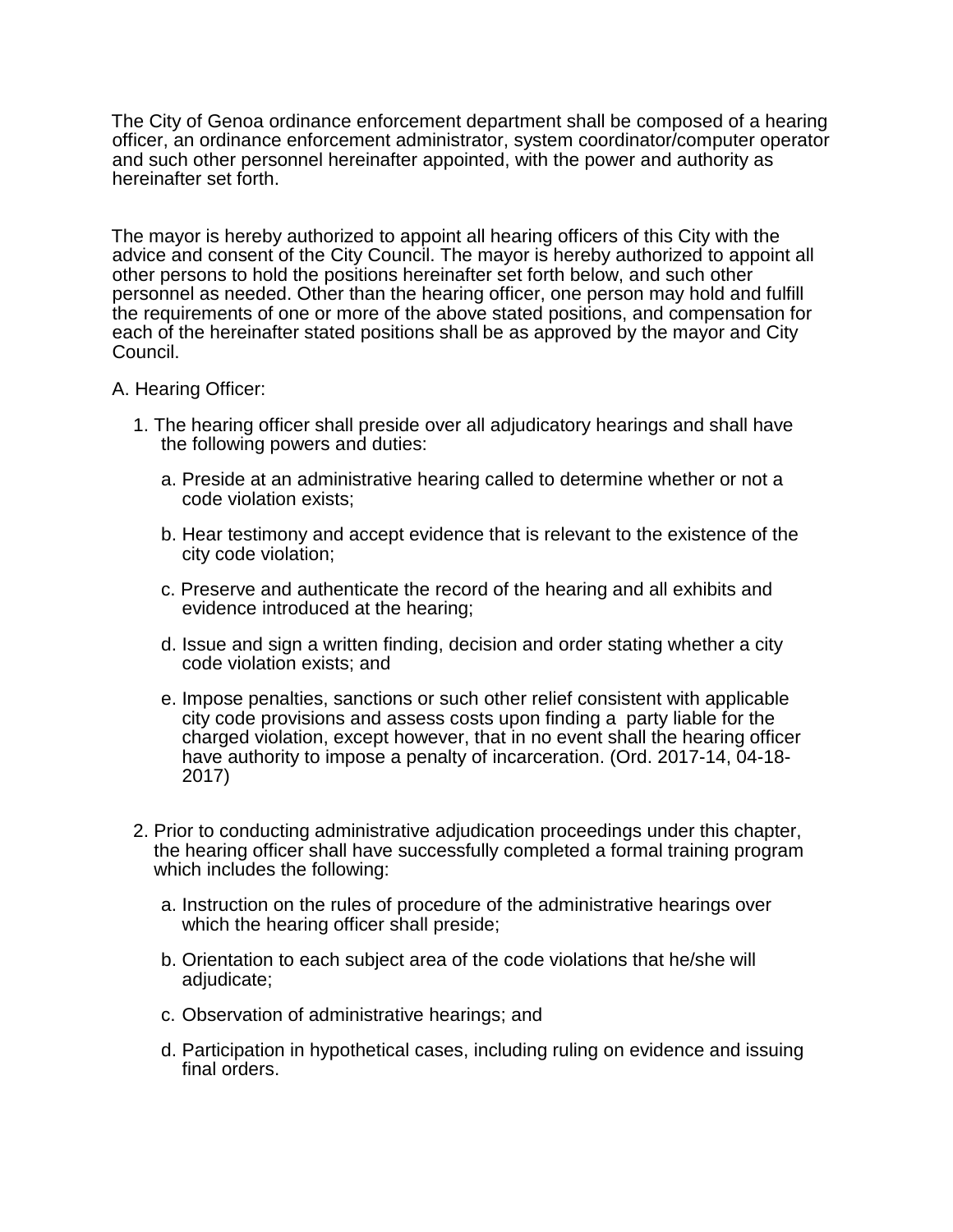- 3. A hearing officer must be an attorney licensed to practice law in the state of Illinois for at least three (3) years.
- B. Ordinance Enforcement Administrator: the ordinance enforcement administrator is authorized and directed to:
	- 1. Operate and manage the system of administrative adjudication of City ordinance violations as may be permitted by law and directed by ordinance.
	- 2. Adopt, distribute, and process all notices as may be required under this chapter or as may be reasonably required to carry out the purpose of this chapter.
	- 3. Track and monitor monies paid as fines and/or penalties assessed after a final determination of liability. (Ord. 2017-14, 04-18-2017)
	- 4. Certify copies of final determinations of an ordinance violation adjudicated pursuant to this chapter, and any factual reports verifying the final determination of any violation liability which was issued in accordance with this chapter, the laws of the state of Illinois, including 625 Illinois Compiled Statutes ("lLCS") 5/11-208.3, as from time to time amended.
	- 5. Certify reports to the secretary of state concerning initiation of suspension of driving privileges in accordance with the provisions of this chapter as hereinafter set forth, and those of 625 Illinois Compiled Statutes 5/6-306.5.
	- 6. Promulgate rules and regulations reasonably required to operate and maintain the administrative adjudication system hereby created.
	- 7. Collect unpaid fines and penalties through private collection agencies and the State pursuit of all post judgment remedies available by current law. (Ord. 2017-14, 04-18-2017)
- C. System Coordinator/Computer Operator: The system coordinator/computer operator is hereby authorized and directed to operate and maintain the computer programs for the administrative adjudication system of the City of Genoa ordinance enforcement department hereby created, on a day to day basis, including, but not limited to:
	- 1. Input of ordinance violation citations and information. (Ord. 2017-14, 04-18-2017)
	- 2. Establishing court dates and notice dates.
	- 3. Issue subpoenas ordering witnesses and violators to appear in adjudication court as needed or directed by the hearing officer. (Ord. 2017-14, 04-18-2017)
	- 4. Record fine and penalty assessment and payments.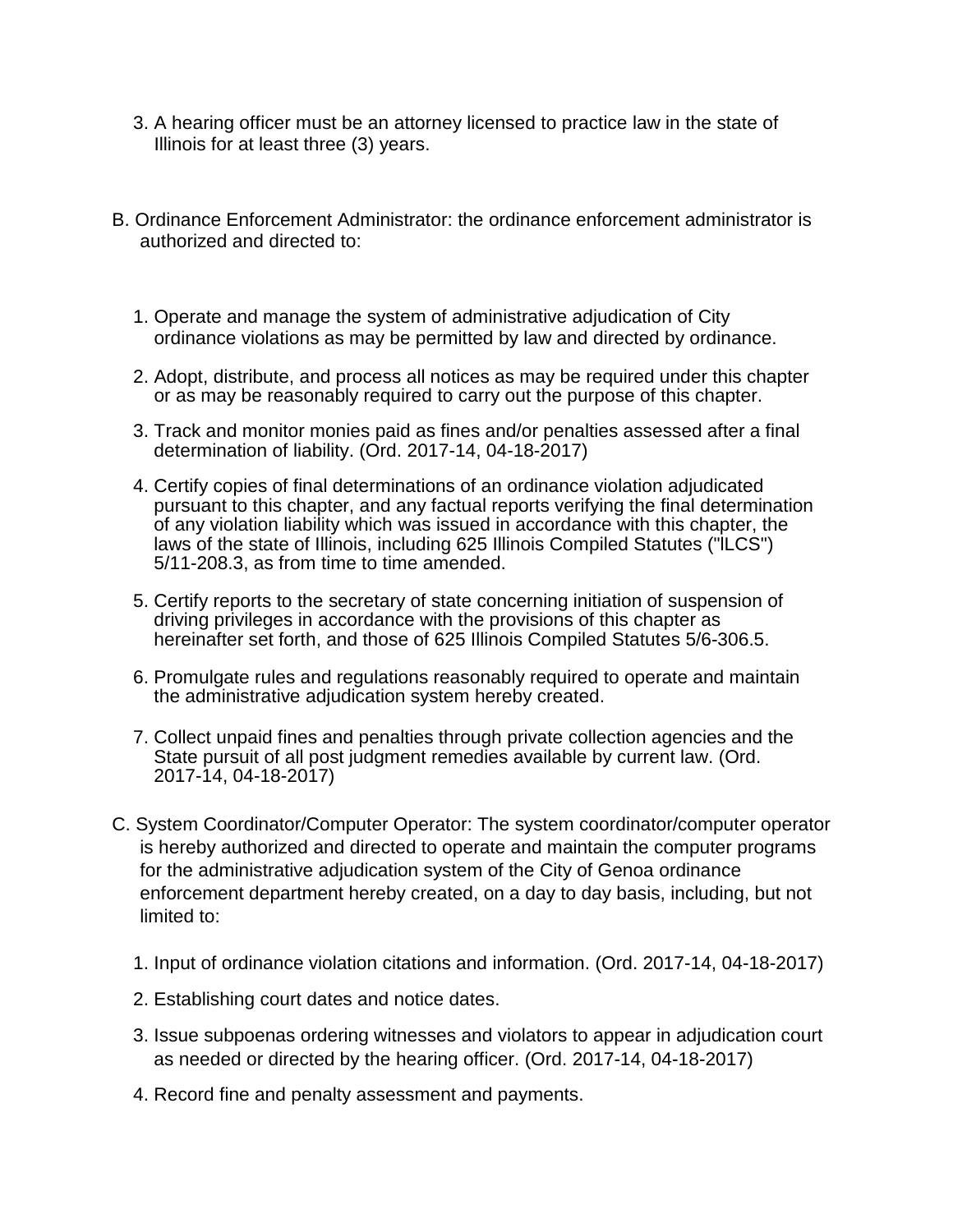- 5. May issue payment receipts. (Ord. 2017-14, 04-18-2017)
- 6. Issue succeeding notice of hearing dates and/or final determination of liability; issue notice of immobilization; issue notice of impending impoundment; issue notice of impending driver's license suspension, issue collection notices and final collection notices as directed by the ordinance enforcement administrator in accordance with the provisions hereinafter set forth. (Ord. 2017-14, 04-18-2017)
- 7. Keep accurate records of appearances and nonappearances at administrative hearings, pleas entered, judgments entered, sanctions imposed, if any, fines and penalties assessed and paid.

#### **5-5-4: NOTICE OF VIOLATION:**

The system of administrative adjudication of any city ordinance violation authorized to be adjudicated hereunder, shall be in accordance with the following procedures:

- A. Notice of any ordinance violation including violations of the city motor vehicles and traffic code, Title 6 of this code, other than any offense under the Illinois vehicle code or a similar offense that is a traffic regulation governing the movement of vehicles and except for any reportable offense under section 6-204 of the Illinois vehicle code (hereinafter the "city motor vehicle code"), shall be issued by the persons authorized under this code and shall contain information and shall be certified and constitute prima facie evidence of the violation cited as hereinafter set forth.
- B. All full time, and part time officers, as well as other specifically authorized individuals of any City department shall have the authority to issue violation notices and ordinance citations.
- C. Any individual authorized hereby to issue ordinance citations and violation notices and who detects an ordinance violation authorized to be adjudicated under this chapter or a violation of any section of any city ordinance, is authorized to issue a notice of violation or ordinance citation thereof and shall make service thereof as is hereinafter set forth.
- D. The violation notice shall contain, but shall not be limited to, the following information:
	- 1. The name and address of the party violating the ordinance, if known.
	- 2. The date, time, and place of the violation (date of issuance).
	- 3. The type and nature of the ordinance violated.
	- 4. Vehicle make and state registration number (if applicable).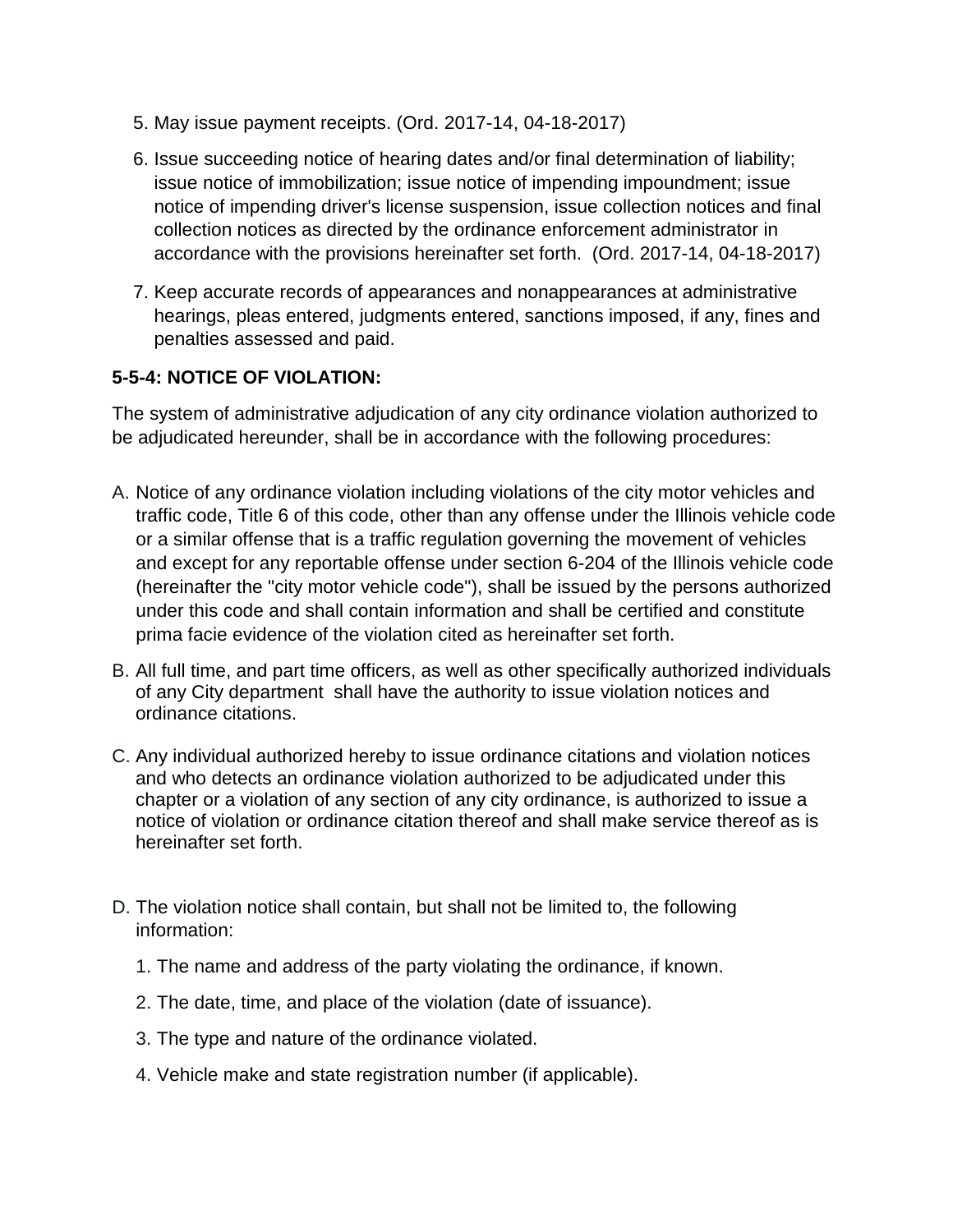- 5. Failure to pay or appear may result in a default judgement being entered and the imposition of the maximum fine provided by law for each alleged offense cited plus court costs.
- 6. The names and witnesses of the violation.
- 7. The signature and identification number of the person issuing the notice.
- 8.The docket or citation number, date, and location of the adjudication hearing of ordinance violations, if applicable, the legal authority and jurisdiction under which the hearing is to be held.
- E. The date of the hearing shall not be less than thirty (30) nor more than sixty (60) days after the violation is reported. (Ord. 2017-14, 04-18-2017)

#### **5-5-5: SERVICE AND NOTICE OF HEARING:**

- A. Service of any violation notice shall be made by the person issuing such notice:
	- 1. In the case of violation of the City motor vehicle code, service shall be made by:
		- a. Affixing the original or a facsimile of the notice to an unlawfully standing or parked vehicle, unstickered vehicle, or vehicle violating any compliance regulation;
		- b. Handing the notice to the registered owner, operator, or lessee of the vehicle, if present; or
		- c. Mailing the notice by first class mail to the person responsible for the ordinance violation, which may include notice to appear in court date in accordance with 5-5-4 E. (Ord. 2017-14, 04-18-2017)
	- 2. In the case of a violation of the building code, service shall be made by:
		- a. First class mail on the owner of the structure, along with a summons commanding the owner to appear at the hearing;
		- b. If the name of the owner of the structure cannot be ascertained or if service on the owner cannot be made by mail, service may be made on the owner by posting or attaching a copy of the notice on the front door of the structure where the violation is found, not less than twenty (20) days before the hearing is scheduled. (Ord. 2017-14, 04-18-2017)
	- 3. In the case of any ordinance violation other than a violation of the city motor vehicle code or building code, service shall be made by hand delivery or by first class mail to the person responsible for the ordinance violation, which may include a summons commanding the individual to appear at the hearing. (Ord. 2017-14, 04-18-2017)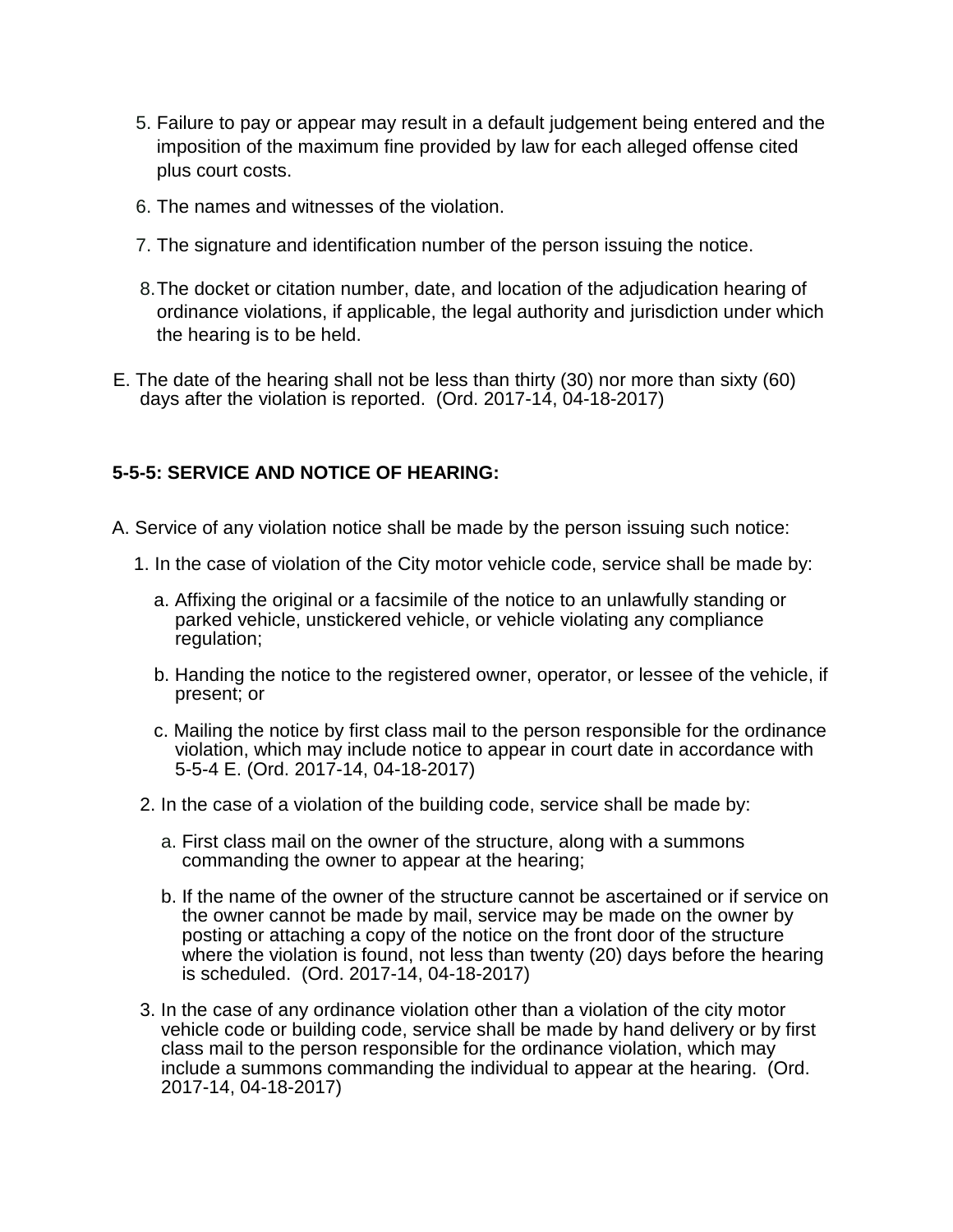- B. The correctness of facts contained in any ordinance violation citation shall be verified by the person issuing said notice by:
	- . 1. Signing his/her name to the notice at the time of issuance; or
	- 2. In the case of a notice produced by a computer device, by signing a single certificate, to be kept by the ordinance enforcement administrator, attesting to the correctness of all notices produced by the device while under his/her control.
- C. The original or a facsimile of the violation citation shall be retained by the ordinance enforcement administrator and kept as a record in the ordinary course of business.
- D. Any violation citation issued, signed, and served in accordance herewith, or a copy of the notice, shall be prima facie correct and shall be prima facie evidence of the correctness of the facts shown on the citation. (Ord. 2017-14, 04-18-2017)

#### **5-5-6: ADMINISTRATIVE HEARINGS:**

- A. An administrative hearing shall be granted for the following:
	- 1. To adjudicate any alleged ordinance violation on its merits.
	- 2. To contest the validity of a notice of impending immobilization or impending impoundment, or, the validity of a notice of impending driver's license suspension. The hearing shall be granted to the registered owner or operator of the "cited vehicle", pursuant to 625 Illinois Compiled Statutes 5/11-208.3 or the lessee of the "cited vehicle", 625 Illinois Compiled Statutes 5/11- 1306, incorporated herein by reference, and at the date, time and place as is set forth by the ordinance enforcement administrator and served upon the registered owner, operator, or lessee for hearings contesting the validity of notices of impending immobilization or impending impoundment or driver's license suspension.
- B. No continuances shall be authorized by the hearing officer at the hearing except where absolutely necessary to protect the rights of the individual. Lack of preparation does not constitute cause for a continuance. No continuance may be granted for more than sixty (60) days.
- C.At any time prior to the hearing date the hearing officer assigned to hear the case may, at the request of the building inspector of the attorney for the municipality, or the owner or his attorney, issue subpoenas directing witnesses to appear and give testimony at the hearing.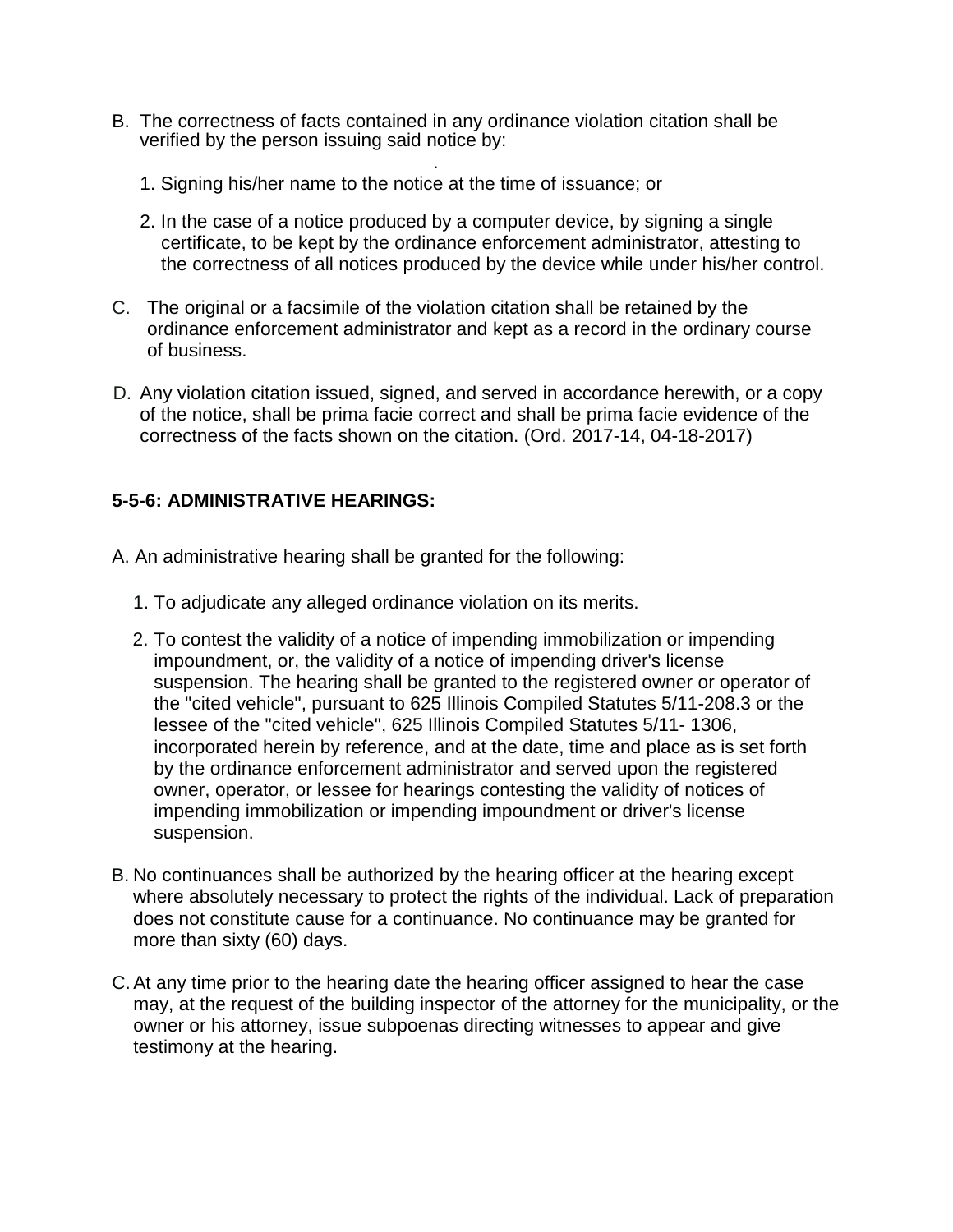- D. If on the date set for the hearing the person or entity or his or her or its attorney fails to appear, the hearing officer may find the person or entity in default and shall proceed with the hearing and accept evidence relevant to the existence of a code violation.
- E. All administrative hearings shall be recorded and shall culminated in a determination of liability or nonliability made by the hearing officer, who shall consider facts and/or testimony without the application of the formal or technical rules of evidence. Evidence including hearsay, may be admitted only if it is a type of commonly relied upon by reasonably prudent persons in the conduct of their affairs.
- F. The hearing officer shall, upon a determination of liability, assess fines and penalties in accordance with section 1-4-1 of this chapter. Persons appearing to contest the alleged violation on its merits may be represented by counsel at their own expense. The burden of proof shall be on the alleged offender to refute the prima facie case set forth in the verified citation or notice of violation. (Ord. 2017-14, 04-18-2017)

#### **5-5-7: FINAL DETERMINATION OF LIABILITY:**

- A. A final determination of liability shall occur following the failure to pay the fine or penalty and/or upon the hearing officer's determination of liability and the exhaustion of, or the failure to exhaust, any administrative review procedures hereinafter set forth.
- B. Where a person fails to appear at the administrative hearing to contest the alleged violation on the date and at the time and place specified in a prior served or mailed notice pursuant to section 5-5-11 of this chapter, the hearing officer's determination of liability shall become final either upon a denial of a timely petition to set aside that determination or upon the expiration of the period for filing a petition without a filing having been made.
- C. A notice of final determination of liability shall be provided following the conclusion of an administrative hearing or sent by U.S. mail within five (5) days after the final determination of liability is made, as is hereinafter set forth, and shall contain, but not be limited to, the following information and warnings:
	- 1. The hearing officer's findings of fact.
	- 2. A decision of whether or not a code violation exists based upon the findings of fact.
	- 3. A statement that the unpaid fine and any penalty assessed is a debt due and owing the City.
	- 4. A statement of any sanction ordered or costs imposed which costs are debts due and owing the City.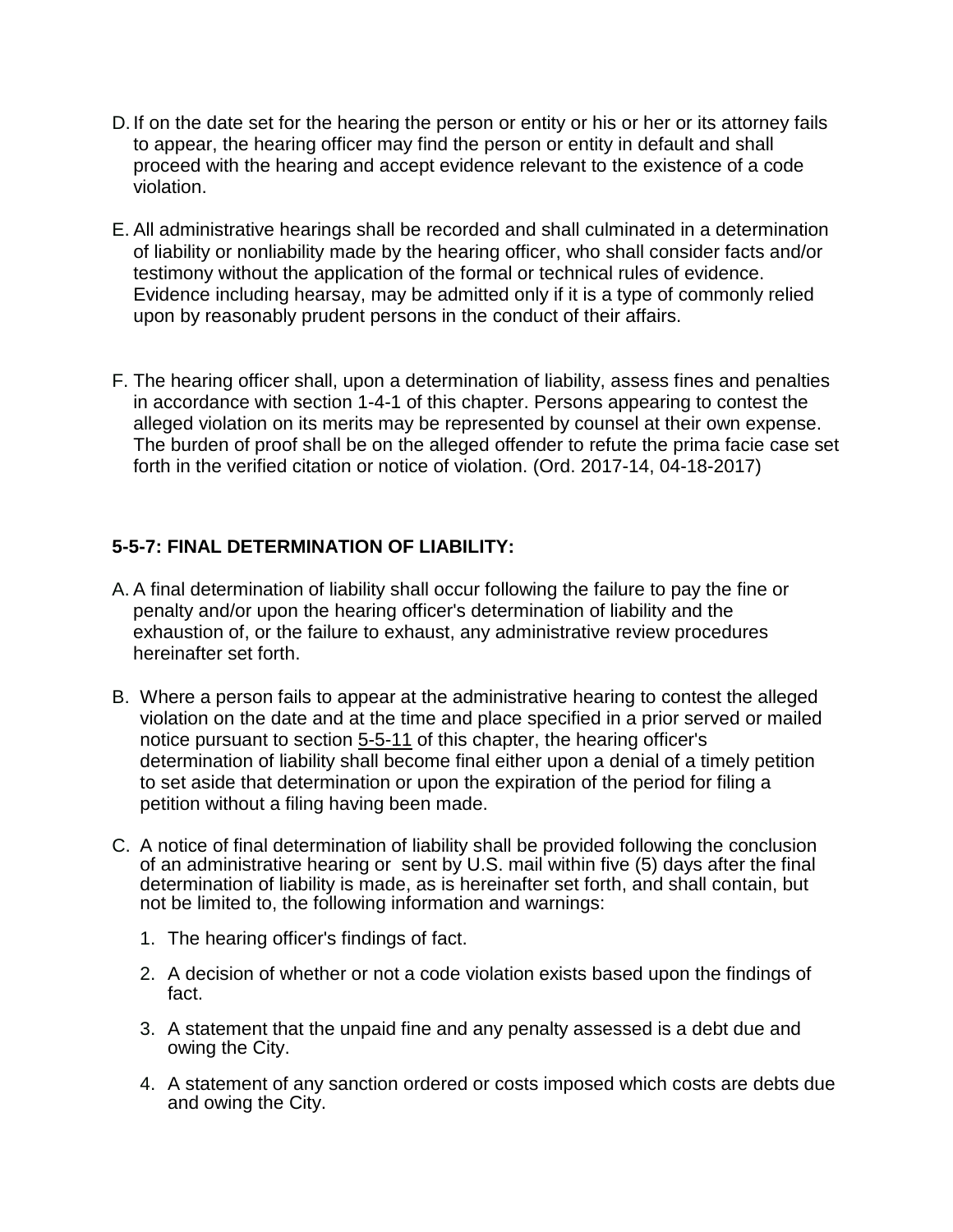- 5. A warning that failure to pay the fine and any penalty due and owing the City within the time specified may result in further court proceedings, additional fees, and the debt being turned over to the State of Illinois or collections.
- 6. The signature of the hearing officer and the date of determination. (Ord. 2017-14, 04-18-2017)

#### **5-5-8: JUDICIAL REVIEW:**

Any final decision by a hearing officer that a code violation does or does not exist shall constitute a final determination for purposes of judicial review under the Illinois administrative review law, 65 Illinois Compiled Statutes 5/1-2.1-1 et seq. and 5/1- 2.2- 1 et seq.

#### **5-5-9: ENFORCEMENT OF JUDGMENT:**

- A. Any fine, other sanction, or costs imposed, or part of any fine, other sanction, or costs imposed, remaining unpaid after the exhaustion of, or the failure to exhaust, judicial review procedures under the Illinois administrative review law are a debt due and owing the municipality and may be collected in accordance with applicable law.
- B. After expiration of the period in which judicial review under the Illinois administrative review law may be sought for a final determination of a code violation, the city may commence a proceeding in the circuit court of DeKalb County for the purpose of obtaining a judgment on the findings, decision, and order.
- C. In any case in which a hearing officer finds that an individual has failed to comply with a judgment ordering an individual to correct a code violation or imposing any fine or other sanction as a result of a code violation, any expenses incurred by a municipality to enforce the judgment including, but not limited to, attorney fees, court costs, and costs related to property demolition or foreclosure after they are fixed by the hearing officer, shall be a debt due and owing the municipality and may be collected in accordance with applicable law.
	- 1. A lien shall be imposed on the real estate or personal estate, or both, of the individual in the amount of any debt due and owing the municipality under this chapter. The lien may be recorded and enforced in the same manner as a judgment lien pursuant to a judgment of a court of competent jurisdiction. No lien may be enforced under this chapter until it has been recorded in the manner provided by article XII of the code of civil procedure or by the uniform commercial code.
	- 2. Unpaid fines which are debts due to the City may be turned over to an outside collection agency and/or to the State of Illinois Debt Recovery program.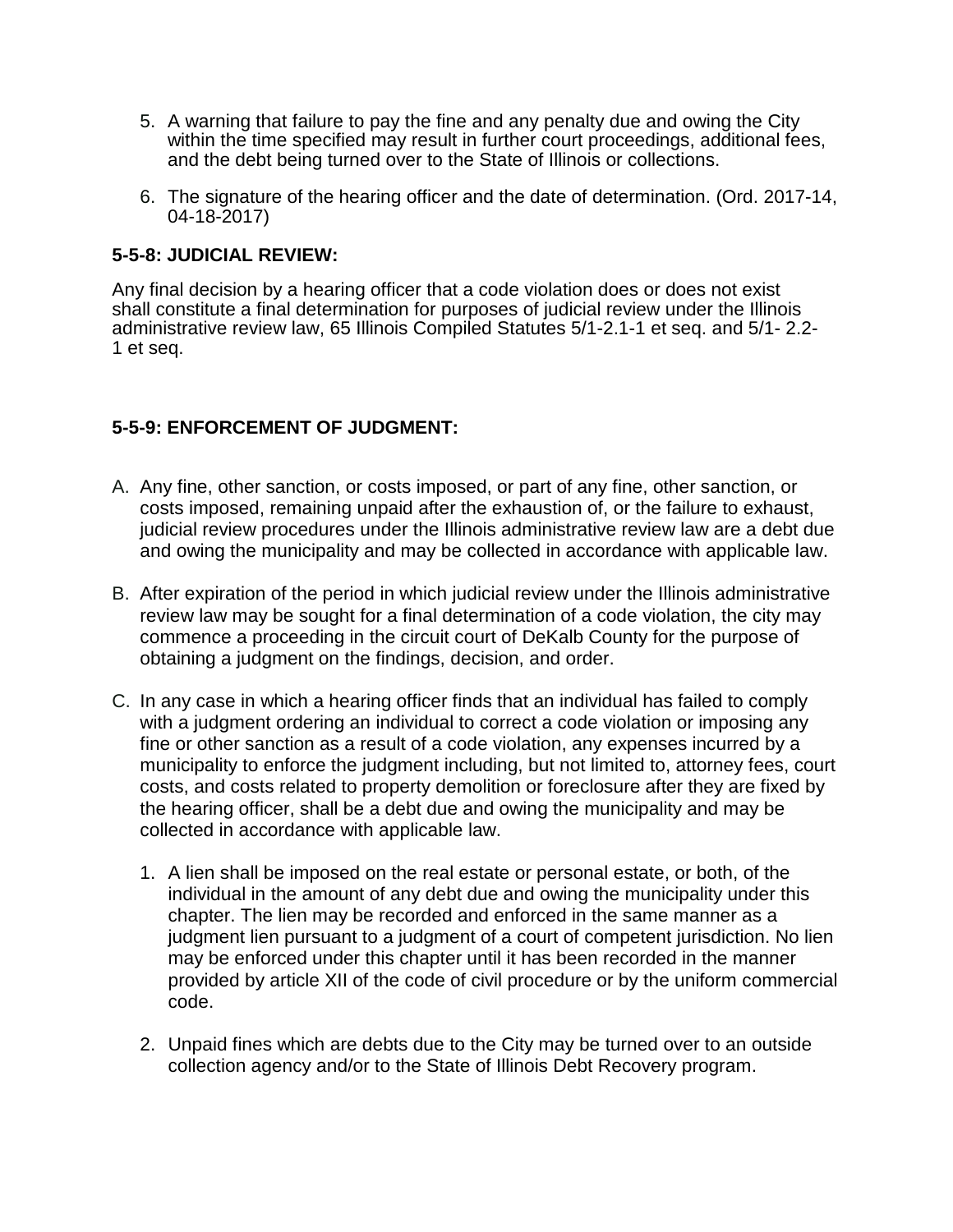D. A hearing officer may set aside any judgment entered by default and set a new hearing date upon a petition filed within twenty-one (21) days after the issuance of the order of default if the hearing officer determines that the petitioner's failure to appear at the hearing was for good cause or at any time if the petitioner establishes that the municipality did not provide proper service of process.

#### **5-5-10: SCHEDULE OF FINES/PENALTIES:**

Fines and penalties shall be imposed in accordance with this code, or where no fine or penalty is expressed in this code, the hearing officer may impose a fine or penalty according to his judgment. However, in no case may the fines imposed by the hearing officer exceed seven hundred fifty dollars (\$750.00) per violation per day, or a maximum of two thousand five hundred dollars (\$2,500.00) for all building code violations.

#### **5-5-11: NOTICES AND SUBPOENAS:**

Upon failure of the person receiving an ordinance citation notice of a violation of a City ordinance, other than a city motor vehicle code violation, to appear at the time and date designated for a hearing, or, in the case of a violation of the city motor vehicle code, the registered owner, operator, or lessee of the cited vehicle to pay the fine in full as stated on said citation, the ordinance enforcement administrator shall send or cause to be sent notices by first class mail, postage prepaid to the person who received the citation or notice of an ordinance violation; at the address as is recorded with the secretary of state. Service of notices sent in accordance herewith shall be complete as of the date of deposit in the United States mail. In the case of a violation of the City motor vehicle code, the registered owner, operator, or lessee of the cited vehicle will be sent the notice at the address as is recorded with the secretary of state, and shall be sent to the lessee of the cited vehicle at the address last known to the lessor of the cited vehicle at the time of the lease.

The notices sent in accordance herewith shall be in the following sequence and contain, but not be limited to, the following information:

A. City Parking Violation Notices

Upon failure of the person receiving a City parking violation, the registered owner, operator, or lessee ("respondent") of the cited vehicle to pay the fine in full stated on said citation, the following notices shall be sent as stated below and shall contain, but not be limited to, the following information:

- Date of parking violation cited on the ordinance citation.
- Fine cited on the ordinance citation.
- Statement that failure to pay the fine(s) immediately may result in court proceedings and additional fees.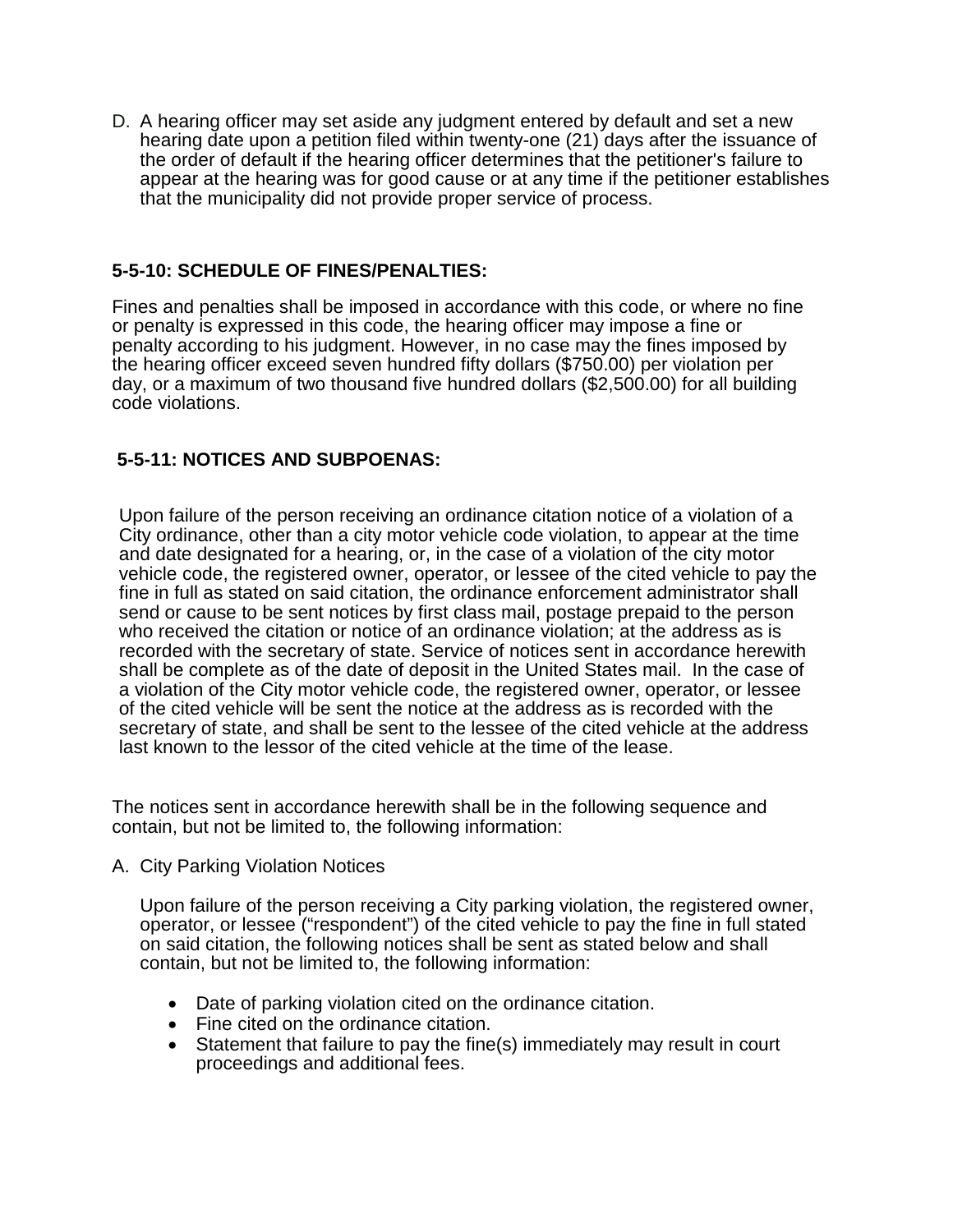- 1. Collection Notice- Shall be sent to any "respondent" failing to pay said parking fine(s) in full by the date stated on the citation and/or adhere to the agreed upon payment plan.
- 2. Final Collection Notice- Shall be sent to any "respondent" for fine(s) remaining unpaid for thirty (30) days past the date of the collection notice.
- B. Ordinance Violation Notices: Upon failure of the person receiving an ordinance violation to pay the fine and/or penalties, as determined by the hearing officer, in full as mandated at the adjudication hearing, the following notices shall be sent as stated below and shall contain, but not limed to, the following information:
	- Citation/Docket #
	- Date of ruling
	- Total of fine(s) and penalty(s) due to the City
	- Payment received, if any, and the balance of the fines due
	- Statement that is a debt due to the City of Genoa, and
	- Warning that failure to comply with the court order and pay the fine(s) immediately may result in further court proceedings, additional fees, the debt being turned over to collections and the State debt recovery program.
	- 1. Collection Notice- Shall be sent to any "respondent" failing to comply with the court order and pay said fine(s) within 35 days of the final determination of liability.
	- 2. Final Collection Notice- Shall be sent 30 days past the collection notice date to any "respondent" failing to comply with the court order.
- C.Failure to Appear Default Judgements and Subpoenas- Upon failure to the person receiving a citation for a violation of a City ordinance, to appear at the time and date designated for a hearing or to pay the fine in full as stated on the citation:
	- 1. A default judgement notice along with the ruling containing the determination of liability by the hearing officer will be sent by U.S. mail, or
	- 2. A subpoena commanding the respondent's appearance at a future court date and time will be sent via U.S. Mail as directed by the hearing officer. (Ord. 2017-14, 04-18-2017)

#### **5-5-12: IMPENDING SUSPENSION OF DRIVER'S LICENSE; NOTICE:**

A notice of impending suspension of a person's driver's license shall be sent to any person determined to be liable for the payment of any fine or penalty that remains due and owing on ten (10) or more vehicular standing or parking regulation violations:

A. The notice shall state that the failure to pay the fine or penalty owing within forty five (45) days of the date of the notice will result in the city notifying the secretary of state that the person is eligible for initiation of suspension proceedings under 625 Illinois Compiled Statutes 5/6-306.5, incorporated herein by reference.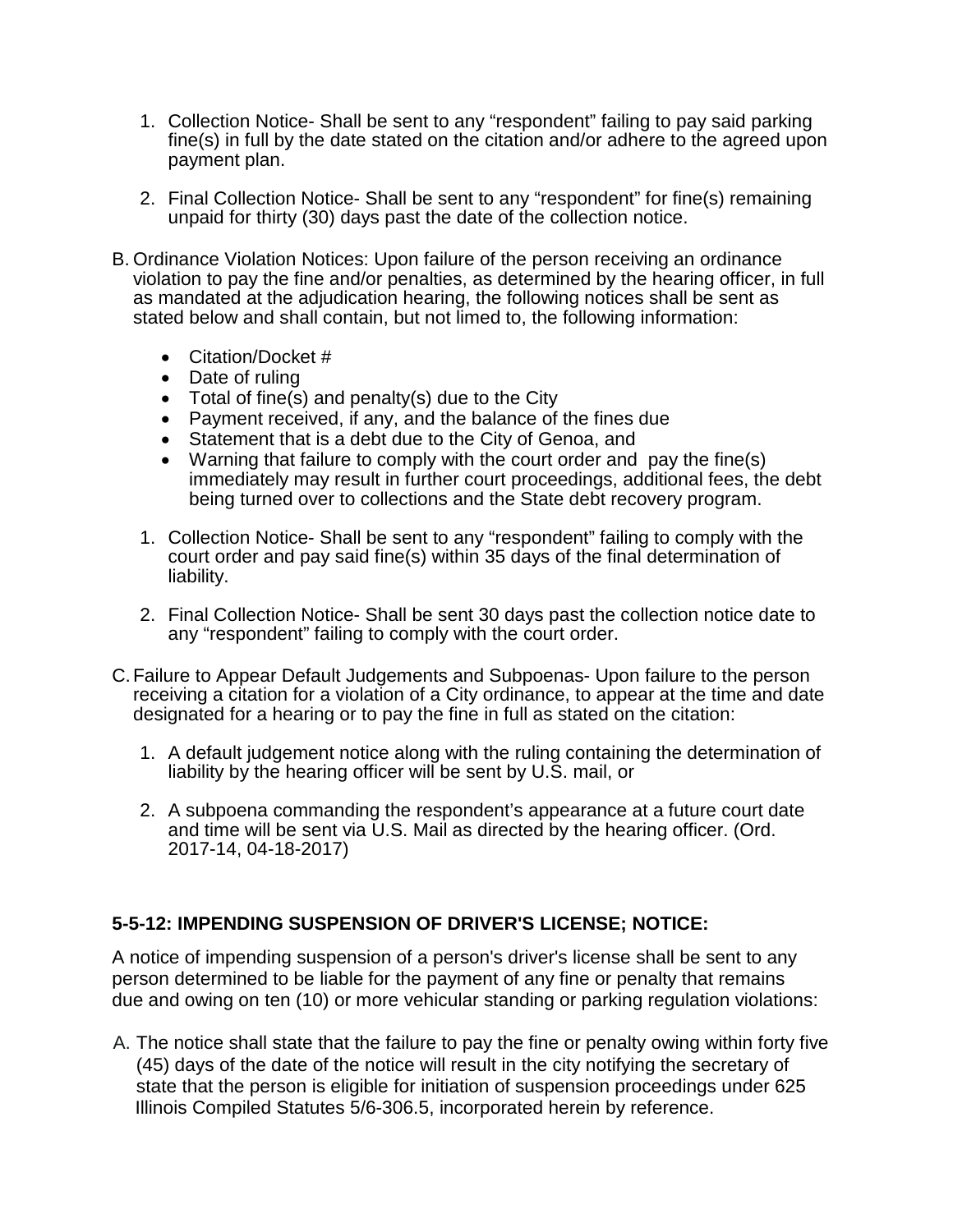B. The notice of impending driver's license suspension shall be sent by first class mail, postage prepaid, to the address recorded with the secretary of state.

#### **5-5-13: IMMOBILIZATION/TOWING AND IMPOUNDMENT OF MOTOR VEHICLES:**

- A. Any motor vehicle whose registered owner has been determined to be liable for ten (10) or more vehicular standing or parking regulation violation(s), for which the fines or penalties assessed remain unpaid, may be immobilized, booted, or towed and impounded if:
	- 1.The ordinance enforcement administrator has determined that a person has been determined to be liable for ten (10) or more ordinance violations, for which the fines or penalties remain unpaid.
	- 2.The person determined to be liable for ten (10) or more violations is the registered owner of a motor vehicle located within the city's geographical boundaries.
	- 3.A seizure notice has been sent to the registered owner of the motor vehicle located within the geographical boundaries of the city which contains, but shall not be limited to, the following:
		- a. That a final determination has been made on ten (10) or more ordinance violations, for which the fines and penalties remain unpaid.
		- b. A listing of the violations for which the person has been determined to be liable, which shall include for each violation:
			- i The ordinance violation notice number;
			- ii Date of issuance; and
			- iii Total amount of fines and penalties assessed.
		- c. That the motor vehicle owned by the person and located within the city is subject to immobilization and/or towing and impoundment if the fines and penalties are not paid within fifteen (15) days of the date of the notice.
		- d. Date of immobilization.
		- e. Date of impending towing and impoundment.
		- f. That the registered owner may contest the validity of the notice by appearing in person before the ordinance administrator within fifteen (30) days of the date of the notice and submitting evidence which would conclusively disprove liability, such as the following:
			- i That the registered owner was not the owner or lessee of the vehicle on the date or dates the notices of violation were issued; or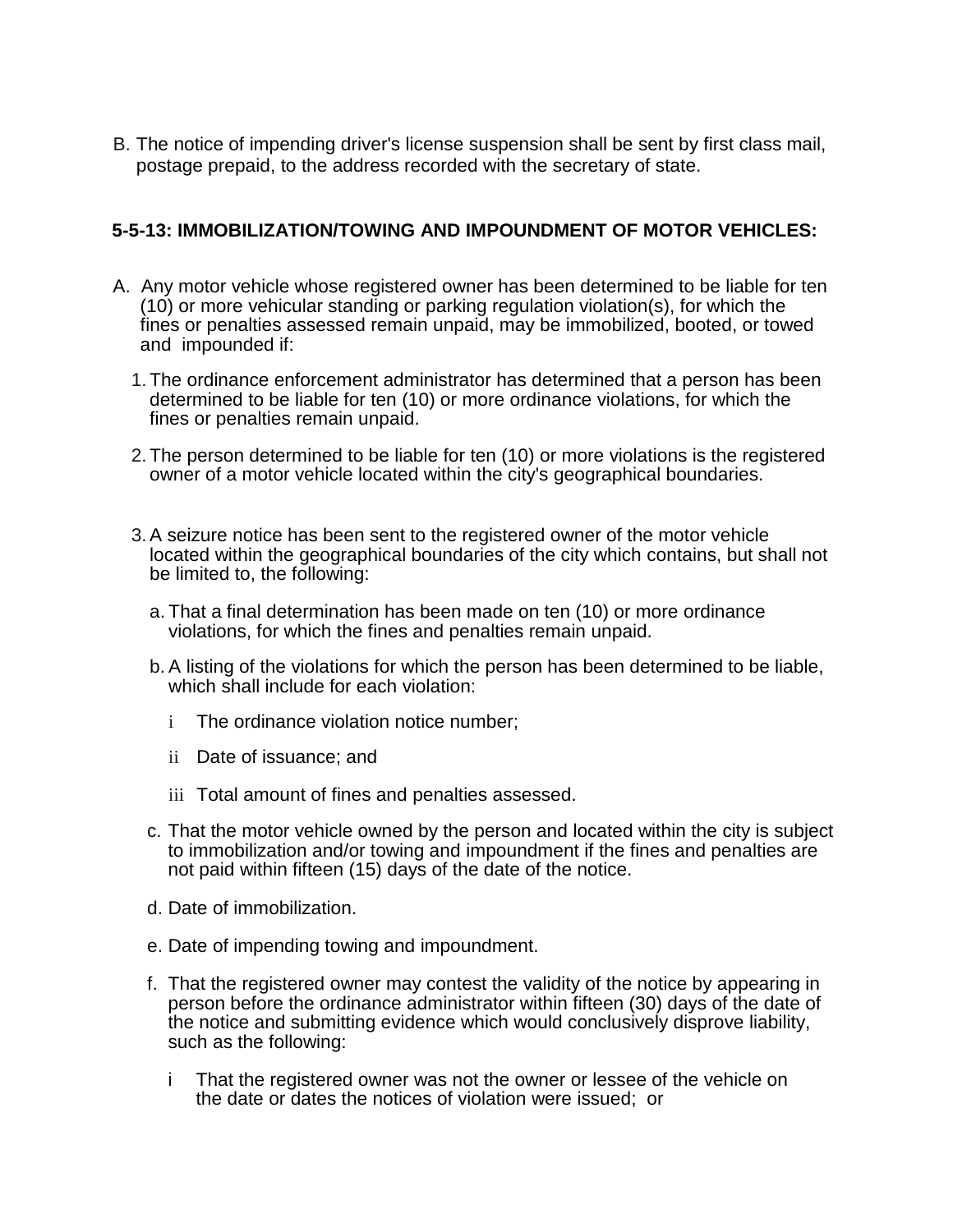- ii That the fines or penalties for the violations cited in the notice were paid in full; or
- iii That the registered owner has not accumulated ten (10) or more ordinance violation notices which are unpaid, not adjudicated or for which no appearance was made.
- 4. The motor vehicle of the registered owner to whom notice is sent has failed to make payment of the fines or penalties as specified in the notice and has failed to appear with evidence to conclusively disprove liability before the ordinance enforcement administrator to contest the validity of the notice.

#### **5-5-14: REQUEST FOR HEARING IN THE CASE OF TOWING AND IMPOUNDMENT OF MOTOR VEHICLES:**

Upon the receipt of the request for hearing to contest the validity of the immobilization or towing and impoundment, the ordinance enforcement administrator shall schedule an administrative hearing to contest the validity of the immobilization or towing and impoundment on the next scheduled hearing date or if sooner scheduled by the ordinance enforcement administrator for good cause shown, but in no case shall the hearing be scheduled later than forty-five (45) days after the request for hearing is filed and shall serve notice of the hearing date upon the registered owner by first class mail, postage prepaid, to the address as is set forth on the request for hearing. Service of the notice shall be complete on the date it is placed in the United States mail.

#### **5-5-15: NOTICE AFFIXED TO VEHICLE IN CASES OF IMMOBILIZATION:**

Upon immobilization of an eligible vehicle, a notice shall be affixed to the vehicle in a conspicuous place. Such notice shall warn that the vehicle is immobilized and that any attempt to move the vehicle may result in its damage. The notice shall also state that the unauthorized removal of or damage to the immobilizing restraint is a violation of sections 16-1 and 21-1 of the Illinois criminal code, 720 Illinois Compiled Statutes 5/1-1 et seq. The notice also shall provide the following information specifying that a release of the immobilizing restraint may be had by:

- A. Paying all the fines and penalties, if any, on the outstanding complaints for which notice has been sent prior to the date of the immobilization; or
- B. Completing appearance forms on all outstanding parking violation complaints for which notice had been sent prior to the date of the immobilization and depositing collateral in the amount of fifty percent (50%) of the total fines for these outstanding parking violation complaints, or five hundred dollars (\$500.00), whichever is less.

#### **5-5-16: TOWING OF IMMOBILIZED VEHICLE:**

Except where the vehicle is otherwise subject to towing, if the immobilizing restraint has not been released as hereinabove provided, within seventy-two (72) hours of its placement, the vehicle shall be towed and impounded.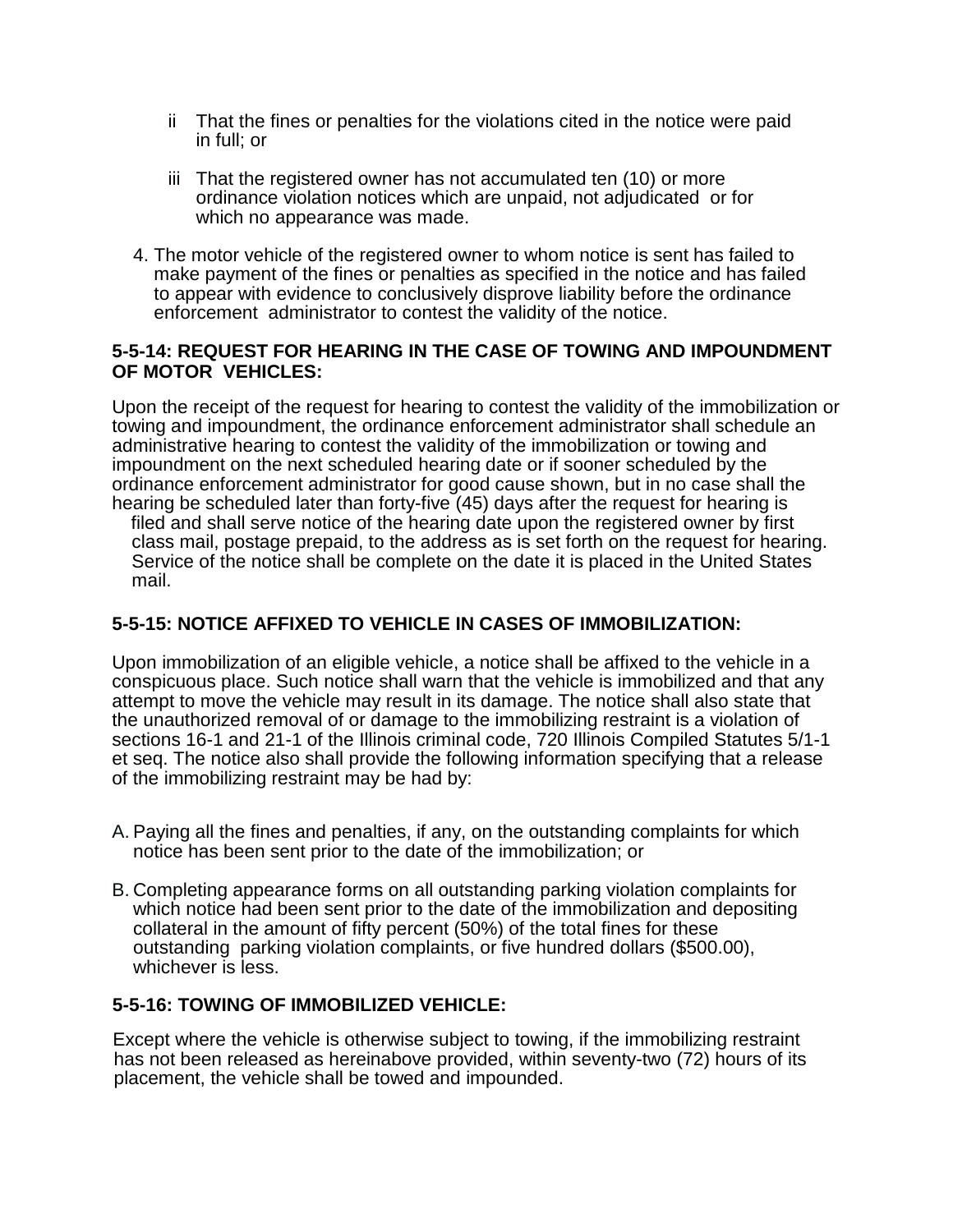#### **5-5-17: POST IMPOUNDMENT NOTICE:**

Within ten (10) days after a vehicle has been impounded, notice of impoundment shall be sent by certified mail, return receipt requested, to the registered owner of the vehicle. The notice shall state that the owner has the right to a post immobilization and post towing hearing as provided in section 5-5-18 of this chapter and that if the vehicle is not claimed within thirty (30) days from the date of the notice, the vehicle may be sold or otherwise disposed of in accordance with the Illinois vehicle code.

#### **5-5-18: HEARING IN CASE OF VEHICLE IMMOBILIZATION:**

The owner of an immobilized vehicle or other interested person shall have the right to a hearing to determine whether the immobilization or any subsequent towing was erroneous or whether the vehicle was properly included on an immobilization list, if the owner files a written demand for a hearing before the ordinance enforcement administrator within thirty (30) days after issuance of the notice specified in section 5-5-17 of this chapter or within thirty (30) days of immobilization, whichever is later.

The hearing shall be conducted on the regularly scheduled monthly hearing date within thirty (30) days of receipt but not more than sixty (60) of a written demand for hearing, unless otherwise mutually agreed by the parties. Failure to request or attend a scheduled hearing shall be deemed a waiver of the right to a hearing. In the event of such failure, any amount deposited pursuant to section 5-5-15 of this chapter shall be forfeited. A hearing provided by this section shall not determine the validity of or otherwise adjudicate any citation or notice of ordinance violation issued relative to the immobilized vehicle, but shall only relate to whether the vehicle was properly immobilized or towed by determining whether the owner previously submitted evidence required by this chapter. (Ord. 2017-14, 04-18-2017)

#### **5-5-19: FINES AND FEES FOR IMMOBILIZATION:**

The fine for immobilization shall be sixty dollars (\$60.00) and the fine for impoundment and towing shall be an amount not to exceed five hundred dollars (\$500.00). The owner of the vehicle shall also be charged reasonable storage and towing fees should the vehicle be removed to a private storage facility, provided that no fees shall be assessed for any immobilization or tow which has been determined to be erroneous.

#### **5-5-20: TOWING SERVICES:**

The ordinance enforcement administrator shall appoint or retain the services of an individual, agency, or company to tow and impound vehicles in accordance herewith, provided that that individual, agency, or company is fully insured and licensed according to local or state law and has available a secured impound area within which to retain vehicles impounded hereunder. For the purpose of this section a "secured area" shall mean an area bounded by a fence, chain link or otherwise, of a sufficient height and with locking gates so as to minimize or prevent unauthorized entry into the impounded vehicles.